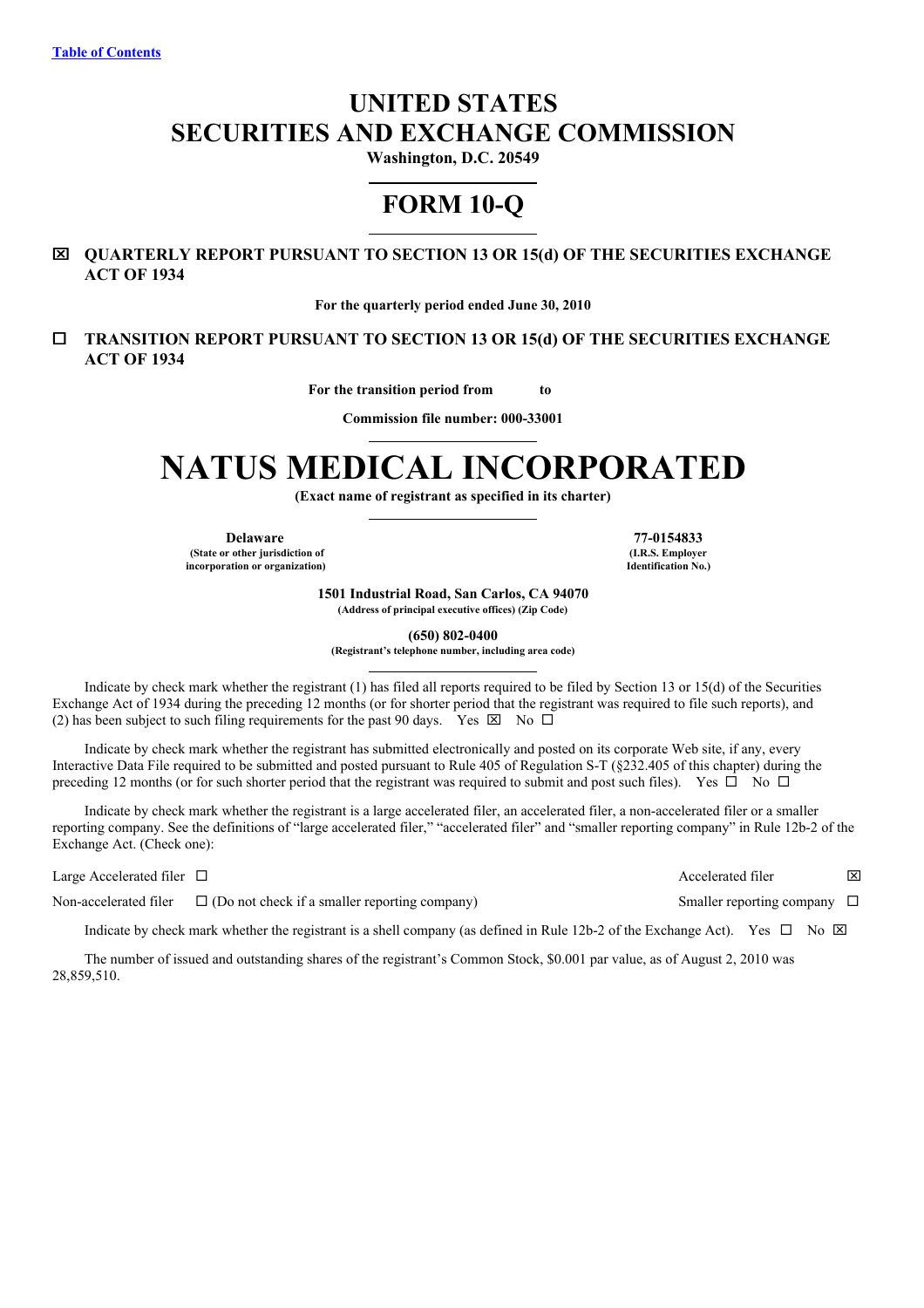## **NATUS MEDICAL INCORPORATED**

## **TABLE OF CONTENTS**

| PART I.           | <b>FINANCIAL INFORMATION</b>                                                                                             | Page No.<br>3 |
|-------------------|--------------------------------------------------------------------------------------------------------------------------|---------------|
| Item 1.           | <b>Financial Statements</b>                                                                                              | 3             |
|                   | Condensed Consolidated Balance Sheets as of June 30, 2010 and December 31, 2009 (unaudited)                              | 3             |
|                   | Condensed Consolidated Statements of Operations for the three and six months ended June 30, 2010 and 2009<br>(unaudited) | 4             |
|                   | Condensed Consolidated Statements of Cash Flows for the six months ended June 30, 2010 and 2009 (unaudited)              | 5             |
|                   | Notes to Condensed Consolidated Financial Statements (unaudited)                                                         | 6             |
| Item 2.           | <u>Management's Discussion and Analysis of Financial Condition and Results of Operations</u>                             | 16            |
| Item 3.           | <b>Quantitative and Qualitative Disclosures about Market Risk</b>                                                        | 22            |
| Item 4.           | <b>Controls and Procedures</b>                                                                                           | 23            |
| PART II.          | <b>OTHER INFORMATION</b>                                                                                                 | 23            |
| Item 1.           | <b>Legal Proceedings</b>                                                                                                 | 23            |
| Item 1A.          | <b>Risk Factors</b>                                                                                                      | 23            |
| Item 6.           | <b>Exhibits</b>                                                                                                          | 32            |
| <b>Signatures</b> |                                                                                                                          | 33            |
|                   | 2                                                                                                                        |               |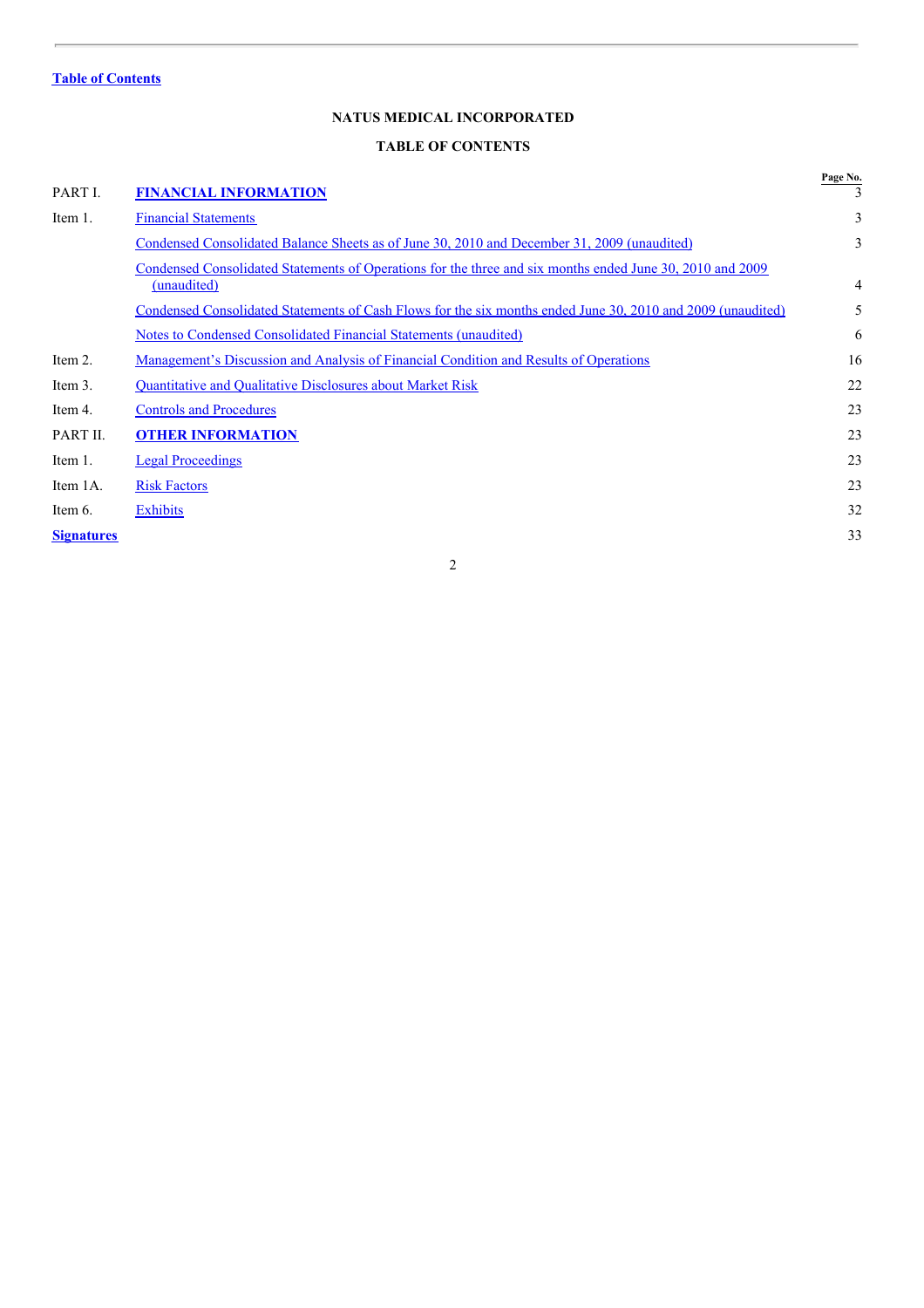## **PART I. FINANCIAL INFORMATION**

## **Item 1. Financial Statements**

## **NATUS MEDICAL INCORPORATED AND SUBSIDIARIES CONDENSED CONSOLIDATED BALANCE SHEETS (unaudited) (in thousands, except share amounts)**

|                                                                                                    | <b>June 30,</b><br>2010 | December 31,<br>2009   |
|----------------------------------------------------------------------------------------------------|-------------------------|------------------------|
| <b>ASSETS</b>                                                                                      |                         |                        |
| Current assets:                                                                                    |                         |                        |
| Cash and cash equivalents                                                                          | \$ 38,956               | $\mathbb{S}$<br>32,586 |
| Short-term investments                                                                             | 946                     | 965                    |
| Accounts receivable, net of allowance for doubtful accounts of \$1,245 in 2010 and \$1,515 in 2009 | 38,576                  | 43,750                 |
| Inventories                                                                                        | 25,540                  | 22,408                 |
| Prepaid expenses and other current assets                                                          | 4,079                   | 4,213                  |
| Deferred income tax                                                                                | 4,191                   | 4,248                  |
| Total current assets                                                                               | 112,288                 | 108,170                |
| Property and equipment, net                                                                        | 15,417                  | 14,066                 |
| Intangible assets                                                                                  | 66,903                  | 70,144                 |
| Goodwill                                                                                           | 91,958                  | 92,258                 |
| Other assets                                                                                       | 5,918                   | 6,853                  |
| Total assets                                                                                       | \$292,484               | \$291,491              |
| <b>LIABILITIES AND STOCKHOLDERS' EQUITY</b>                                                        |                         |                        |
| Current liabilities:                                                                               |                         |                        |
| Accounts payable                                                                                   | $\mathbb{S}$<br>9,598   | \$<br>11,074           |
| Current portion of long-term debt                                                                  | 178                     | 178                    |
| <b>Accrued liabilities</b>                                                                         | 14,531                  | 17,245                 |
| Deferred revenue                                                                                   | 4,819                   | 4,705                  |
| Total current liabilities                                                                          | 29,126                  | 33,202                 |
| Long-term liabilities:                                                                             |                         |                        |
| Long-term debt                                                                                     | 842                     | 931                    |
| Other liabilities                                                                                  | 7.685                   | 7,186                  |
| Deferred income tax                                                                                | 5,925                   | 7,016                  |
| <b>Total liabilities</b>                                                                           | 43,578                  | 48,335                 |
| Stockholders' equity:                                                                              |                         |                        |
| Common Stock, \$0.001 par value, 120,000,000 shares authorized; shares issued and outstanding      |                         |                        |
| 28,826,248 in 2010 and 28,380,967 in 2009                                                          | 255,489                 | 250,374                |
| Retained earnings                                                                                  | 8,539                   | 5,737                  |
| Accumulated other comprehensive loss                                                               | (15, 122)               | (12, 955)              |
| Total stockholders' equity                                                                         | 248,906                 | 243,156                |
| Total liabilities and stockholders' equity                                                         | \$292,484               | \$291,491              |

The accompanying notes are an integral part of these unaudited condensed consolidated financial statements.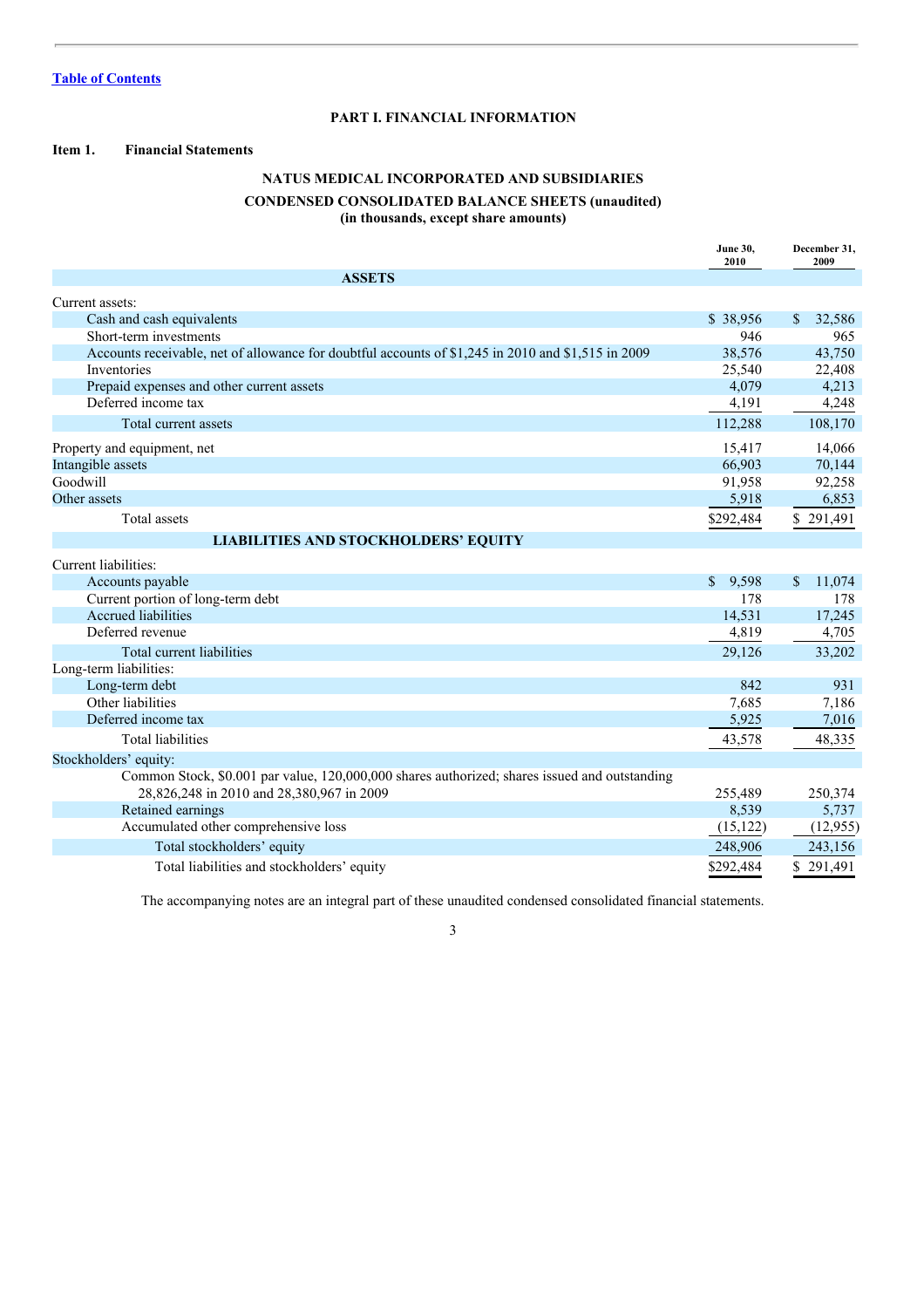## **CONDENSED CONSOLIDATED STATEMENTS OF OPERATIONS (unaudited) (in thousands, except per share amounts)**

|                                                                        |            | <b>Three months Ended</b><br><b>June 30,</b> |             | <b>Six Months Ended</b><br>June 30, |
|------------------------------------------------------------------------|------------|----------------------------------------------|-------------|-------------------------------------|
|                                                                        | 2010       | 2009                                         | 2010        | 2009                                |
| Revenue                                                                | \$52,697   | \$37,263                                     | \$101,857   | \$70,620                            |
| Cost of revenue                                                        | 21,575     | 14,370                                       | 41,123      | 27,419                              |
| Gross profit                                                           | 31,122     | 22,893                                       | 60,734      | 43,201                              |
| Operating expenses:                                                    |            |                                              |             |                                     |
| Marketing and selling                                                  | 13,581     | 10,251                                       | 27,354      | 20,238                              |
| Research and development                                               | 5,238      | 3,950                                        | 10,368      | 7,664                               |
| General and administrative                                             | 7,791      | 5,270                                        | 18,708      | 10,774                              |
| Total operating expenses                                               | 26,610     | 19,471                                       | 56,430      | 38,676                              |
| Income from operations                                                 | 4,512      | 3,422                                        | 4,304       | 4,525                               |
| Other income, net                                                      | 240        | 387                                          | 186         | 513                                 |
| Income before provision for income tax                                 | 4,752      | 3,809                                        | 4,490       | 5,038                               |
| Provision for income tax                                               | 1,647      | 1,473                                        | 1,688       | 1,915                               |
| Net income                                                             | \$3,105    | \$2,336                                      | 2,802<br>S. | \$3,123                             |
| Earnings per share:                                                    |            |                                              |             |                                     |
| <b>Basic</b>                                                           | S<br>0.11  | \$<br>0.08                                   | 0.10<br>S   | S.<br>0.11                          |
| Diluted                                                                | 0.11<br>S. | 0.08<br>S                                    | 0.10<br>S   | 0.11<br>S.                          |
| Weighted average shares used in the calculation of earnings per share: |            |                                              |             |                                     |
| <b>Basic</b>                                                           | 27,809     | 27,644                                       | 27,755      | 27,625                              |
| Diluted                                                                | 29,110     | 28,276                                       | 28,956      | 28,208                              |

The accompanying notes are an integral part of these unaudited condensed consolidated financial statements.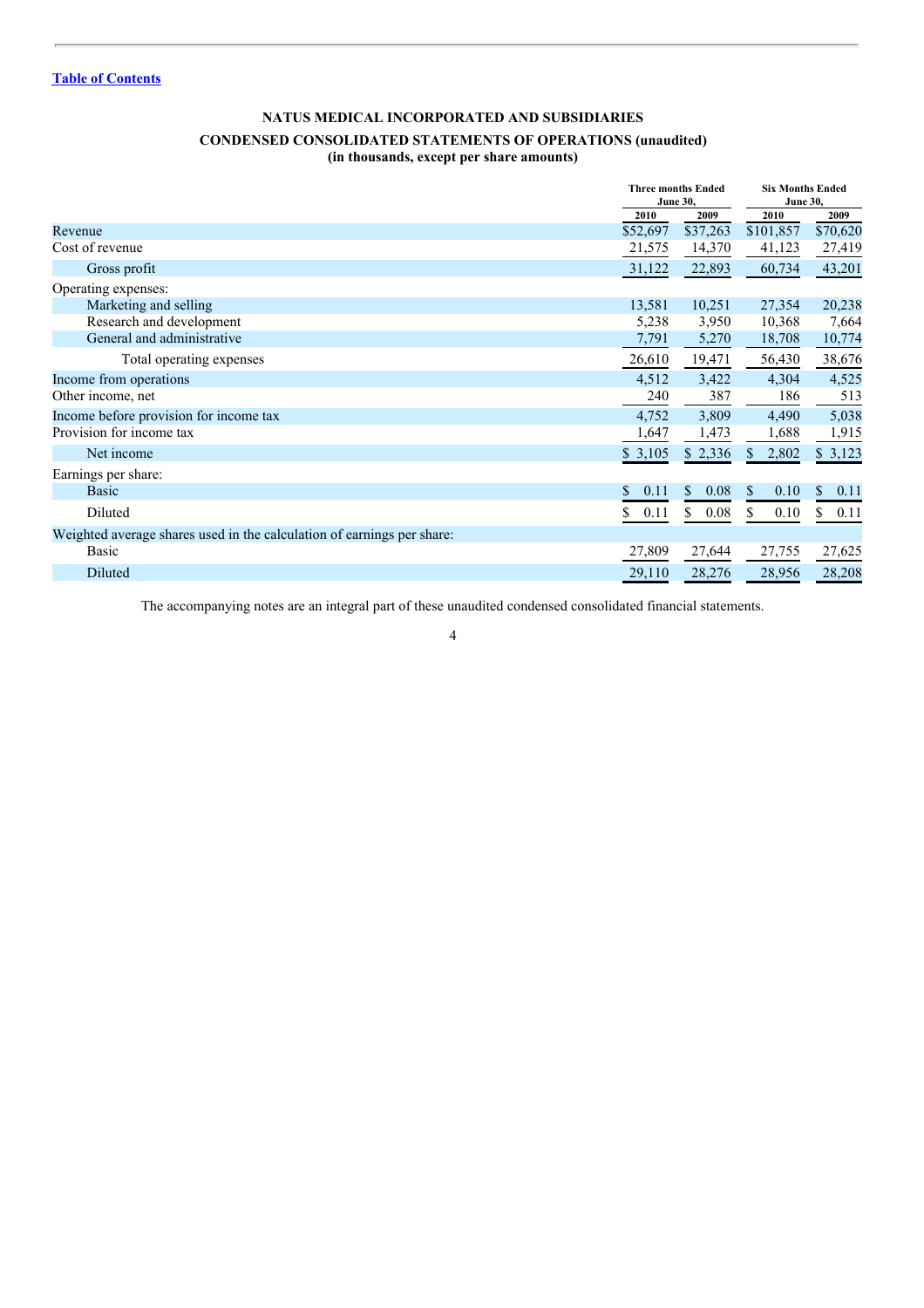## **NATUS MEDICAL INCORPORATED AND SUBSIDIARIES CONDENSED CONSOLIDATED STATEMENTS OF CASH FLOWS (unaudited) (in thousands)**

|                                                                                    | <b>Six Months Ended</b><br><b>June 30,</b> |                                 |
|------------------------------------------------------------------------------------|--------------------------------------------|---------------------------------|
|                                                                                    | 2010                                       | 2009                            |
| Operating activities:                                                              |                                            |                                 |
| Net income                                                                         | \$2,802                                    | \$3,123                         |
| Adjustments to reconcile net income to net cash provided by operating activities:  |                                            |                                 |
| Depreciation and amortization                                                      | 4,262                                      | 4,440                           |
| Accounts receivable reserves                                                       | (24)                                       | 1,331                           |
| Warranty reserves                                                                  | 86                                         | 639                             |
| Loss on disposal of property and equipment                                         | 25                                         |                                 |
| Share-based compensation                                                           | 2,330                                      | 1,773                           |
| Excess tax benefits on the exercise of options                                     | (779)                                      | (12)                            |
| Impairment of intangible assets                                                    | 300                                        |                                 |
| Changes in operating assets and liabilities:                                       |                                            |                                 |
| Accounts receivable                                                                | 5,353                                      | 893                             |
| Inventories                                                                        | (3,625)                                    | 987                             |
| Prepaid expenses and other assets                                                  | 136                                        | 564                             |
| Accounts payable<br>Deferred income tax                                            | (1, 475)                                   | 6                               |
| Accrued liabilities and deferred revenue                                           | 68<br>(2,772)                              | 163                             |
|                                                                                    |                                            |                                 |
| Net cash provided by operating activities                                          | 6,687                                      | 13,907                          |
| Investing activities:                                                              |                                            |                                 |
| Cash paid for business acquisitions and earn out obligations, net of cash acquired | (19)                                       | (998)                           |
| Purchases of property and equipment                                                | (2,052)                                    | (2,080)                         |
| Capitalized software development costs                                             | (161)                                      | (377)                           |
| Purchases of marketable securities                                                 | (975)                                      | (866)                           |
| Sales of marketable securities                                                     | 975                                        | $\hspace{0.1mm}-\hspace{0.1mm}$ |
| Net cash used in investing activities                                              | (2, 232)                                   | (4,321)                         |
| Financing activities:                                                              |                                            |                                 |
| Proceeds from stock option exercises and ESPP purchases                            | 2,007                                      | 414                             |
| Excess tax benefits on the exercise of options                                     | 779                                        | 12                              |
| Payments on borrowings                                                             | (89)                                       | (89)                            |
| Net cash provided by financing activities                                          | 2,697                                      | 337                             |
| Exchange rate effect on cash and cash equivalents                                  | (782)                                      | 845                             |
| Net increase in cash and cash equivalents                                          | 6,370                                      | 10,768                          |
| Cash and cash equivalents, beginning of period                                     | 32,586                                     | 56,915                          |
| Cash and cash equivalents, end of period                                           | \$38,956                                   | \$67,683                        |
| Supplemental disclosure of cash flow information:                                  |                                            |                                 |
| Cash paid for interest                                                             | 31                                         | \$<br>25                        |
| Cash paid for income taxes                                                         | \$2,635                                    | $\mathbb{S}$<br>129             |
| Non-cash investing activities:                                                     |                                            |                                 |
| Acquisition-related earn out obligations included in accrued liabilities           | $\mathbb{S}$                               | \$<br>19                        |

The accompanying notes are an integral part of these unaudited condensed consolidated financial statements.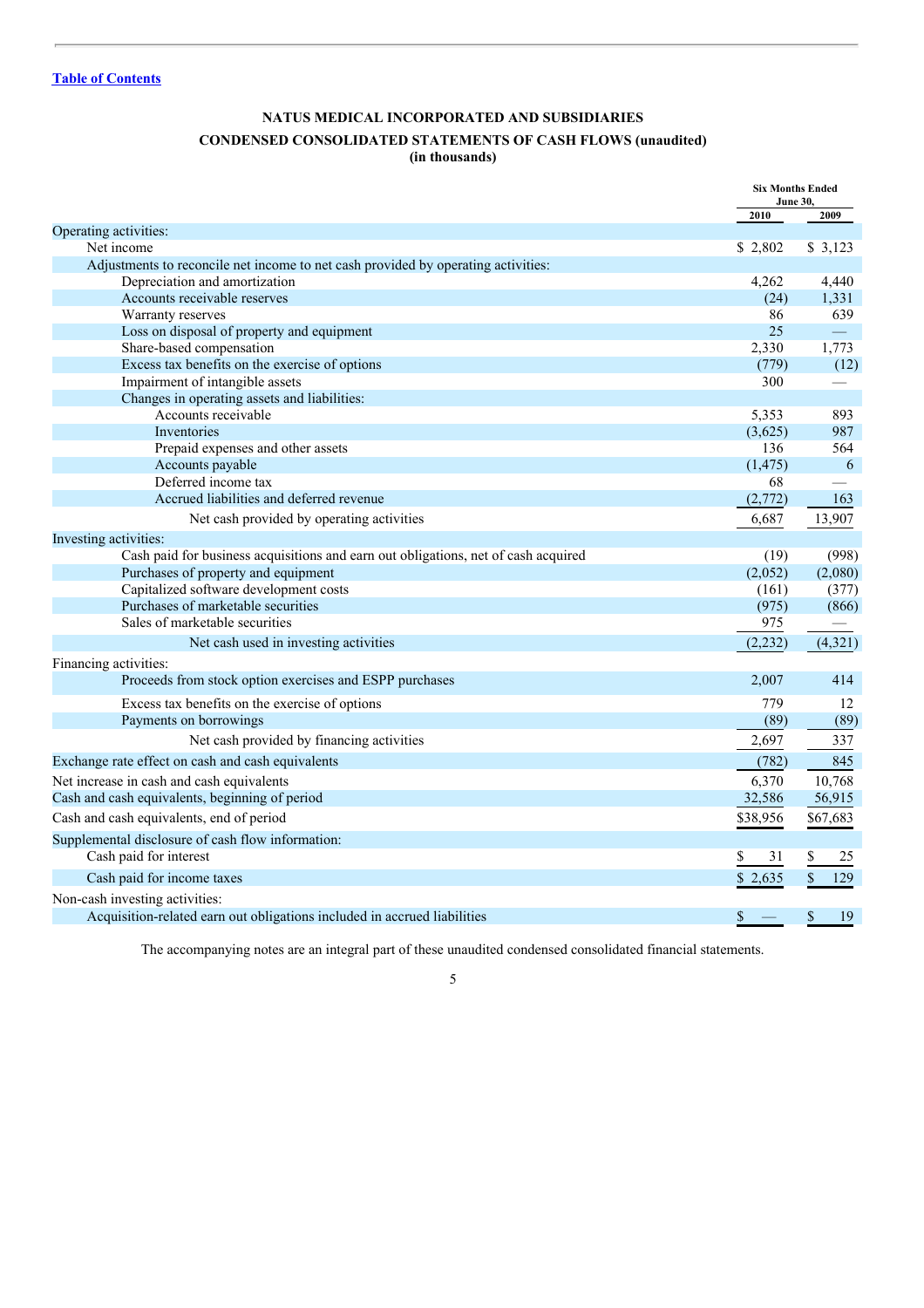## **NATUS MEDICAL INCORPORATED AND SUBSIDIARIES NOTES TO CONDENSED CONSOLIDATED FINANCIAL STATEMENTS (unaudited)**

#### **1 - Basis of Presentation**

The accompanying interim condensed consolidated financial statements of Natus Medical Incorporated ("Natus," "we," "us," or the "Company") have been prepared in accordance with accounting principles generally accepted in the United States of America ("GAAP"). Except as updated below, the accounting policies followed in the preparation of the interim condensed consolidated financial statements are consistent in all material respects with those presented in Note 1 to the consolidated financial statements included in the Company's Annual Report on Form 10-K for the year ended December 31, 2009.

Interim financial reports are prepared in accordance with the rules and regulations of the Securities and Exchange Commission; accordingly, they do not include all of the information and notes required by GAAP for annual financial statements. The interim financial information is unaudited, but reflects all normal adjustments that are, in the opinion of management, necessary for the fair presentation of our financial position, results of operations, and cash flows for the interim periods presented. Operating results for the three and six months ended June 30, 2010 are not necessarily indicative of the results that may be expected for the year ending December 31, 2010. The accompanying condensed consolidated financial statements include the accounts of the Company and its wholly owned subsidiaries. All intercompany accounts and transactions have been eliminated in consolidation.

#### *Comprehensive Income*

Comprehensive income is comprised of net income and gains or losses resulting from currency translations of foreign investments. The details of comprehensive income are as follows (in thousands):

|                                         |          | <b>Three Months Ended</b><br><b>June 30.</b> |         | <b>Six Months Ended</b> |
|-----------------------------------------|----------|----------------------------------------------|---------|-------------------------|
|                                         |          |                                              |         | <b>June 30.</b>         |
|                                         | 2010     | 2009                                         | 2010    | 2009                    |
| Net income                              | \$3.105  | \$2,336                                      | \$2.802 | \$3,123                 |
| Foreign currency translation adjustment | (1, 364) | 665                                          | (2,168) | 803                     |
| Comprehensive income                    | \$1,741  | \$3,001                                      | 634     | \$3,926                 |

#### *Stockholders' Equity*

The details of changes in stockholders' equity are as follows (in thousands):

|                                               | <b>Three Months Ended</b><br><b>June 30.</b> |           | <b>Six Months Ended</b><br><b>June 30.</b> |           |
|-----------------------------------------------|----------------------------------------------|-----------|--------------------------------------------|-----------|
|                                               | 2010                                         | 2009      | 2010                                       | 2009      |
| Balance, beginning of period                  | \$243,365                                    | \$228,243 | \$243,156                                  | \$226,494 |
| Net income                                    | 3,105                                        | 2,336     | 2,802                                      | 3,123     |
| Proceeds from stock option exercises and ESPP | 1,838                                        | 408       | 2,007                                      | 414       |
| Share-based compensation expense              | 1,238                                        | 955       | 2.330                                      | 1,773     |
| Tax effect of option exercises                | 724                                          | 12        | 779                                        | 12        |
| Foreign currency translation adjustment       | (1, 364)                                     | 665       | (2,168)                                    | 803       |
| Balance, end of period                        | \$248,906                                    | \$232,619 | \$248,906                                  | \$232,619 |

#### *Revenue Recognition*

Revenue, net of discounts, is recognized from sales of medical devices and supplies, including sales to distributors, when the following conditions have been met: a purchase order has been received, title has transferred, the selling price is fixed or determinable, and collection of the resulting receivable is reasonably assured. Terms of sale for most domestic sales are FOB origin, reflecting that title and risk of loss are assumed by the purchaser at the shipping point; however, terms of sale for some neurology, sleep-diagnostic, and head cooling systems are FOB destination, reflecting that title and risk of loss are assumed by the purchaser upon delivery. Terms of sales to international distributors are EXW, reflecting that goods are shipped "ex works," in which title and risk of loss are assumed by the distributor at the shipping point.

We have historically applied the software revenue recognition rules as prescribed by Accounting Standards Codification ("ASC") Subtopic 985-605 to sales of certain of our diagnostic neurology and hearing systems ("products containing embedded software"). In October 2009, the Financial Accounting Standards Board ("FASB") issued Accounting Standards Update No. ("ASU") 2009-14,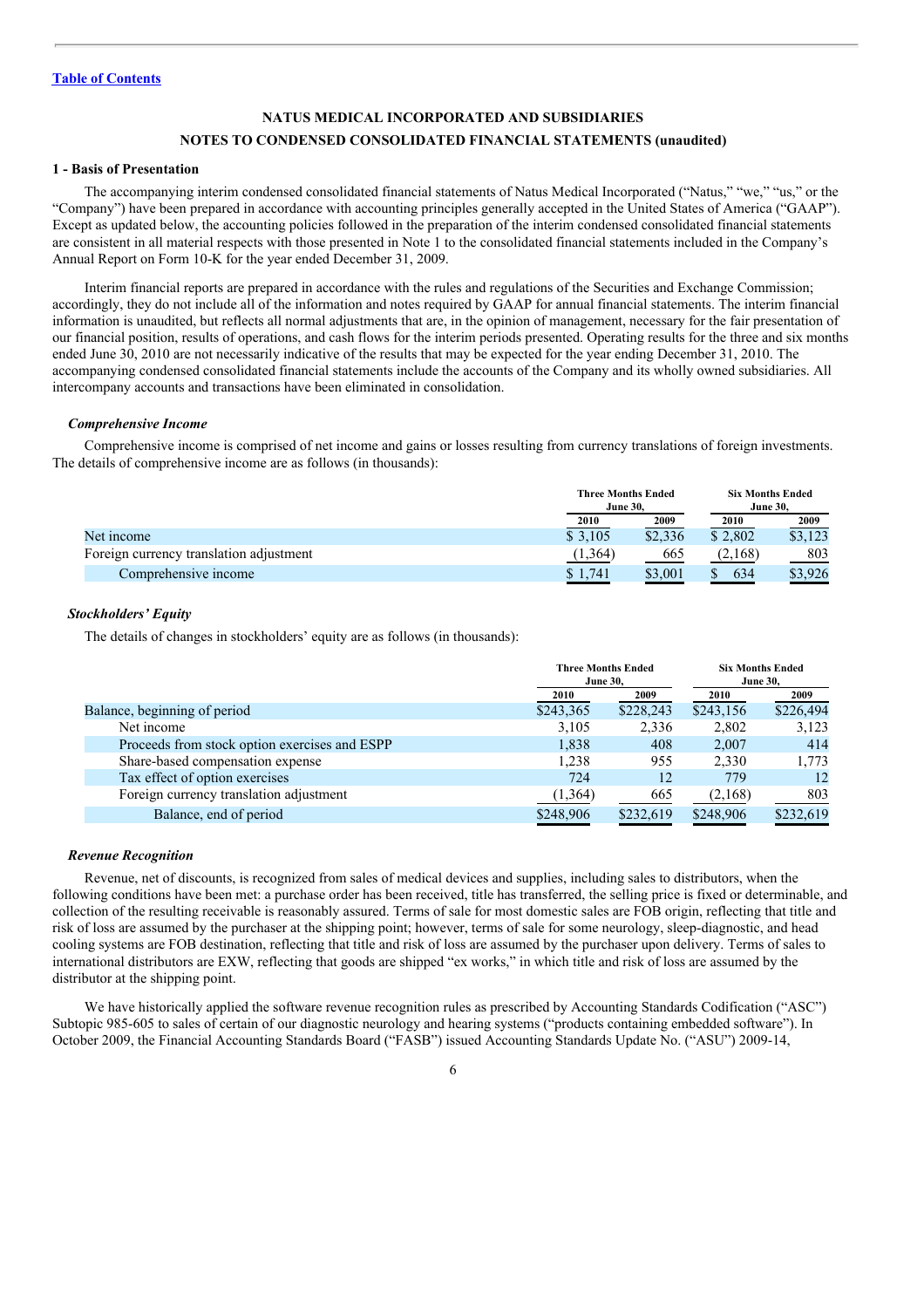#### **NATUS MEDICAL INCORPORATED AND SUBSIDIARIES**

#### **NOTES TO CONDENSED CONSOLIDATED FINANCIAL STATEMENTS (unaudited)—(Continued)**

*Certain Revenue Arrangements That Include Software Elements*, which amended ASC Subtopic 985-605, and we adopted the provisions of ASU 2009-14 on January 1, 2010. This ASU removes tangible products containing software components and non-software components that function together to deliver the product's essential functionality from the scope of the software revenue recognition rules. In the case of the Company's products containing embedded software, we have determined that the hardware and software components function together to deliver the products' essential functionality, and therefore, the revenue from the sale of these products no longer falls within the scope of the software revenue recognition rules. Our revenue recognition policies for sales of these products are now substantially the same as for our other tangible products.

Revenue from sales of certain of our products that remain within the scope of the software revenue recognition rules under ASC Subtopic 985-605 is not significant.

We previously accounted for arrangements with multiple deliverables under ASC Topic 605, where revenue was allocated to the deliverables based on vendor specific objective evidence ("VSOE"). In October 2009 the FASB issued ASU 2009-13, *Multiple Deliverable Revenue Arrangements*, which amends ASC Topic 605, and we adopted the provisions of ASU 2009-13 on January 1, 2010. Under the revenue recognition rules for tangible products as amended by ASU 2009-13, we now allocate revenue from arrangements with multiple deliverables to each of the deliverables based upon their relative selling prices as determined by a selling-price hierarchy. A deliverable in an arrangement qualifies as a separate unit of accounting if the delivered item has value to the customer on a stand-alone basis. The principal deliverables in our multiple deliverable arrangements that qualify as separate units of accounting consist of (i) sales of medical devices and supplies, (ii) installation services, (iii) extended service and maintenance agreements, and (iv) upgrades to embedded software.

The new rules establish a hierarchy to determine the selling price to be used for allocating revenue to deliverables as follows: (i) vendor-specific objective evidence of fair value ("VSOE"), (ii) third-party evidence of selling price ("TPE"), and (iii) best estimate of the selling price ("ESP"). VSOE of fair value is defined as the price charged when the same element is sold separately, or if the element has not yet been sold separately, the price for the element established by management having the relevant authority when it is probable that the price will not change before the introduction of the element into the marketplace. VSOE generally exists only when we sell the deliverable separately and is the price actually charged for that deliverable. We have previously established VSOE for substantially all of the deliverables in our multiple element arrangements; however, in the future we may rely on ESPs, reflecting our best estimates of what the selling prices of elements would be if they were sold regularly on a stand-alone basis, to establish the amount of revenue to allocate to the deliverable. TPE generally does not exist for our products because of their uniqueness.

For products shipped under FOB origin or EXW terms, delivery is generally considered to have occurred when shipped. Undelivered elements in our sales arrangements, which are not considered to be essential to the functionality of a product, generally include installation or training services that are performed after the related products have been delivered. Revenue related to undelivered installation services is deferred until such time as installation is complete at the customer's site. Revenue related to training services is recognized when the service is provided. Fair value for installation or training services is based on the price charged when the service is sold separately. The fair value of installation and training services is based upon billable hourly rates and the estimated time to complete the service.

Revenue from extended service and maintenance agreements, for both medical devices and data management systems, is recognized ratably over the service period. Freight charges billed to customers are included in revenue and freight-related expenses are charged to cost of revenue. Advance payments from customers are recorded as deferred revenue and recognized as revenue as otherwise described above. We generally do not provide rights of return on products. We accept trade-ins of our own and competitive medical devices. Trade ins are recorded as a reduction of the replacement medical device sale. Provisions are made for initial standard warranty obligations that are generally one year in length.

More than 90% of the hospitals in the U.S. are members of Group Purchasing Organizations ("GPO"s), which negotiate volume purchase prices for member hospitals, group practices, and other clinics. Our agreements with GPOs typically contain preferential terms for the GPO and its members, including provisions for some, if not all, of the following:

- Negotiated pricing for all group members;
- Volume discounts and other preferential terms on their member's direct purchases from us;
- Promotion of Natus' products by the GPO to its members;
- Payment of marketing fees by Natus to the GPO, usually based on purchasing experience of group members; and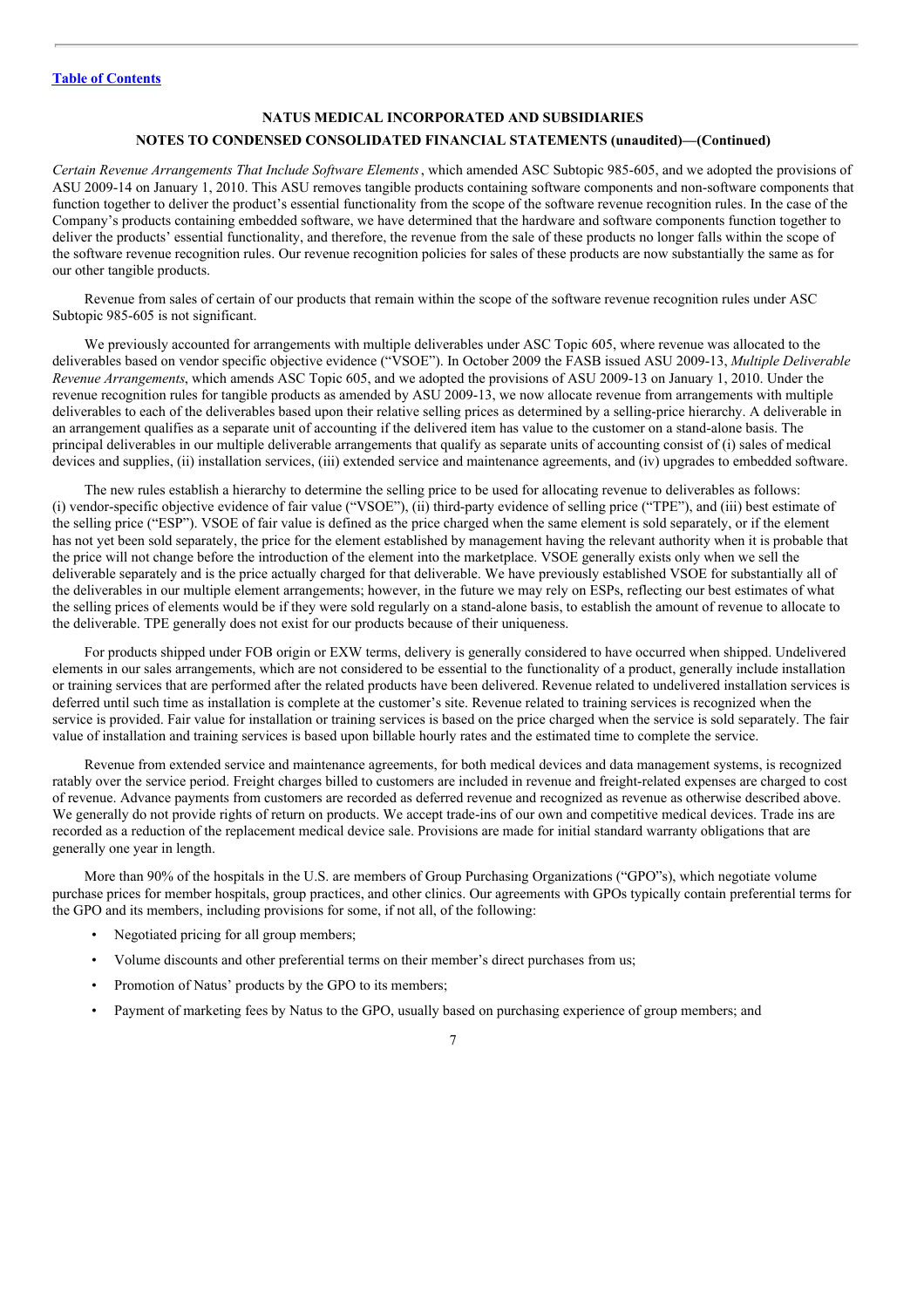## **NOTES TO CONDENSED CONSOLIDATED FINANCIAL STATEMENTS (unaudited)—(Continued)**

• Non-recourse cancellation provisions.

We do not sell products to GPOs. Hospitals, group practices and other clinics that are members of a GPO purchase products directly from the Company under the terms negotiated by the GPO. Negotiated pricing and discounts are recognized as a reduction of the selling price of products at the time of the sale. Revenue from sales to members of GPOs is otherwise consistent with general revenue recognition policies as previously described.

Other than the increased disclosure requirements of adoption of ASU 2009-13 and ASU 2009-14, the adoption of these provisions did not change our units of accounting, allocation of arrangement consideration, or pattern or timing of revenue recognition. It also did not have a significant impact on our financial position, results of operations, or cash flows for the six months ended June 30, 2010, nor do we anticipate a significant impact for the year ended December 31, 2010.

#### *Recent Accounting Pronouncements*

In January 2010, the Financial Accounting Standards Board ("FASB") issued Accounting Standards Update ("ASU") 2010-06, *Improving Disclosures about Fair Value Measurements* (Topic 820): *Fair Value Measurement.* ASU 2010-06 requires new disclosures on the amount of and reason for transfers in and out of Level 1 and 2 fair value measurements, disclosure of activities, including purchases, sales, issuances, and settlements within Level 3 fair value measurements, and clarifies existing disclosure requirements on levels of disaggregation and disclosures about inputs and valuation techniques. The Company adopted ASU 2010-06 on January 1, 2010. The adoption of ASU 2010-06 did not impact our financial position, results of operations, cash flows, and associated disclosures.

In October 2009, the FASB issued ASU 2009-13, *Revenue Recognition* (Topic 605): *Multiple Deliverable Revenue Arrangements*, which amends ASC 605-25, *Revenue Recognition - Multiple-Element Arrangements*. ASU 2009-13 replaces the concept of allocating revenue consideration among deliverables in a multi-element revenue arrangement according to fair value with an allocation based on selling price. ASU 2009-13 also establishes a hierarchy for determining the selling price of revenue deliverables sold in multiple element revenue arrangements. The selling price used for each deliverable will be based on vendor-specific objective evidence ("VSOE") if available, third-party evidence if VSOE is not available, or management's estimate of an element's stand-alone selling price if neither VSOE nor third-party evidence is available. The amendments in this update also require that an allocation of selling price among deliverables be performed based upon each deliverable's relative selling price to total revenue consideration, rather than on the residual method previously permitted. ASU 2009-13 is effective prospectively for revenue arrangements entered into or materially modified in fiscal years beginning on or after June 15, 2010. Early adoption is permitted, but then requires retrospective application of its provisions from the beginning of the fiscal year. As noted above we adopted ASU 2009-13 on January 1, 2010.

In October 2009, the FASB issued ASU 2009-14, *Certain Revenue Arrangements That Include Software Elements,* which amends ASC 985-605, *Revenue Recognition - Software*. ASU 2009-14 changes the accounting model in revenue arrangements for products that include both tangible and software elements. Tangible products containing software components and non-software components that function together to deliver the tangible product's essential functionality are no longer within the scope of the software revenue guidance in ASC 985-605. ASU 2009-14 is effective prospectively for revenue arrangements entered into or materially modified in fiscal years beginning on or after June 15, 2010. Early adoption is permitted, but then requires retrospective application of its provisions from the beginning of the fiscal year. As noted above, we adopted ASU 2009-14 on January 1, 2010

In February 2009, Accounting Standards Codification ("ASC") 805-20-35-3, *Accounting for Assets Acquired and Liabilities Assumed in a Business Combination That Arise from Contingencies*, was revised. The revisions relate to the initial recognition and measurement, subsequent measurement, and disclosure of assets and liabilities arising from contingencies in a business combination under ASC Topic 805. We adopted the provisions of ASC 805-20-35-3 on September 1, 2009 and applied these provisions to two business combinations completed during the third quarter of 2009. See Note 2.

#### **2 - Business Combinations, Goodwill, and Intangible Assets**

#### *Alpine Biomed Holdings Corp.*

We acquired Alpine Biomed Holdings Corp. ("Alpine Biomed") on September 14, 2009 for \$43.2 million in cash pursuant to an Agreement and Plan of Merger. The Agreement and Plan of Merger also included an earn out provision of based on the achievement of a certain revenue target as of December 31, 2009. We have advised the former stockholders of Alpine Biomed that we do not believe that the revenue target was met for the payment of any earn out consideration, and these stockholders have objected to our determination of the amount of Alpine Biomed's revenue for the period through December 31, 2009.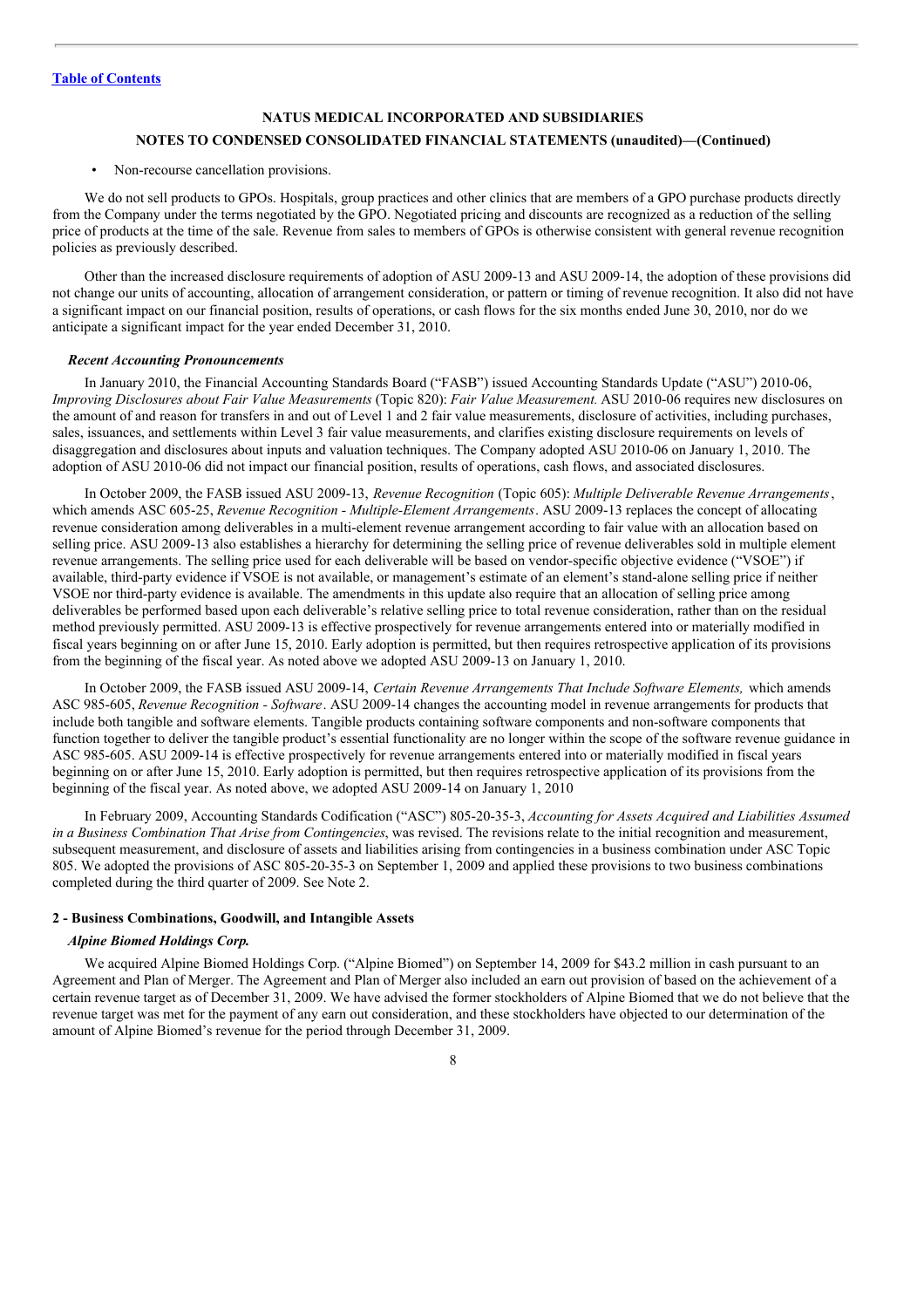#### **NOTES TO CONDENSED CONSOLIDATED FINANCIAL STATEMENTS (unaudited)—(Continued)**

We recorded adjustments to the original estimate of the purchase price allocation of the fair value of the assets acquired and liabilities assumed that increased the carrying amount of goodwill by \$234,000 and \$78,000, respectively, for the three and six months ended June 30, 2010, due to adjustments to inventories, intangible assets, accounts payable, deferred taxes, and accrued expenses. Valuing certain components of the acquisition, including primarily deferred taxes and other accrued expenses requires us to make estimates that may be adjusted in the future. Consequently, the purchase price allocation is considered preliminary.

#### *Goodwill*

The carrying amount of goodwill and the changes in those balances are as follows (in thousands):

| Balance, January 1, 2010                        | \$92,258 |
|-------------------------------------------------|----------|
| Purchase accounting adjustments                 |          |
| Adjustments associated with earn out provisions |          |
| Foreign currency translation                    | (400)    |
| Balance, June 30, 2010                          | \$91,958 |

#### *Amortization of Intangible Assets with Finite Lives Acquired Through Business Combinations*

Amortization of intangible assets associated with our business combinations was \$1.2 million and \$2.7 million for the three and six months ended June 30, 2010, respectively, and \$998,000 and \$2.0 million for the three and six months ended June 30, 2009, respectively.

#### *Impairment of Intangible Assets with Indefinite Lives*

During the three months ended June 30, 2010 we recorded an impairment charge of \$300,000 to write down the entire carrying value of tradenames associated with the Sonamed Clarity product line. The write-down was the result of our decision to discontinue the Sonamed Clarity product line and to convert customers to other Natus newborn hearing screening products.

#### *Capitalized Software Development Costs*

Pursuant to ASC 350-40, we capitalized software development costs of \$161,000 during the three and six months ended June 30, 2010, respectively, and \$169,000 and \$343,000 during the three and six months ended June 30, 2009, respectively.

We report capitalized software development costs as a component of intangible assets. Amortization of capitalized software development costs was \$146,000 and \$293,000 during the three and six months ended June 30, 2010, respectively, and \$120,000 and \$252,000 during the three and six months ended June 30, 2009, respectively.

#### **3 - Basic and Diluted Earnings Per Common Share**

Earnings per share is computed in accordance with ASC 260-10. Basic earnings per share is based upon the weighted average number of common shares outstanding during the period. Diluted earnings per share is based upon the weighted average number of common shares outstanding and dilutive common stock equivalents outstanding during the period. Common stock equivalents are options granted and shares of restricted stock issued under our stock awards plans and are calculated under the treasury stock method. Common equivalent shares from unexercised stock options and restricted stock are excluded from the computation when there is a loss as their effect is antidilutive, or if the exercise price of such options is greater than the average market price of the stock for the period.

For the three and six months ended June 30, 2010, common stock equivalents of 1,301,072 and 1,200,808 shares, respectively, were included in the weighted average shares outstanding used to calculate diluted earnings per share. For the three and six months ended June 30, 2010, common stock equivalents of 585,166 and 765,346 were excluded from the calculation of diluted earnings per share because the exercise price of such options was greater than the average market price of the stock for the periods. For the three and six months ended June 30, 2009, common stock equivalents of 631,443 and 582,538 shares, respectively, were included in the weighted average shares outstanding used to calculate diluted earnings per share. For the three and six months ended June 30, 2009,

 $\Omega$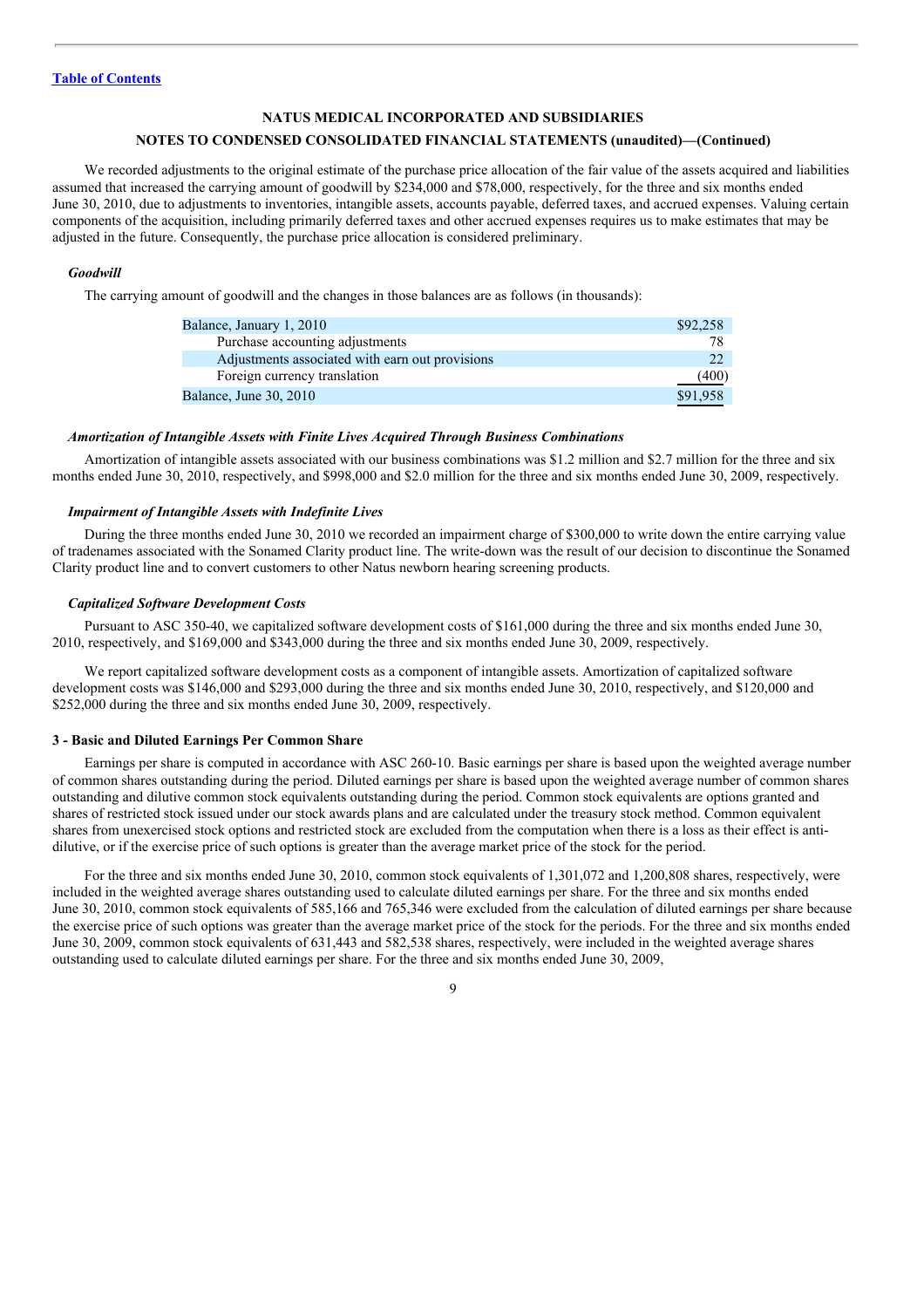## **NOTES TO CONDENSED CONSOLIDATED FINANCIAL STATEMENTS (unaudited)—(Continued)**

common stock equivalents of 1,972,024 and 1,671,547 shares, respectively, were excluded from the calculation of diluted earnings per share because of their anti-dilutive effect.

#### **4 - Inventories**

Inventories consist of the following (in thousands):

|                                 | <b>June 30,</b> | December 31, |
|---------------------------------|-----------------|--------------|
|                                 | 2010            | 2009         |
| Raw materials and subassemblies | \$10,217        | 11,506       |
| Finished goods                  | 18,895          | 14.994       |
| <b>Total Inventories</b>        | 29,112          | 26,500       |
| Less: Non-current inventories   | (3,572)         | (4,092)      |
| Inventories, net                | \$25,540        | 22,408       |

Non-current inventories consist primarily of service components used to repair products held by our customers pursuant to warranty obligations and extended service contracts, including service components for products we are not currently selling. Management believes that these inventories will be utilized for their intended purpose.

Work in process represents an immaterial amount in all periods presented.

#### **5 - Property and Equipment**

Property and equipment consist of the following (in thousands):

|                                    | <b>June 30,</b><br>2010 | December 31.<br>2009 |
|------------------------------------|-------------------------|----------------------|
| Land                               | \$3,403                 | 3,403                |
| <b>Buildings</b>                   | 4,691                   | 4,691                |
| Leasehold improvements             | 1,928                   | 1,479                |
| Office furniture and equipment     | 7,906                   | 7,898                |
| Computer software and hardware     | 5,675                   | 5,091                |
| Demonstration and loaned equipment | 7,845                   | 6,286                |
|                                    | 31,448                  | 28,848               |
| Accumulated depreciation           | (16,031)                | (14, 782)            |
| Total                              | \$15,417                | 14,066               |

Depreciation and amortization expense of property and equipment was \$797,000 and \$1.5 million for the three and six months ended June 30, 2010, respectively, and was \$792,000 and \$2.1 million for the three and six months ended June 30, 2009, respectively.

#### **6 - Reserve for Product Warranties**

We provide a warranty on all medical device products that is generally one year in length. We also sell extended service agreements on our medical device products. Service for domestic customers is provided by Company-owned service centers that perform all service, repair and calibration services. Service for international customers is provided by a combination of Company-owned facilities and thirdparty vendors on a contract basis.

We have accrued a warranty reserve, included in accrued liabilities on the accompanying balance sheets, for the expected future costs of servicing products during the initial warranty period. We base the liability on actual warranty costs incurred to service those products. On new products, additions to the reserve are based on a combination of factors including the percentage of service department labor applied to warranty repairs, as well as actual service department costs, and other judgments, such as the degree to which the product incorporates new technology. The reserve is reduced as costs are incurred to honor existing warranty obligations or when current facts indicate that the original estimates of expected future costs of servicing products were overstated.

 $1<sub>0</sub>$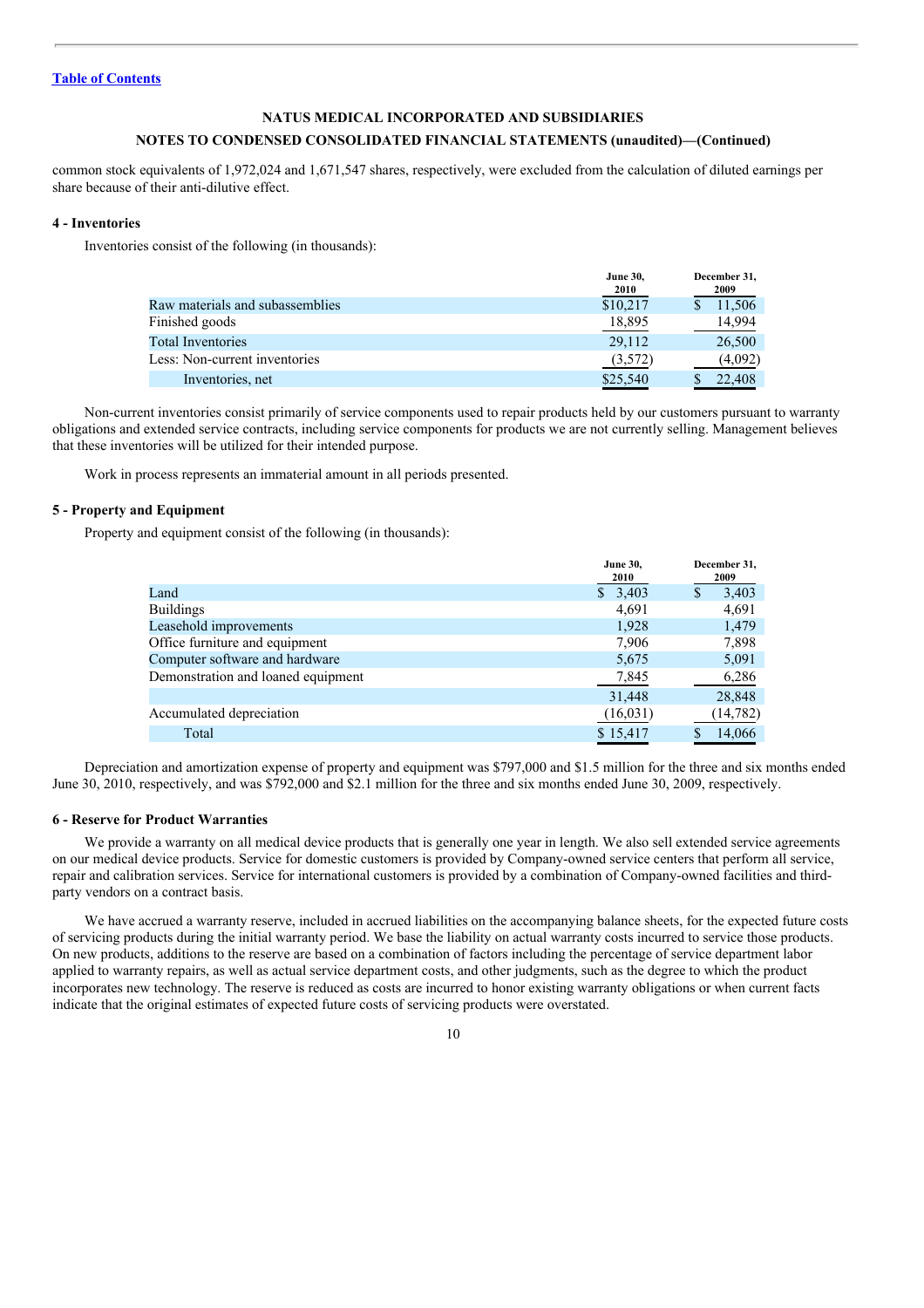## **NATUS MEDICAL INCORPORATED AND SUBSIDIARIES NOTES TO CONDENSED CONSOLIDATED FINANCIAL STATEMENTS (unaudited)—(Continued)**

The details of activity in the warranty reserve are as follows (in thousands):

|                                 |       | <b>Three Months Ended</b><br><b>June 30,</b> |       | <b>Six Months Ended</b><br><b>June 30,</b> |  |
|---------------------------------|-------|----------------------------------------------|-------|--------------------------------------------|--|
|                                 | 2010  | 2009                                         | 2010  | 2009                                       |  |
| Balance, beginning of period    | \$652 | 1.023                                        | \$694 | \$1,076                                    |  |
| Warranty accrued for the period | 62    | 401                                          | 86    | 639                                        |  |
| Repairs for the period          | (151) | (396)                                        | (217) | (687)                                      |  |
| Balance, end of period          | 563   | 1.028                                        | \$563 | \$1,028                                    |  |

The estimates we use in projecting future product warranty costs may prove to be incorrect. Any future determination that our product warranty reserves are understated could result in increases to our cost of sales and reductions in our operating profits and results of operations.

#### **7 - Share-Based Compensation**

At June 30, 2010, we have the following plans that give rise to share-based compensation: (i) two active stock option plans, the Amended and Restated 2000 Stock Awards Plan and the 2000 Director Option Plan, and (ii) the 2000 Employee Stock Purchase Plan. The terms of awards granted during the six months ended June 30, 2010 and our methods for determining grant-date fair value of the awards were consistent with those described in the consolidated financial statements included in our Annual Report on Form 10-K for the year ended December 31, 2009.

Detail of share-based compensation expense is as follows (in thousands):

|                            |      | <b>Three Months Ended</b><br><b>June 30,</b> |         | <b>Six Months Ended</b><br><b>June 30,</b> |  |
|----------------------------|------|----------------------------------------------|---------|--------------------------------------------|--|
|                            | 2010 | 2009                                         | 2010    | 2009                                       |  |
| Cost of revenue            | 41   | 50                                           | 70      | 91                                         |  |
| Marketing and sales        | 306  | 222                                          | 604     | 413                                        |  |
| Research and development   | 110  | 37                                           | 206     | 72                                         |  |
| General and administrative | 781  | 646                                          | 1,450   | 1,197                                      |  |
| Total                      | 238  | 955                                          | \$2,330 | \$1,773                                    |  |

As of June 30, 2010, unrecognized compensation expense related to the unvested portion of our stock options and other stock awards was approximately \$6.0 million, which is expected to be recognized over a weighted average period of 3 years.

#### *Stock Options*

Activity in our stock option plans during the six months ended June 30, 2010 is as follows:

|                                            | <b>Shares</b> | Weighted<br>Average<br><b>Exercise</b><br>Price | Weighted-<br>average<br>remaining<br>contractual life<br>(years) | Aggregate<br>intrinsic<br>value<br>$(S\ 000's)$ |
|--------------------------------------------|---------------|-------------------------------------------------|------------------------------------------------------------------|-------------------------------------------------|
| Outstanding, beginning of period           | 3,435,394     | \$9.99                                          |                                                                  |                                                 |
| Granted                                    | 451,400       | \$16.76                                         |                                                                  |                                                 |
| Exercised                                  | (209, 054)    | \$7.41                                          |                                                                  |                                                 |
| Cancelled                                  | (30, 812)     | \$14.71                                         |                                                                  |                                                 |
| Outstanding, end of period                 | 3,646,928     | \$10.94                                         | 4.07                                                             | \$21,050                                        |
| Exercisable, end of period                 | 2,489,998     | S.<br>9.20                                      | 3.61                                                             | \$18,385                                        |
| Vested and expected to vest, end of period | 3,438,971     | \$10.72                                         | 4.00                                                             | \$20,575                                        |

The intrinsic value of options exercised during the six months ended June 30, 2010 was \$1.9 million.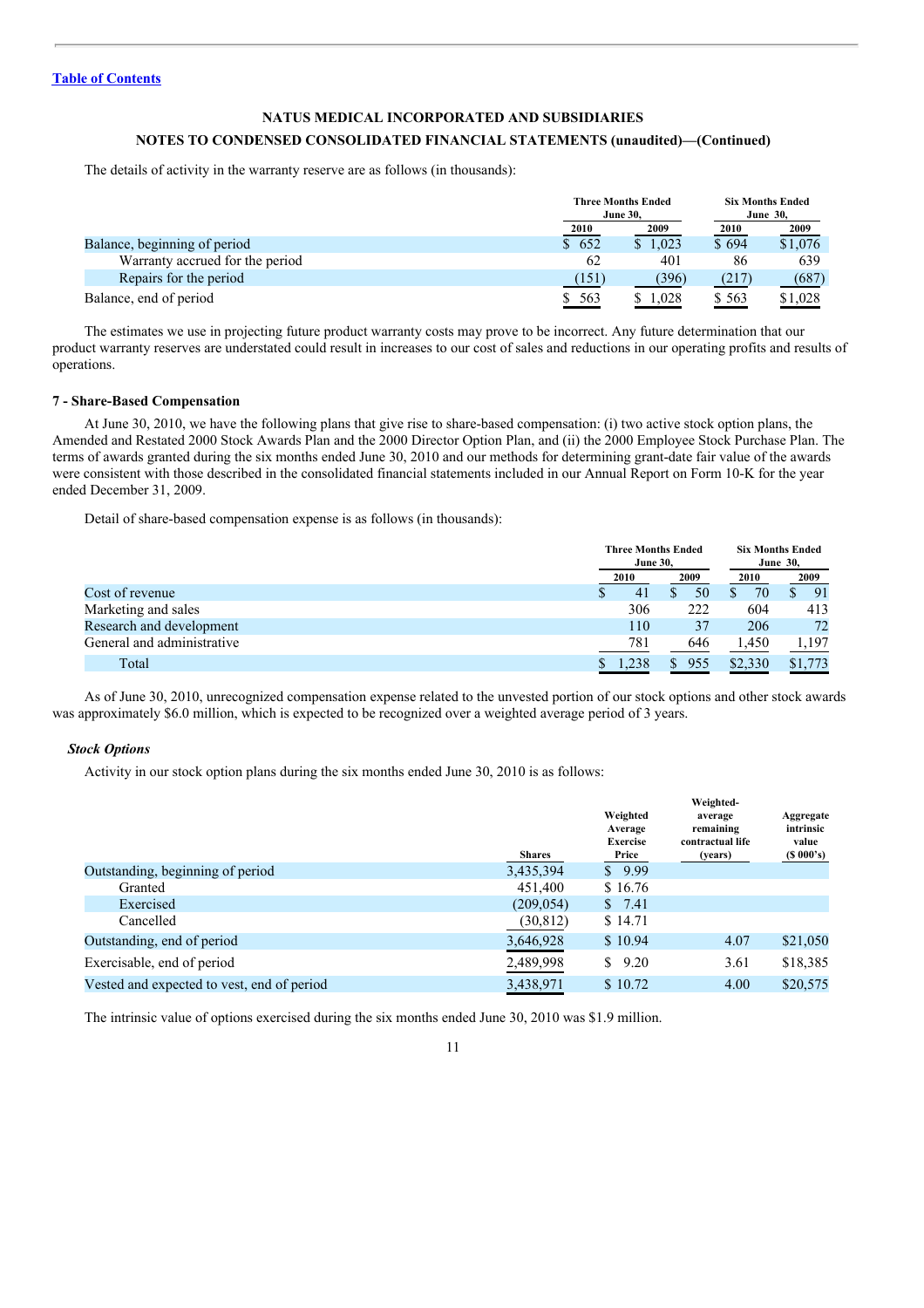## **NATUS MEDICAL INCORPORATED AND SUBSIDIARIES NOTES TO CONDENSED CONSOLIDATED FINANCIAL STATEMENTS (unaudited)—(Continued)**

#### *Restricted Stock Awards*

Activity in our stock plans related to restricted stock awards during the six months ended June 30, 2010 is as follows:

|                               | <b>Shares</b> |    | Weighted-<br>average grant<br>date fair<br>value | <b>Remaining cost</b><br>expected to be<br>recognized<br>$(S\ 000's)$ |
|-------------------------------|---------------|----|--------------------------------------------------|-----------------------------------------------------------------------|
| Unvested, beginning of period | 547,784       | S  | 13.87                                            |                                                                       |
| Granted                       | 207,650       | \$ | 16.76                                            |                                                                       |
| Vested                        | (46,250)      | S  | 11.35                                            |                                                                       |
| Forfeited                     |               | \$ |                                                  |                                                                       |
| Unvested, end of period       | 709,184       | \$ | 14.88                                            | 9,185                                                                 |

We award restricted stock awards to U.S. employees of the Company that vest 50% upon the second anniversary of the vesting start date and 25% upon each of the third and fourth anniversaries of the vesting start date. We also award restricted stock awards to nonemployee directors of the Company that vest on the first anniversary of the grant date.

#### *Restricted Stock Units*

Activity in our stock plans related to the award of restricted stock units during the six months ended June 30, 2010 is as follows:

|                                  | <b>Shares</b> | Weighted-<br>average<br>remaining<br>contractual<br>life (years) | Aggregate<br>intrinsic<br>value<br>$(S\ 000's)$ |
|----------------------------------|---------------|------------------------------------------------------------------|-------------------------------------------------|
| Outstanding, beginning of period | 66,500        |                                                                  |                                                 |
| Awarded                          | 30,550        |                                                                  |                                                 |
| Released                         |               |                                                                  |                                                 |
| Forfeited                        | (15,000)      |                                                                  |                                                 |
| Outstanding, end of period       | 82,050        | 2.03                                                             | \$1,337                                         |

We award restricted stock units to non-U.S. employees of the Company that vest 50% upon the second anniversary of the vesting start date and 25% upon each of the third and fourth anniversaries of the vesting start date.

#### **8 - Other income (expense), net**

Other income (expense), net consisted of (in thousands):

|                                   |       | <b>Three Months Ended</b> | <b>Six Months Ended</b><br><b>June 30,</b> |                        |
|-----------------------------------|-------|---------------------------|--------------------------------------------|------------------------|
|                                   |       | <b>June 30.</b>           |                                            |                        |
|                                   | 2010  | 2009                      | 2010                                       | 2009                   |
| Investment income                 | o     | 73                        | 14                                         | 178<br>\$.             |
| Interest expense                  | (10)  | (99)                      | (36)                                       | (113)                  |
| Foreign currency exchange loss    | (189) | (38)                      | (367)                                      | (24)                   |
| Other                             | 433   | 451                       | 575                                        | 472                    |
| Total other income (expense), net | 240   | 387                       | 186                                        | $\mathcal{S}^-$<br>513 |

#### **9 - Income Taxes**

#### *Provision for Income Tax*

We recorded a provision for income tax of \$1.6 million and \$1.7 million for the three and six months ended June 30, 2010, respectively. Our effective tax rate was 34.7% and 37.6% for the three and six months ended June 30, 2010, respectively.

We recorded a provision for income tax of \$1.5 million and \$1.9 million for the three and six months ended June 30, 2009, respectively. Our effective tax rate was 38.7% and 38.0% for the three and six months ended June 30, 2009, respectively.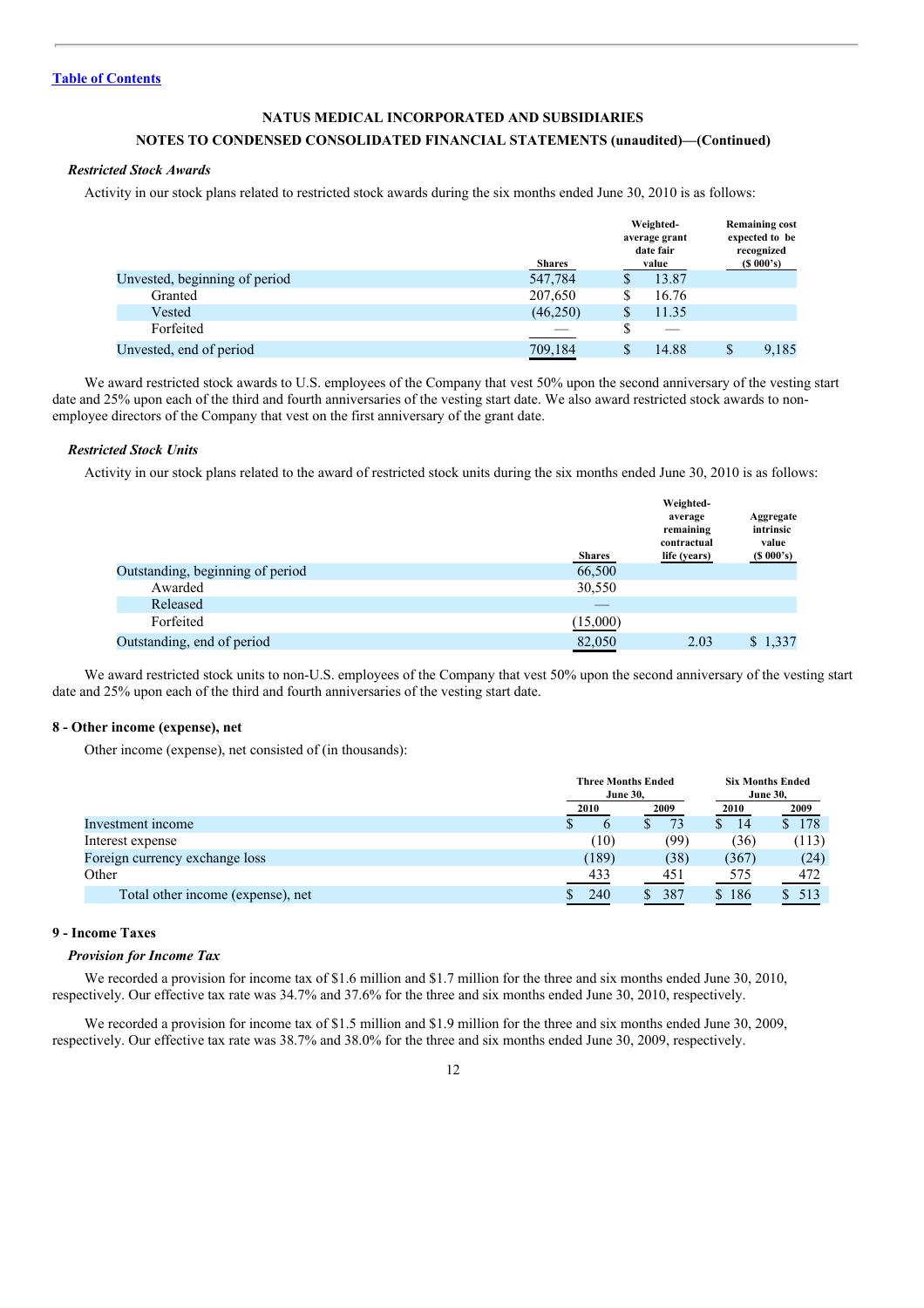#### **NATUS MEDICAL INCORPORATED AND SUBSIDIARIES**

#### **NOTES TO CONDENSED CONSOLIDATED FINANCIAL STATEMENTS (unaudited)—(Continued)**

#### *Deferred Income Taxes*

We account for income taxes in accordance with ASC 740-10, which requires that deferred tax assets and liabilities be recognized using enacted tax rates for the effect of temporary differences between the book and tax bases of recorded assets and liabilities. ASC 740- 10 also requires that deferred tax assets be reduced by a valuation allowance if it is more likely than not that some or all of the deferred tax assets will not be realized. We believe that it is more likely than not that most of our deferred tax assets will be fully realized; therefore, a valuation allowance has been provided for only a small portion of our deferred tax assets.

#### *Uncertain Tax Positions*

We have cumulatively accrued approximately \$800,000 for estimated interest and penalties related to uncertain tax positions at June 30, 2010. We recorded approximately \$79,000 and \$158,000 of interest and penalties related to unrecognized tax positions as a component of income tax expense during the three and six months ended June 30, 2010 and approximately \$51,000 and \$102,000 of interest and penalties related to unrecognized tax positions as a component of income tax expense during the three and six months ended June 30, 2009, respectively.

Our tax returns remain open to examination as follows: U.S. federal, 2005 through 2009; U.S. states, generally 2004 through 2009; significant foreign jurisdictions, generally 2006 through 2009.

#### **10 - Restructuring Reserve**

On January 13, 2010, we adopted a reorganization plan (the "Restructuring Plan") that is designed to eliminate redundant costs resulting from our acquisition of Alpine Biomed and to improve efficiencies in operations. Under the plan, Alpine operations in Montreal, Canada will be transitioned to our existing Xltek facility in Oakville, Ontario, Canada, and Alpine's sales organization will be merged into our global sales organization. These activities were substantially completed during the first and second quarters of 2010.

The Restructuring Plan will result in a staff reduction of approximately 70 employees for which we recorded a restructuring charge for severance benefits of approximately \$3.0 million during the first fiscal quarter of 2010, which was reduced by \$268,000 during the second fiscal quarter. In addition, during the second fiscal quarter of 2010 we recorded a \$300,000 charge for a lease termination fee. We also recorded a \$44,000 charge to write off property and equipment.

We account for restructuring costs in accordance with ASC Topic 420, *Exit or Disposal Cost Obligations*. The balance of the reserve is included in accrued liabilities on the accompanying balance sheets. Substantially all of the costs associated with the Restructuring Plan will result in cash expenditures.

Detail of activity in the restructuring reserve is as follows, (in thousands):

|                                      | <b>Balance</b>     |                       |                          |                 | <b>Balance</b>          |
|--------------------------------------|--------------------|-----------------------|--------------------------|-----------------|-------------------------|
|                                      | January 1.<br>2010 | Charged to<br>expense | Accrual<br>Reversal      | Amounts<br>paid | <b>June 30,</b><br>2010 |
| <b>Employee termination benefits</b> |                    | 3.030                 | \$ (268)                 | \$(2,612)       | 150                     |
| Lease termination fee                |                    | 300                   | $\overline{\phantom{a}}$ |                 | 300                     |
| Totals                               |                    | 3.330                 | \$ (268)                 | \$(2,612)       | 450                     |

In addition to the above charges, the Company will incur other costs directly associated with the Restructuring Plan that do not qualify for accrual and reporting under ASC Topic 420 and are charged to expense as incurred. The Company charged to expense approximately \$131,000 of such costs during the six months ended June 30, 2010.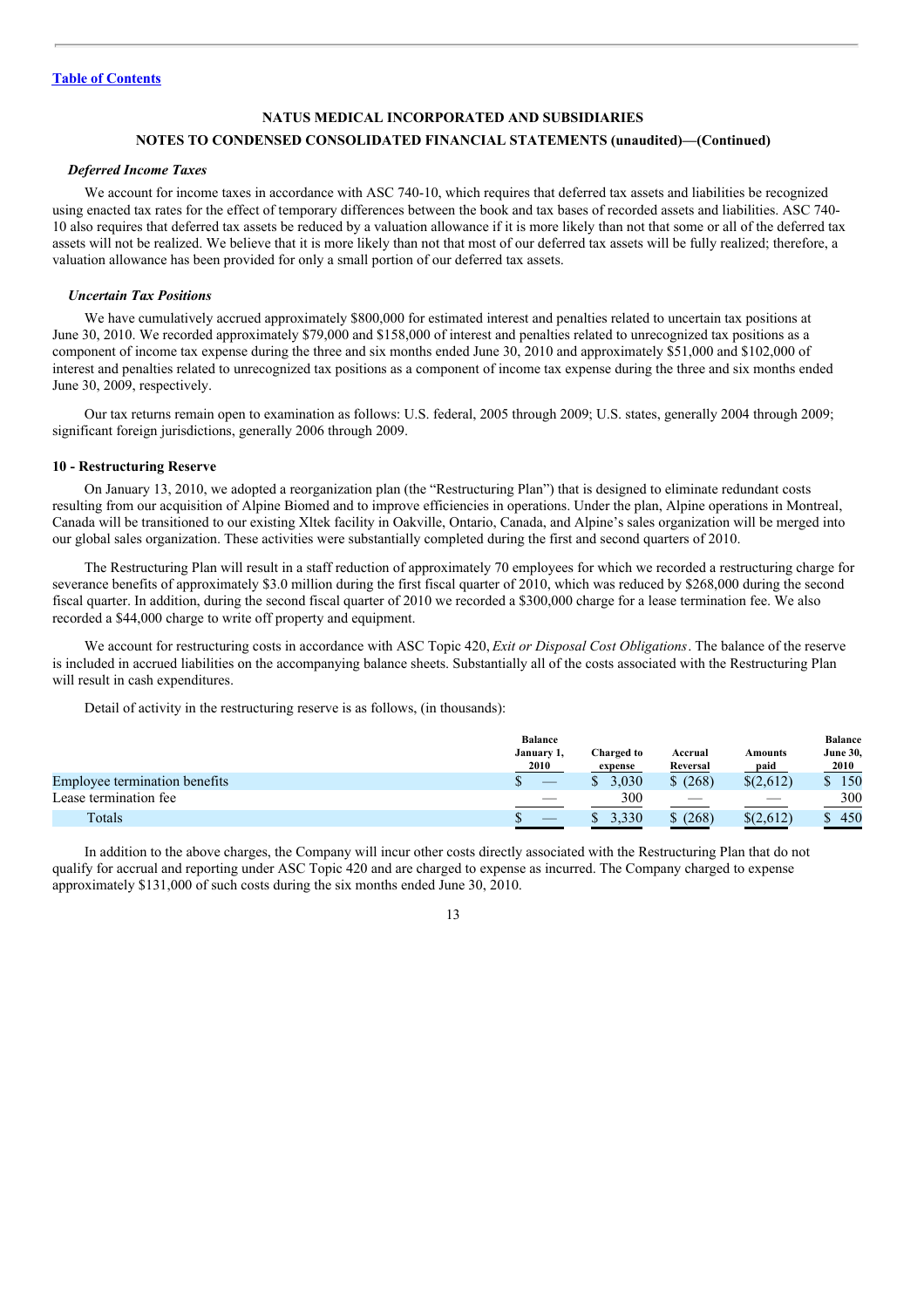#### **NATUS MEDICAL INCORPORATED AND SUBSIDIARIES**

## **NOTES TO CONDENSED CONSOLIDATED FINANCIAL STATEMENTS (unaudited)—(Continued)**

#### **11 - Debt and Credit Arrangements**

Long-term borrowings are comprised of the following (2010 and 2009 columns in thousands):

|                                                                                                                                                                                                                                                                                                         | <b>June 30.</b><br>2010 | December 31.<br>2009 |
|---------------------------------------------------------------------------------------------------------------------------------------------------------------------------------------------------------------------------------------------------------------------------------------------------------|-------------------------|----------------------|
| Term loan \$2.9 million Canadian ("CAD"), interest at cost of funds plus 2.5%, due<br>September 15, 2014 with principle repayable in monthly installments of \$16,000<br>until August 15, 2014 and one final payment of \$404,000 collateralized by a first<br>lien on land and building owned by Xltek | \$983                   | 1.062                |
| Term loan CAD \$300,000, interest at cost of funds plus 2.5% due November 15,<br>2010 with principle repayable in monthly installments of \$2,000 until<br>October 10, 2010 and one final payment of \$36,000 collateralized by various<br>assets of Xltek                                              | 37                      | 47                   |
| Total long-term debt (including current portion)                                                                                                                                                                                                                                                        | 1,020                   | 1.109                |
| Less: current portion of long-term debt                                                                                                                                                                                                                                                                 | (178)                   | (178)                |
| Total long-term debt                                                                                                                                                                                                                                                                                    | 842<br>S.               | 931                  |

At June 30, 2010 the Company had a \$50 million revolving credit facility with Wells Fargo Bank, National Association ("Wells Fargo"). The revolving credit facility contains covenants, including covenants relating to liquidity and other financial measurements, and provides for events of default, including failure to pay any interest when due, failure to perform or observe covenants, bankruptcy or insolvency events and the occurrence of a material adverse effect. We have granted Wells Fargo a security interest in substantially all of our assets. We did not draw on the facility during the first half of 2010 or during 2009. We have no other significant credit facilities.

#### **12 - Segment, Customer and Geographic Information**

We operate in one reportable segment in which we provide healthcare products used for the screening, detection, treatment, monitoring and tracking of common medical ailments in newborn care, hearing impairment, neurological dysfunction, epilepsy, sleep disorders, and balance and mobility disorders.

Our end-user customer base includes hospitals, clinics, laboratories, physicians, nurses, audiologists, and governmental agencies. Most of our international sales are to distributors who resell our products to end-users or sub-distributors.

Revenue and long-lived asset information by geographic region is as follows (in thousands):

|                      |               | <b>Three Months Ended</b><br><b>June 30.</b> |                   | <b>Six Months Ended</b><br><b>June 30,</b> |
|----------------------|---------------|----------------------------------------------|-------------------|--------------------------------------------|
|                      | 2010          | 2009                                         | 2010              | 2009                                       |
| Revenue:             |               |                                              |                   |                                            |
| <b>United States</b> | \$34,243      | \$25,709                                     | \$62,070          | \$48,687                                   |
| Foreign countries    | 18,454        | 11,554                                       | 39,787            | 21,933                                     |
| Totals               | \$52,697      | \$37,263                                     | \$101,857         | \$70,620                                   |
|                      | June 30, 2010 |                                              | December 31, 2009 |                                            |
| Long-lived assets:   |               |                                              |                   |                                            |
| <b>United States</b> | \$123,175     | \$                                           | 125,379           |                                            |
| Foreign countries    | 54,675        |                                              | 55,181            |                                            |
| Totals               | 177,850<br>\$ |                                              | 180,560           |                                            |

Long-lived assets consist principally of property and equipment (net), intangible assets (net), goodwill and non-current inventories. During the three and six months ended June 30, 2010 and 2009, no single customer or foreign country contributed to more than 10% of revenue, and revenue from services was less than 10% of revenue.

During the three and six months ended June 30, 2010, respectively, revenue from devices and systems was \$32.3 and \$63.7 million, while revenue from supplies and services was \$19.6 and \$36.5 million, respectively.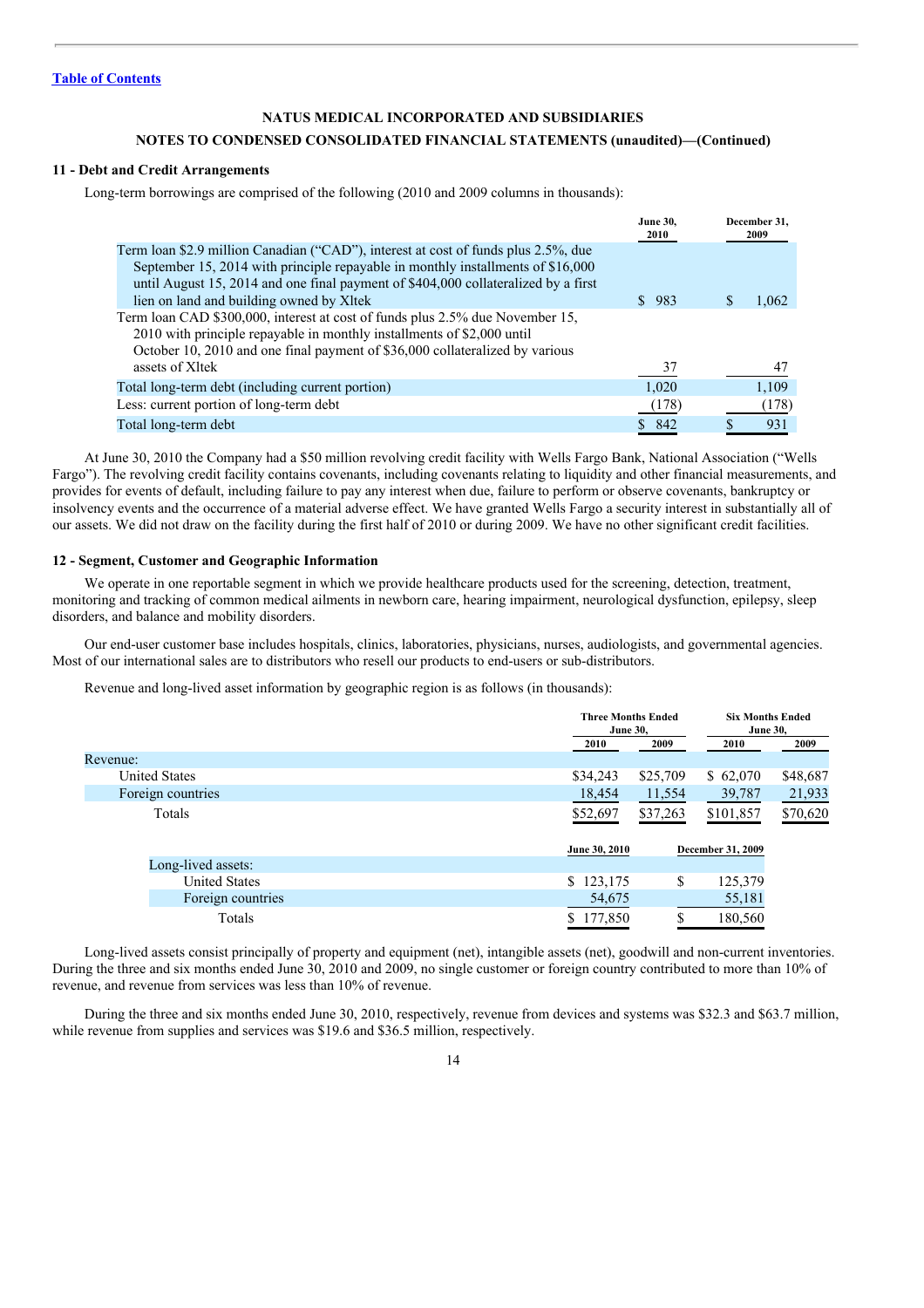## **NATUS MEDICAL INCORPORATED AND SUBSIDIARIES**

## **NOTES TO CONDENSED CONSOLIDATED FINANCIAL STATEMENTS (unaudited)—(Continued)**

## **13 - Fair Value of Financial Instruments**

The fair value of our assets and liabilities subject to fair value measurements are as follows (in thousands):

|                                   |                                                 | <b>Fair Value</b><br>as of<br>June 30, 2010 |         | <b>Fair Value Measurements as of</b><br>June 30, 2010<br><b>Using Fair Value Hierarchy</b>     |         |
|-----------------------------------|-------------------------------------------------|---------------------------------------------|---------|------------------------------------------------------------------------------------------------|---------|
|                                   |                                                 |                                             | Level 1 | Level 2                                                                                        | Level 3 |
| Bank money market investments     | \$                                              | 3,143                                       |         | \$3,143                                                                                        |         |
| Guaranteed investment certificate |                                                 | 946                                         |         | 946                                                                                            |         |
| Total                             |                                                 | 4,089                                       |         | \$4,089                                                                                        |         |
|                                   | <b>Fair Value</b><br>as of<br>December 31, 2009 |                                             |         | <b>Fair Value Measurements as of</b><br>December 31, 2009<br><b>Using Fair Value Hierarchy</b> |         |
|                                   |                                                 |                                             | Level 1 | Level 2                                                                                        | Level 3 |
| Bank money market investments     | \$                                              | 3,142                                       |         | \$3,142                                                                                        |         |
| Guaranteed investment certificate |                                                 | 965                                         |         | 965                                                                                            |         |
| Total                             |                                                 | 4,107                                       |         | \$4,107                                                                                        |         |

In accordance with ASC Topic 820, *Fair Value Measurements*, Level 1 evaluations are based on quoted prices in active markets for identical assets or liabilities that we have the ability to access. Level 2 evaluations are based on quoted prices in markets that are not active or for which all significant inputs are observable, either directly or indirectly. Bank money market accounts have a net asset value of \$1.00 per share and are classified as Level 2 assets. Level 3 evaluations are based on assets and liabilities for which there are no observable inputs that are significant to the overall fair value measurement.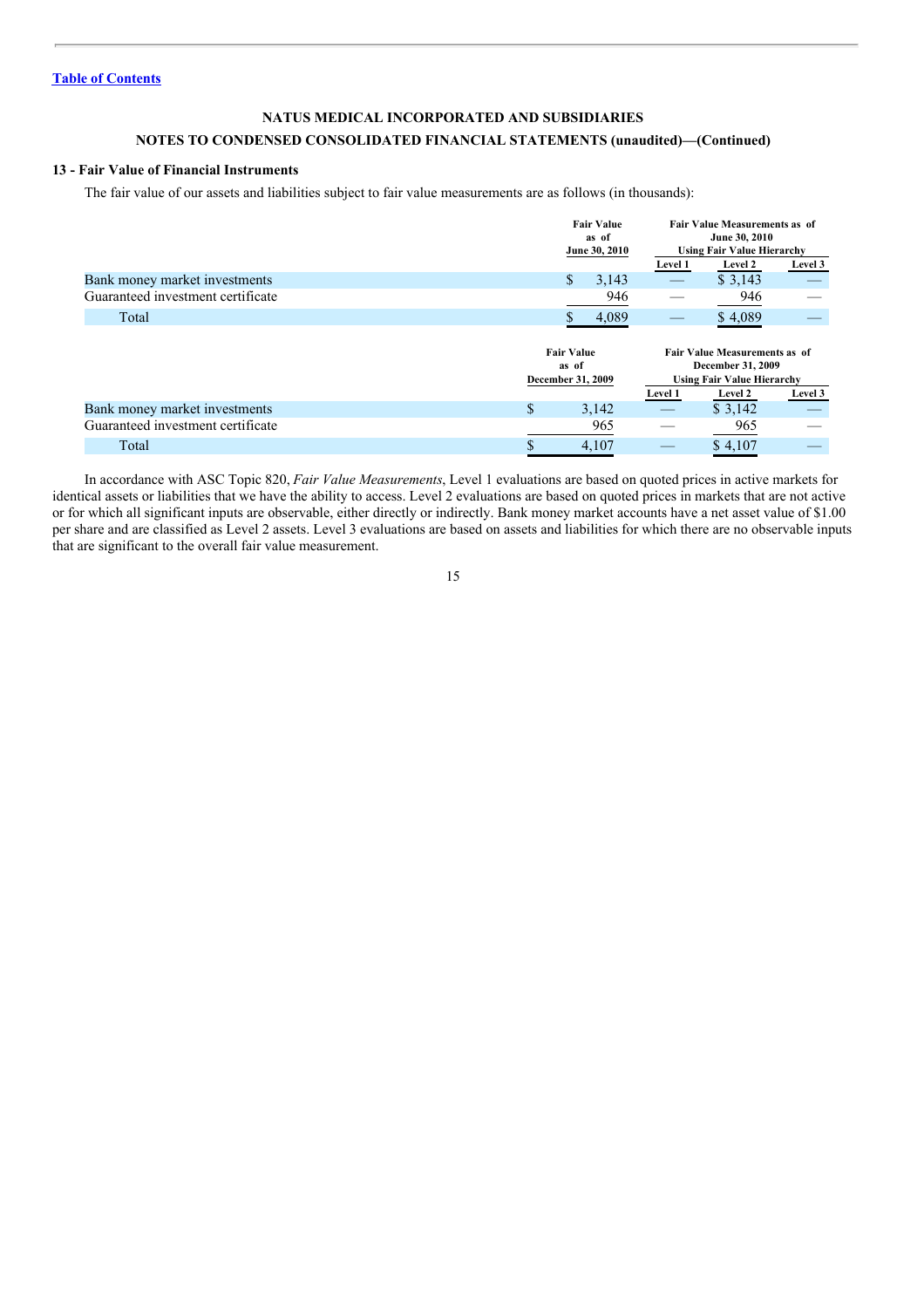#### **ITEM 2. Management's Discussion and Analysis of Financial Condition and Results of Operations**

*Natus®, AABR®, ABaer®, ALGO®, AOAE®, AuDX®, Balance Manager®, Balance Master®, Biliband®, Bio-logic®, Ceegraph®, CHAMP®, Cochlea Scan®, Cool Cap®, Ear Couplers®, Echo Screen®, EquiTest®, Fischer-Zoth®, Flexicoupler®, Gumdrop®, Keypoint®, Keypoint AU®, Keypoint EU® ,and Keypoint JP®, MASTER®, Navigator®, Neatnick®, neoBLUE®, Neuromax®, NeuroWorks®, Oxydome®, Sleeprite®, Sleepscan®, Smart Scale®, Tootsweet®, Traveler®, Warmette® and VAC PAC® are registered* trademarks of Natus Medical Incorporated and its subsidiaries. Accuscreen™, Bili Lite Pad™, Bili-Lite™, Biomark™, Circumstraint™, *Coherence™, Deltamed™, inVision™, MiniMuf s™, Neometrics™ and Smartpack™ are non-registered trademarks of Natus and its subsidiaries. Solutions for Newborn CareSM is a non-registered service mark of Natus.*

#### *Overview*

The following Management's Discussion and Analysis of Financial Condition and Results of Operations ("MD&A") supplements the MD&A in the Annual Report on Form 10-K for the year ended December 31, 2009 of Natus Medical Incorporated ("Natus," "we," "us," or "our Company"), and presumes that readers have read or have access to the discussion and analysis in our Annual Report. Management's discussion and analysis should be read in conjunction with our condensed consolidated financial statements and accompanying footnotes, the discussion of certain risks and uncertainties contained in Part II, Item 1A of this report, and the cautionary information regarding forward-looking statements at the end of this section. MD&A includes the following sections:

- **Our Business.** A general description of our business;
- **2010 Second Quarter Overview.** A summary of key information concerning the financial results for the three months ended June 30, 2010;
- **Application of Critical Accounting Policies.** A discussion of the accounting policies that are most important to the portrayal of our financial condition and results of operations and that require significant estimates, assumptions, and judgments;
- **Results of Operations.** An analysis of our results of operations for the periods presented in the financial statements;
- **Liquidity and Capital Resources.** An analysis of capital resources, sources and uses of cash, investing and financing activities, off-balance sheet arrangements, contractual obligations and interest rate hedging;
- **Recent Accounting Pronouncements.** See Note 1 to our Condensed Consolidated Financial Statements for a discussion of new accounting pronouncements that affect us; and
- **Cautionary Information Regarding Forward-Looking Statements.** Cautionary information about forward-looking statements.

#### *Our Business*

Natus is a leading provider of healthcare products used for the screening, detection, treatment, monitoring and tracking of common medical ailments in newborn care, hearing impairment, neurological dysfunction, epilepsy, sleep disorders, and balance and mobility disorders. Product offerings include computerized neurodiagnostic systems for audiology, neurology, polysomnography, and neonatalogy, as well as newborn care products such as hearing screening systems, phototherapy devices for the treatment of newborn jaundice, headcooling products for the treatment of brain injury in newborns, and software systems for managing and tracking disorders and diseases for public health laboratories.

We have completed a number of acquisitions since 2003, consisting of either the purchase of a company, substantially all of the assets of a company, or individual products or product lines. The businesses we have acquired are Neometrics in 2003, Fischer-Zoth in 2004, Bio-logic, Deltamed, and Olympic Medical in 2006, Xltek in 2007, Sonamed, Schwarzer Neurology, and Neurocom in 2008, and Hawaii Medical and Alpine Biomed in 2009.

#### *Product Families*

We categorize our products into the following product families, which are more fully described in our Annual Report on Form 10-K for the year ended December 31 2009:

- **Hearing** Includes products for newborn hearing screening and diagnostic hearing assessment.
- **Monitoring Systems for Neurology** *–* Includes products for diagnostic electroencephalography ("EEG"), diagnostic sleep analysis ("PSG"), electromyography ("EMG"), intra-operative monitoring ("IOM"), newborn brain monitoring, and assessment of balance and mobility disorders.
- **Newborn Care** Includes products for the treatment of brain injury and jaundice in newborns.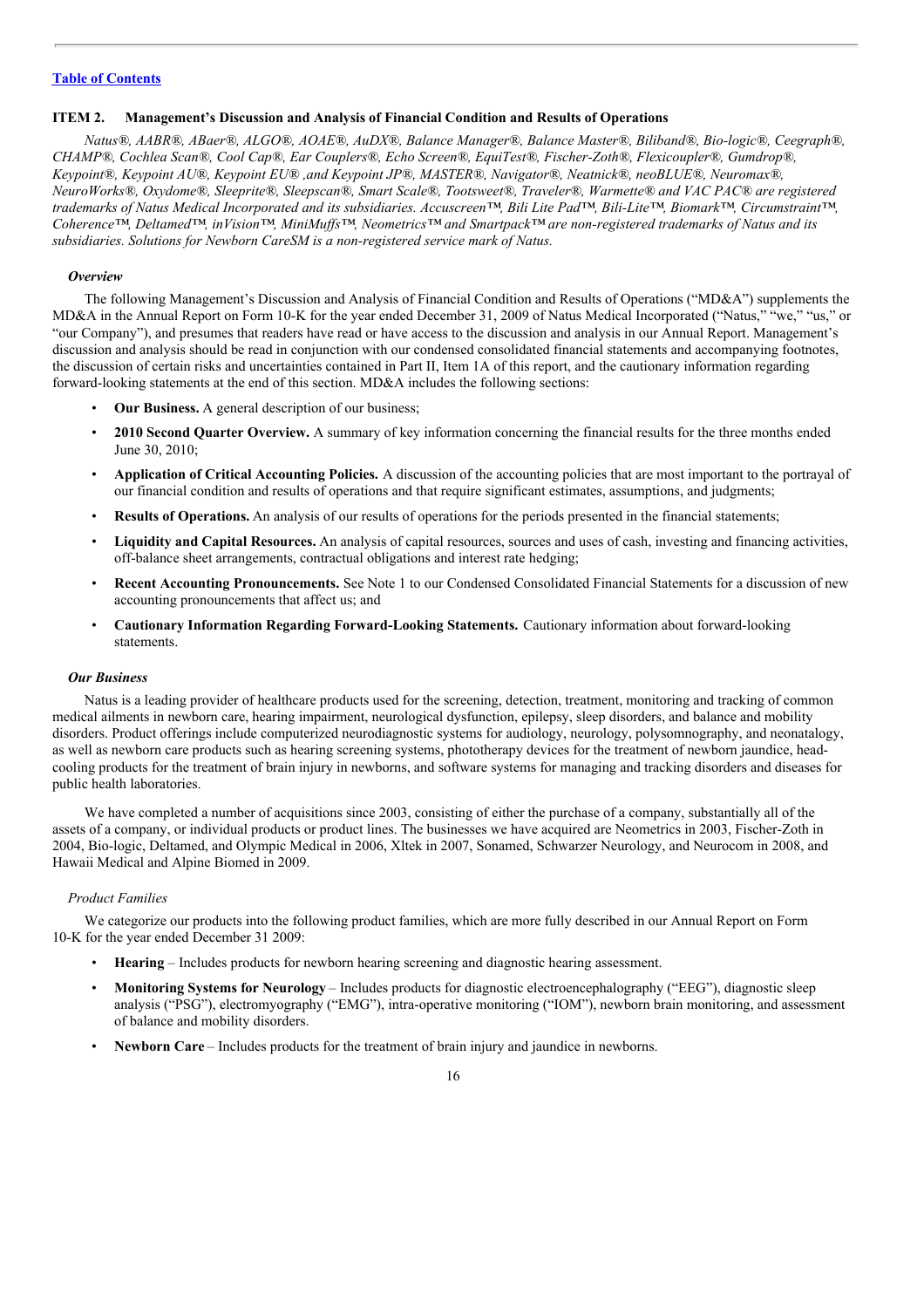#### *Segment and Geographic Information*

We operate in one reportable segment in which we provide healthcare products used for the screening, detection, treatment, monitoring and tracking of common medical ailments in newborn care, hearing impairment, neurological dysfunction, epilepsy, sleep disorders and balance and mobility disorders.

Our end-user customer base includes hospitals, clinics, laboratories, physicians, nurses, audiologists, and governmental agencies. Most of our international sales are to distributors who resell our products to end-users or sub-distributors.

Information regarding our sales and long-lived assets in the U.S. and in countries outside the U.S. is contained in Note 12–*Segment, Customer and Geographic Information* of our condensed consolidated financial statements included in this report.

#### *Revenue by Product Category*

We generate our revenue either from sales of Devices and Systems, which are generally non-recurring, and from related Supplies and Services, which are generally recurring. The products that are attributable to these categories are described in our Annual Report on Form 10-K for the year ended December 31, 2009. Revenue from Devices and Systems and Supplies and Services, as a percent of total revenue for the three and six months ended June 30, 2010 and 2009 is as follows:

|                       |         | <b>Three Months Ended</b><br><b>June 30.</b> |       | <b>Six Months Ended</b><br><b>June 30.</b> |
|-----------------------|---------|----------------------------------------------|-------|--------------------------------------------|
|                       | 2010    | 2009                                         | 2010  | 2009                                       |
| Devices and Systems   | 61%     | 56%                                          | 62%   | 56%                                        |
| Supplies and Services | 37%     | 42%                                          | 36%   | 42%                                        |
| Other                 | $2\%$   | $2\%$                                        | $2\%$ | $2\%$                                      |
| Total                 | $100\%$ | 100%                                         | 100%  | 100%                                       |

During the three and six months ended June 30, 2010 and 2009, no single customer or foreign country contributed to more than 10% of revenue, and revenue from services was less than 10% of revenue.

#### *2010 Second Quarter Overview*

Our revenue increased 41% to \$52.7 million in the second quarter ended June 30, 2010, compared to \$37.3 million in the comparable quarter of the previous year. Net income increased 33% to \$3.1 million or \$0.11 per diluted share, for the second quarter of 2010, compared with net income of \$2.3 million, or \$0.08 per diluted share, for the second quarter of 2009. The increase in revenue in the second quarter of 2010 was attributable to both our acquisitions of Alpine Biomed and Hawaii Medical totaling \$8.8 million; in addition, revenue from our existing product lines increased 18% in the 2010 period, including a significant increase in revenue from our diagnostic neurology and newborn hearing screening devices.

During the second fiscal quarter of 2010 we substantially completed the reorganization plan adopted in January 2010 that was designed to eliminate redundant costs resulting from our acquisition of Alpine Biomed and to improve efficiencies in operations. Under the plan, Alpine operations in Montreal, Canada were transitioned to our existing Xltek facility in Oakville, Ontario, Canada. Alpine's sales organization was merged into the Company's global sales organization during the first fiscal quarter of 2010.

During the second fiscal quarter of 2010 we discontinued the Sonamed Clarity hearing screening product line and began converting users to our other newborn hearing screening products. This action resulted in a non-recurring charge totaling \$758,000 that reduced reported gross profit by 0.9 percentage points and increased operating expenses by \$300,000.

Our operating results for the second quarter of 2009 were adversely affected by the severe worldwide economic downturn that began to impact our business in late 2008 and from which we began to recover in the second half of 2009. This recovery continued during the second quarter of 2010.

#### *Application of Critical Accounting Policies*

We prepare our financial statements in accordance with accounting principles generally accepted in the United States of America ("GAAP"). In so doing, we must often make estimates and use assumptions that can be subjective, and, consequently, our actual results could differ from those estimates. For any given individual estimate or assumption we make, there may also be other estimates or assumptions that are reasonable.

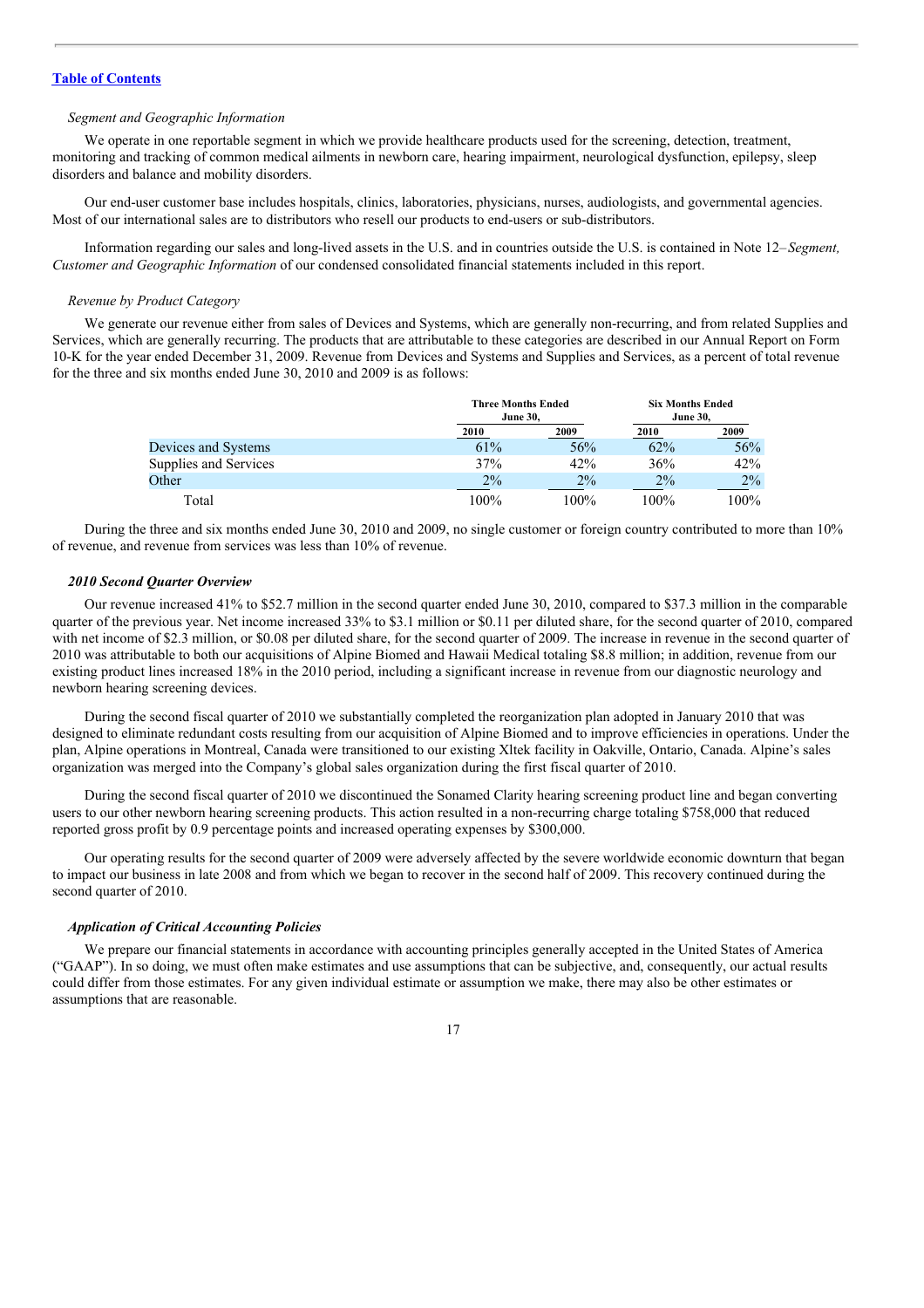We believe that the following critical accounting policies require the use of significant estimates, assumptions, and judgments. The use of different estimates, assumptions, or judgments could have a material affect on the reported amounts of assets, liabilities, revenue, expenses, and related disclosures as of the date of the financial statements and during the reporting period:

- Revenue recognition
- Allowance for doubtful accounts
- Inventory is carried at the lower of cost or market value
- Carrying value of intangible assets and goodwill
- Liability for product warranties
- Share-based compensation

These critical accounting policies are described in more detail in our Annual Report on Form 10-K for the year ended December 31, 2009, under Item 7, *Management's Discussion and Analysis of Financial Condition and Results of Operations*. Other than as noted in Note 1 of the Notes to Consolidated Financial Statements (unaudited) contained in Item 1 of this quarterly report on Form 10-Q addressing changes to our policies for revenue recognition, there have been no changes to these policies during the three and six months ended June 30, 2010.

#### *Results of Operations*

The following table sets forth, for the periods indicated selected consolidated statements of operations data as a percentage of total revenue. Our historical operating results are not necessarily indicative of the results for any future period.

|                                        |        | <b>Three Months Ended</b><br>June 30, |        | <b>Six Months Ended</b><br><b>June 30,</b> |
|----------------------------------------|--------|---------------------------------------|--------|--------------------------------------------|
|                                        | 2010   | 2009                                  | 2010   | 2009                                       |
| Revenue                                | 100.0% | 100.0%                                | 100.0% | 100.0%                                     |
| Cost of revenue                        | 40.9   | 38.6                                  | 40.4   | 38.8                                       |
| Gross profit                           | 59.1   | 61.4                                  | 59.6   | 61.2                                       |
| Operating expenses:                    |        |                                       |        |                                            |
| Marketing and selling                  | 25.8   | 27.5                                  | 26.8   | 28.7                                       |
| Research and development               | 9.9    | 10.6                                  | 10.2   | 10.9                                       |
| General and administrative             | 14.8   | 14.1                                  | 18.4   | 15.3                                       |
| Total operating expenses               | 50.5   | 52.2                                  | 55.4   | 54.9                                       |
| Income from operations                 | 8.6    | 9.2                                   | 4.2    | 6.3                                        |
| Other income, net                      | 0.4    | 1.0                                   | 0.2    | 0.8                                        |
| Income before provision for income tax | 9.0    | 10.2                                  | 4.4    | 7.1                                        |
| Provision for income tax               | 3.1    | 3.9                                   | 1.6    | 2.7                                        |
| Net income                             | 5.9%   | 6.3%                                  | 2.8%   | 4.4%                                       |

We acquired Hawaii Medical in July 2009 and Alpine Biomed in September 2009. Where significant, we have noted the impact of these acquisitions on our results of operations for the three and six months ended June 30, 2010, as compared to the same periods in 2009.

#### *Three Months Ended June 30, 2010 and 2009*

Our revenue increased 41%, or \$15.4 million, to \$52.7 million for the three month period ended June 30, 2010 compared to \$37.3 million in the comparable 2009 period. Revenue of Alpine Biomed and Hawaii Medical contributed to \$8.8 million of the increase, while revenue from our newborn care products other than from Hawaii Medical increased by \$1.6 million to \$9.2 million, and revenue from our neurology products other than from Alpine Biomed increased \$8.2 million to \$24.8 million.

Revenue from devices and systems increased \$11.6 million, or 56%, to \$32.3 million in the three months ended June 30, 2010, compared to \$20.7 million in the same period in 2009. Revenue from Alpine Biomed contributed to \$4.1 million of the increase, while revenue from our other neurology products contributed to \$4.6 million of the increase and revenue from newborn hearing screening and newborn care contributed to \$2.9 million of the increase. Revenue from devices and systems was 61% of total revenue in the three months ended June 30, 2010 compared to 56% of total revenue for the second quarter of 2009.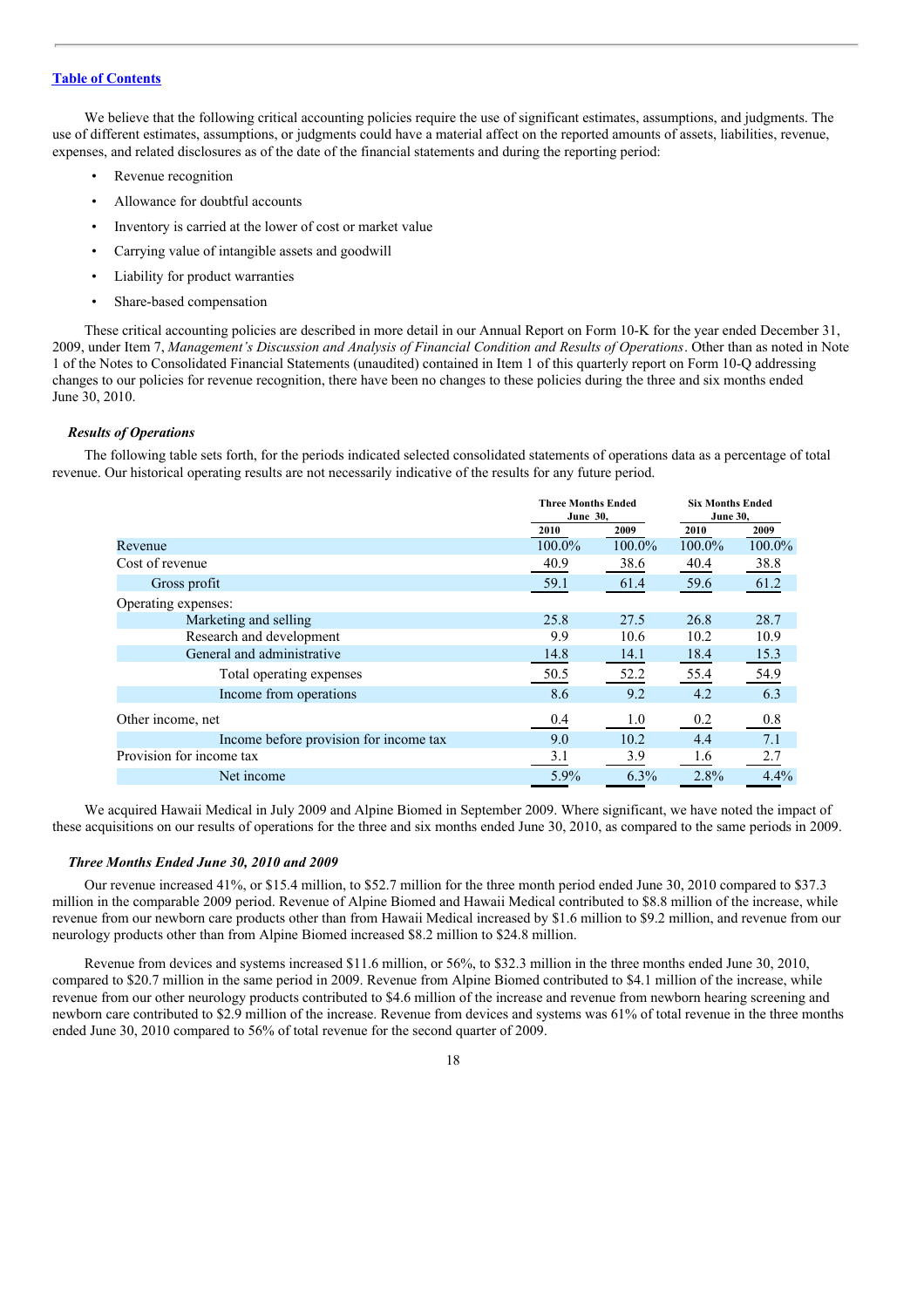Revenue from supplies and services increased 24%, or \$3.8 million, to \$19.6 million in the second quarter of 2010 compared to \$15.8 million in the same period in 2009. In the 2010 second quarter, revenue from hearing screening and neurology supplies increased by \$3.8 million and revenue from newborn care supplies increased by \$1.0 million offset by a \$1.0 million decrease in service fee revenue. Revenue from supplies and services was 37% of total revenue in the three months ended June 30, 2010 compared to 42% of total revenue for the second quarter of 2009.

Revenue from sales outside the U.S. increased 60%, or \$6.9 million, to \$18.5 million in the second quarter of 2010 compared to \$11.5 million for the same period in 2009. Revenue from Alpine Biomed contributed to \$5.9 million of the increase in international revenue, while revenue from our hearing screening and newborn care devices increased \$1.0 million in international markets including the shipment of a \$1.5 million order of neoBLUE and neoBLUE Cozy devices to Iraq.

Gross profit as a percentage of revenue was 59.1% for the three months ended June 30, 2010 compared to 61.4% for the respective period in 2009, reflecting higher materials costs and a charge associated with discontinuance of the Sonamed Clarity product line that reduced gross profit by 0.8 percentage points.

Total operating costs increased by \$7.1 million or 37%, to \$26.6 million in the three months ended June 30, 2010, compared to \$19.5 million in the same period in 2009. The operations of Alpine Biomed contributed to \$5.4 million of the increase. The net increase in total operating costs was also attributable to increases in employee compensation and outside consulting costs to support the increase in revenue.

Marketing and selling expenses increased \$3.3 million, or 32%, to \$13.6 million in the three months ended June 30, 2010, compared to \$10.3 million in the same period in 2009. The expenses of Alpine Biomed contributed to \$2.0 million of the increase. The remainder of the increase was primarily attributable to higher sales commission costs associated with the increase in our revenue and a \$300,000 impairment charge related to Sonamed and Clarity tradenames.

Research and development expenses increased \$1.3 million, or 33%, to \$5.2 million for the three months ended June 30, 2010, compared to \$4.0 million in the same period of 2009. The operations of Alpine Biomed contributed to \$1.8 million of the increase, while other research and development expenses were approximately 13% lower in the second quarter of 2010 compared to the same period in 2009, reflecting the impact of lower payroll and outside service costs.

General and administrative expenses increased \$2.5 million, or 48%, to \$7.8 million in the three months ended June 30, 2010, compared to \$5.3 million in the same period in 2009. The operations of Alpine Biomed contributed to \$1.7 million of the increase. Other general and administrative expenses exclusive of those associated with Alpine Biomed were \$800,000 higher in the 2010 second quarter compared to the same period in 2009, which resulted primarily from increased payroll, related benefit costs, and outside consulting services.

Other income, net, consists of investment income from our investment portfolio, interest expense, net currency exchange gains and losses, and other miscellaneous income and expenses. We reported net other income of \$240,000 in the three months ended June 30, 2010, compared to net other income of \$387,000 in the same period in 2009. During the 2010 period we generated \$6,000 of investment income compared to \$73,000 in the 2009 period due to lower rates of interest on our investment portfolio. We also recognized \$189,000 and \$38,000 of foreign currency exchange losses during the three months ended June 30, 2010 and 2009 respectively.

We recorded a provision for income taxes of \$1.6 million in the three months ended June 30, 2010, compared to \$1.5 million in the same period in 2009. Our effective tax rate in the second quarter of 2010 was 34.7% compared to an effective rate of 38.7% in the second quarter of 2009 because of the increase of profits generated outside the United States where there are lower statutory tax rates than in the United States.

#### *Six Months Ended June 30, 2010 and 2009*

Revenue increased \$31.2 million, or 44%, for the six month period ended June 30, 2010 from the comparable 2009 period. Revenue of Alpine Biomed and Hawaii Medical contributed to \$17.2 million of the increase, while revenue from our hearing and newborn care products increased by \$7.3 million to \$50.9 million, and revenue from our neurology products other than from Alpine Biomed increased \$8.9 million to \$32.0 million.

Device and systems revenue increased \$23.9 million, or 60%, to \$63.7 million in the six months ended June 30, 2010 compared to \$39.8 million in the same period in 2009. Revenue from Alpine Biomed contributed to \$10.7 million of the increase, while revenue from our hearing, newborn care and other products contributed to \$6.2 million of the increase and revenue from our other neurology products contributed to \$7.0 million of the increase. Revenue from devices and systems was 62% of consolidated revenue in the six months ended June 30, 2010 compared to 56% of consolidated revenue for the first half of 2009.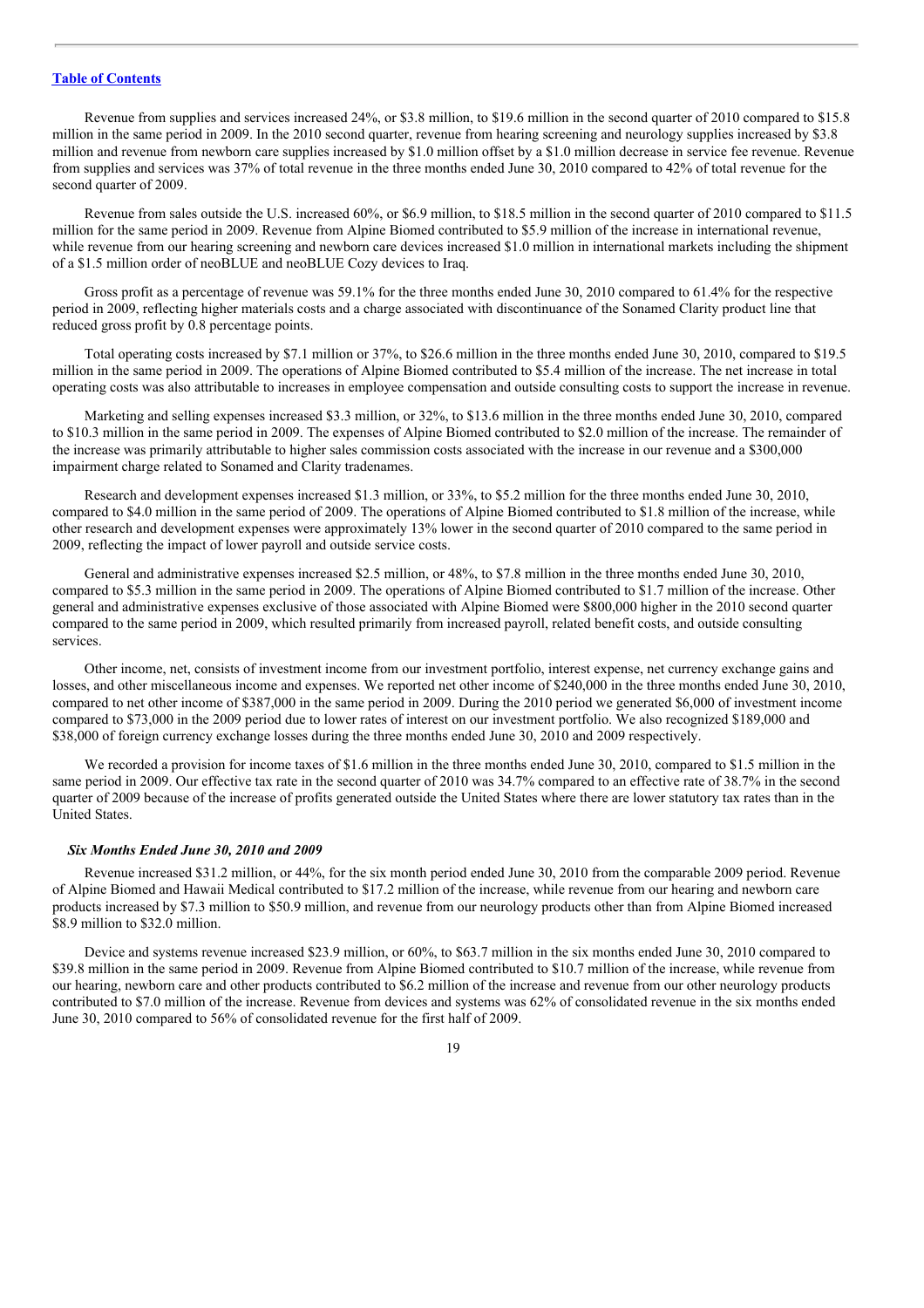Supplies and services revenue increased \$7.1 million, or 24%, to \$36.5 million in the six months ended June 30, 2010 compared to \$29.4 million in the same period in 2009. Alpine Biomed contributed to \$4.2 million of revenue from supplies and services while supplies and service revenue from other products increased \$2.9 million. Revenue from supplies and services was 36% of consolidated revenue in the six months ended June 30, 2010 compared to 42% of consolidated revenue for the six months ended June 30, 2009.

Revenue from sales outside the U.S. increased \$17.9 million, or 81%, to \$39.8 million in the first half of 2010 compared to \$21.9 million for the same period in 2009. Revenue from Alpine Biomed contributed to \$12.7 million of the increase in international revenue, while revenue from our hearing screening devices increased \$2.2 million in international markets. Revenue from supplies and services, exclusive of Alpine Biomed, increased by \$2.9 million or 13%, in international markets.

Gross profit as a percentage of revenue was 59.6% for the six months ended June 30, 2010 compared to 61.2% for the respective period in 2009. Cost of revenue increased \$13.7 million, or 50%, to \$41.1 million in the six months ended June 30, 2010, from \$27.4 million in 2009, reflecting increased sales in the 2010 period. Gross profit increased \$17.5 million, or 41%, to \$60.7 million in 2010 from \$43.2 million in 2009.

Total operating costs increased by \$17.8 million or 46%, to \$56.4 million in the six months ended June 30, 2010, compared to \$38.7 million in the same period in 2009. The operations of Alpine Biomed contributed to \$10.4 million of the increase. The net increase in total operating costs was also attributable to increases in employee compensation and outside consulting costs to support the increase in revenue.

Marketing and selling expenses increased \$7.1 million, or 35%, to \$27.4 million in the six months ended June 30, 2010 compared to \$20.2 million in the same period in 2009. The expenses of Alpine Biomed contributed to \$4.3 million of the increase. The remainder of the increase was primarily attributable to higher sales commission costs associated with the increase in our revenue.

Research and development expenses increased \$2.7 million, or 35%, to \$10.4 million in the six months ended June 30, 2010 compared to \$7.7 million in the same period of 2009. The operations of Alpine Biomed contributed to \$3.1 million of the increase, while other research and development expenses were approximately 5% lower in the second quarter of 2010 compared to the same period in 2009, reflecting the impact of lower outside service costs.

General and administrative expenses increased \$7.9 million, or 74%, to \$18.7 million in the six months ended June 30, 2010 compared to \$10.8 million in the same period in 2009. The operations of Alpine Biomed contributed to \$2.9 million of the increase. We also recorded a restructuring charge of \$2.8 million as well as \$475,000 of related restructuring costs in the first six months of 2010 for which there was no comparable cost in 2009. Other general and administrative expenses exclusive of those associated with Alpine Biomed were \$1.7 million higher in the 2010 first half compared to the same period in 2009, which resulted primarily from increased payroll, related benefit costs, and outside consulting services.

Other income, net consists of investment income from our investment portfolio, interest expense, net currency exchange gains and losses, and other miscellaneous income and expenses. We reported net other income of \$186,000 in the six months ended June 30, 2010, compared to \$513,000 in the same period in 2009. During the 2010 period we generated \$14,000 of investment income compared to \$178,000 in the 2009 period due to lower rates of interest on our investment portfolio. We also recognized \$367,000 and \$24,000 of foreign currency exchange losses during the six months ended June 30, 2010 and 2009 respectively.

We recorded income tax expense of \$1.7 million in the six months ended June 30, 2010, compared to \$1.9 million in the same period in 2009. Our effective tax rate in the first six months of 2010 was 37.6% compared to an effective rate of 38.0% in the same period in 2009.

#### *Liquidity and Capital Resources*

Liquidity is our ability to generate sufficient cash flows from operating activities to meet our obligations and commitments. In addition, liquidity includes the ability to obtain appropriate financing and to raise capital. Therefore, liquidity cannot be considered separately from capital resources that consist of our current funds and the potential to increase those funds in the future. We plan to use these resources in meeting our commitments and in achieving our business objectives.

As of June 30, 2010, we had cash, cash equivalents, and short-term investments of \$39.9 million, stockholders' equity of \$248.9 million, and working capital of \$83.1 million, compared with cash, cash equivalents, and short-term investments of \$33.5 million, stockholders' equity of \$243.2 million, and working capital of \$75.0 million as of December 31, 2009.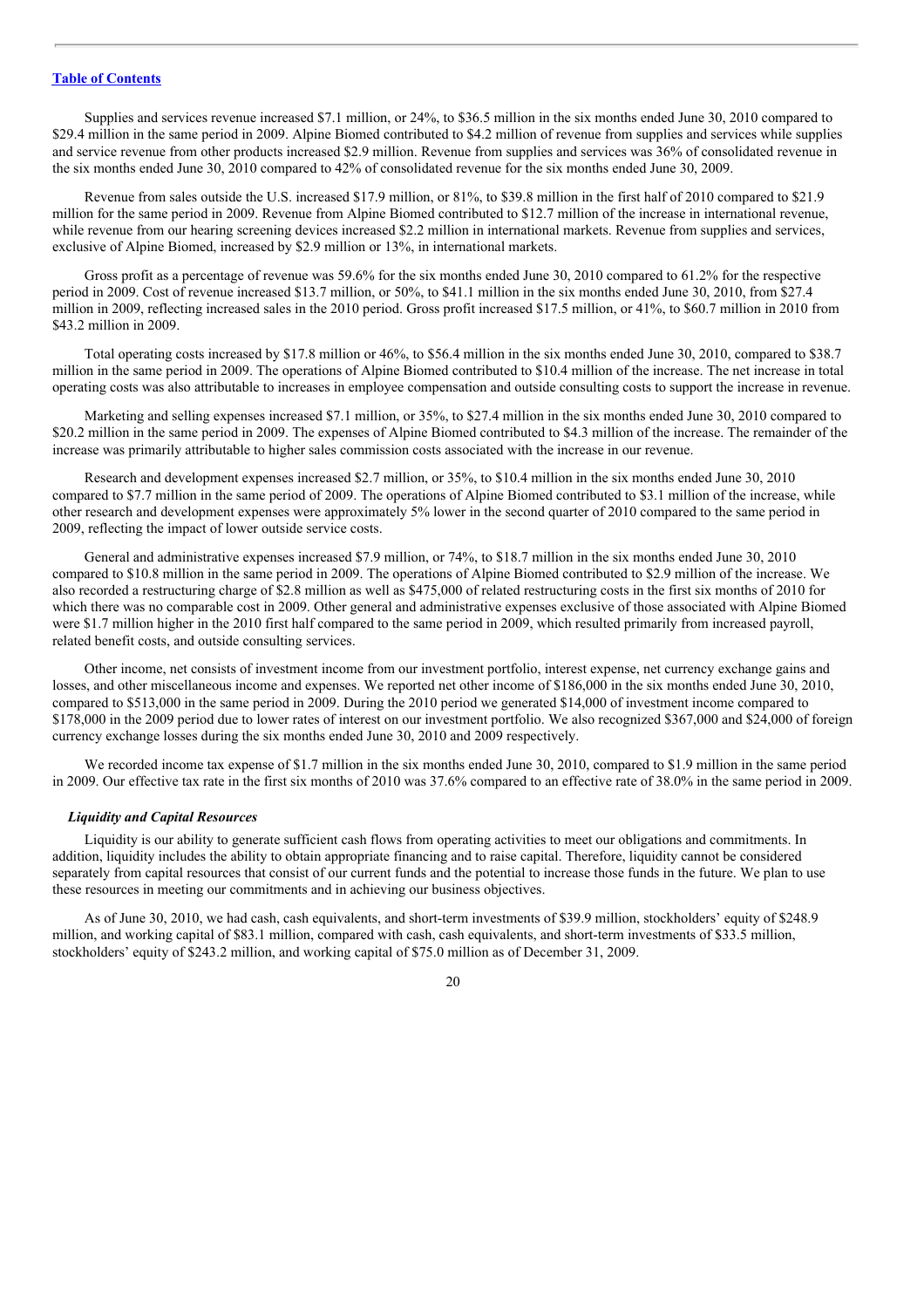We believe that our current cash and cash equivalents and any cash generated from operations will be sufficient to meet our ongoing operating and capital requirements for the foreseeable future. We completed two acquisitions in 2009 including Alpine Biomed at the end of the third quarter, four acquisitions in 2008, one in 2007, and three in 2006. We intend to continue to acquire additional technologies, products, or businesses and these acquisitions could be significant. These actions would likely affect our future capital requirements and the adequacy of our available funds. In order to finance future acquisitions, we may be required to raise additional funds through public or private financings, strategic relationships or other arrangements. Any equity financing may be dilutive to stockholders, and debt financing, if available, may involve restrictive covenants and increase our cost of capital.

At June 30, 2010 we had a \$50 million revolving credit facility with Wells Fargo Bank, National Association ("Wells Fargo"). The revolving credit facility contains covenants, including covenants relating to liquidity and other financial measurements, and provides for events of default, including failure to pay any interest when due, failure to perform or observe covenants, bankruptcy or insolvency events and the occurrence of a material adverse effect. We have granted Wells Fargo a security interest in substantially all of our assets. We did not draw on the facility during the first half of 2010 or during 2009. We have no other significant credit facilities.

Global capital markets have been, and may continue to be, disrupted and volatile. The cost and availability of equity and debt funding has been and may continue to be adversely affected by illiquid capital and credit markets. Some lenders have reduced or, in some cases, ceased to provide funding to borrowers. We believe that we have adequate liquidity to meet our present needs. Turbulence in the United States and international financial markets, however, could adversely affect the cost and availability of financing to us in the future and limit our ability to acquire products, other assets, or businesses.

Cash provided by operations decreased by \$7.2 million for the six months ended June 30, 2010 to \$6.7 million, compared to \$13.9 million for the same period in 2009. The sum of our net income and certain non-cash expense items, such as reserves, depreciation and amortization, and share based compensation was approximately \$9.0 million in the 2010 period, compared to \$11.3 million in 2009. In addition, in the 2010 period we paid approximately \$2.6 million of severance benefits associated with a reorganization plan we adopted in January 2010 for which there was no similar expenditure in 2009. The overall impact of changes in certain operating assets and liabilities on total operating cash flows resulted in a cash outflow of \$2.3 million in 2010 compared with a cash inflow of \$2.6 million in 2009. In particular, our cash flow from operations in the first six months of 2010 was affected by a \$4.2 million decrease in accounts payable and accrued expenses coupled with a \$3.1 million increase in inventories.

Cash used in investing activities was \$2.2 million for the six months ended June 30, 2010, compared to \$4.3 million for the same period in 2009. We used \$2.1 million of cash to acquire property and equipment during the six months ended June 30, 2010 and 2009, respectively, and capitalized \$161,000 of internal use software development costs in 2010 compared to \$377,000 in 2009.

Cash provided by financing activities was \$2.7 million in the six months ended June 30, 2010, compared to \$337,000 used in financing activities in the same period of 2009. We received cash from sales of our stock pursuant to our stock options and our employee stock purchase plan in the amount of \$2.0 million and \$414,000 in the six months ended June 30, 2010 and 2009, respectively. In 2010, we realized an excess tax benefit of \$779,000 on the exercise of employee stock options that was recorded as an increase to stockholders' equity, as compared with a tax benefit of \$12,000 in the first six months of 2009.

Our future liquidity and capital requirements will depend on numerous factors, including the:

- Extent to which we make acquisitions;
- Amount and timing of revenue;
- Extent to which our existing and new products gain market acceptance;
- Cost and timing of product development efforts and the success of these development efforts;
- Cost and timing of marketing and selling activities; and
- Availability of borrowings under line of credit arrangements and the availability of other means of financing.

#### *Commitments and Contingencies*

In the normal course of business, we enter into obligations and commitments that require future contractual payments. The commitments primarily result from firm, noncancellable purchase orders placed with contract vendors that manufacture some of the components used in our medical devices and related disposable supply products, as well as commitments for leased office, manufacturing, and warehouse facilities. There have been no material changes to the table of contractual obligations presented in Item 7, *Management's Discussion and Analysis of Financial Condition and Results of Operations*, of our Annual Report on Form 10-K for the year ended December 31, 2009.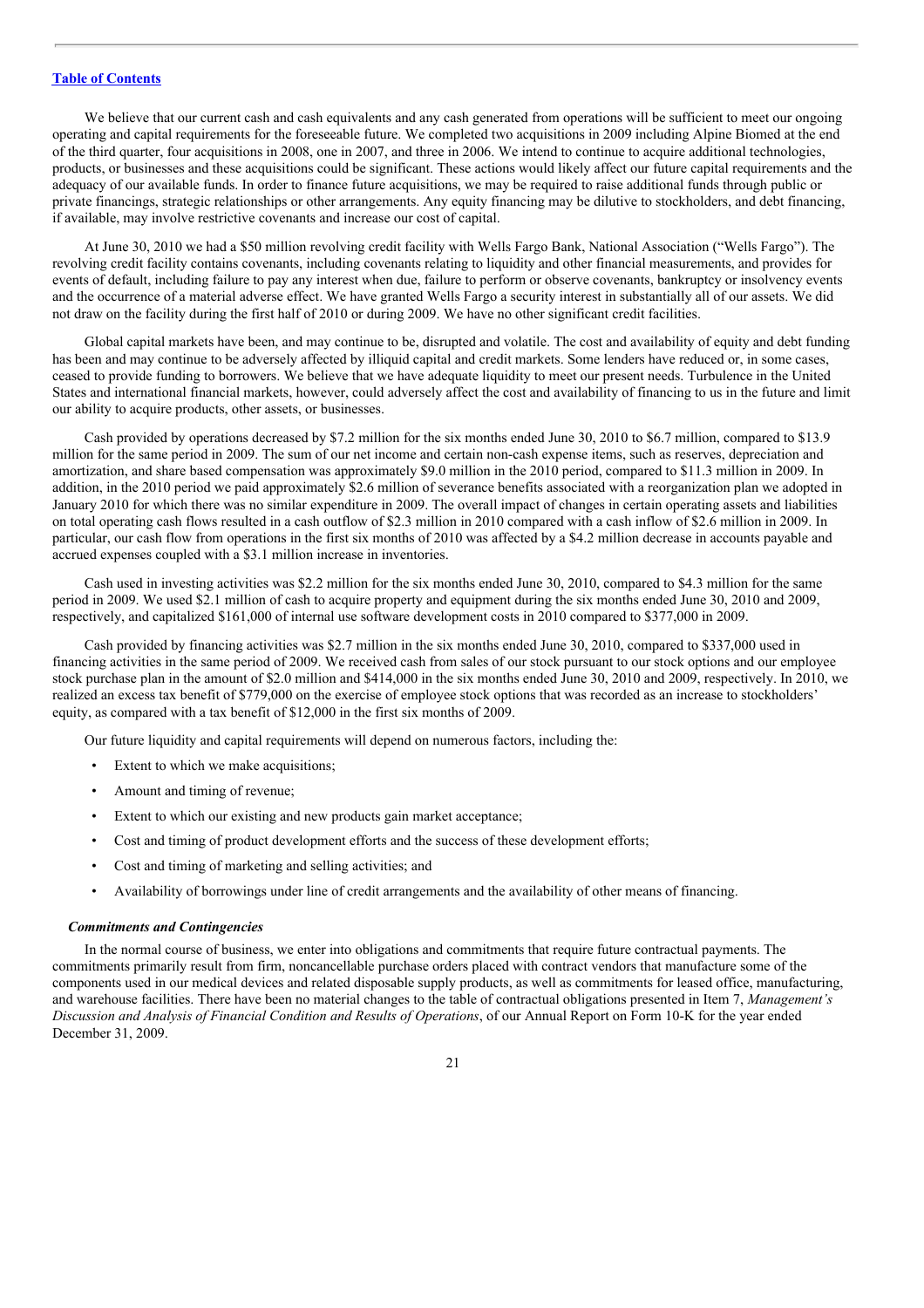Under our bylaws, we have agreed to indemnify our officers and directors for certain events or occurrences arising as a result of the officer or director serving in such capacity. We have a directors' and officers' liability insurance policy that limits our exposure and enables us to recover a portion of any amounts paid resulting from the indemnification of our directors and officers. In addition, we enter into indemnification agreements with other parties in the ordinary course of business. We believe the estimated fair value of these indemnification agreements is minimal and we have not recorded a liability for these agreements.

#### *Recent Accounting Pronouncements*

See Note 1 to our Condensed Consolidated Financial Statements for a discussion of new accounting pronouncements that affect us.

#### *Cautionary Information Regarding Forward Looking Statements*

This report contains forward-looking statements within the meaning of Section 27A of the Securities Act of 1933 and Section 21E of the Securities Exchange Act of 1934 about Natus Medical Incorporated. These statements include, among other things, statements concerning our expectations, beliefs, plans, intentions, future operations, financial condition and prospects, and business strategies. The words "may," "will," "continue," "estimate," "project," "intend," "believe," "expect," "anticipate," and other similar expressions generally identify forward-looking statements. Forward-looking statements in this Item 2 include, but are not limited to, statements regarding the following: our belief that the recovery from the worldwide economic downturn has continued, our expectation regarding expansion of our international operations, our expectations regarding our new products, the sufficiency of our current cash, cash equivalents, and short-term investment balances, and any cash generated from operations to meet our ongoing operating and capital requirements for the foreseeable future our expectations as to the necessity of earn out payments related to our recent acquisitions, our expectation that our deferred tax assets will be fully realized, and our intent to acquire additional technologies, products, or businesses.

Forward-looking statements are not guarantees of future performance and are subject to substantial risks and uncertainties that could cause the actual results predicted in the forward-looking statements as well as our future financial condition and results of operations to differ materially from our historical results or currently anticipated results. Investors should carefully review the information contained under the caption "Risk Factors" contained in Part II, Item 1A of this report for a description of risks and uncertainties. All forward-looking statements are based on information available to us on the date hereof, and we assume no obligation to update forward*looking statements.*

#### **ITEM 3. Quantitative and Qualitative Disclosures about Market Risk**

We develop products in the U.S., Canada, and Europe and sell those products primarily in the U.S., Europe and Asia. As a result, our financial results could be affected by factors such as changes in foreign currency exchange rates or weak economic conditions in foreign markets. Most of our sales in Europe and Asia are denominated in U.S. dollars and Euros, and with the acquisition of Xltek in November 2007, a small portion of our sales are now denominated in Canadian dollars. As our sales in currencies other than the U.S. dollar increase, our exposure to foreign currency fluctuations may increase.

In addition, changes in exchange rates also may affect the end-user prices of our products compared to those of our foreign competitors, who may be selling their products based on local currency pricing. These factors may make our products less competitive in some countries.

If the U.S. dollar uniformly increased or decreased in strength by 10% relative to the currencies in which our sales were denominated, our net income would have correspondingly increased or decreased by an immaterial amount for the six months ended June 30, 2010. Our interest income is sensitive to changes in the general level of interest rates in the U.S. However, because recent market conditions have resulted in historically low rates of return on our investments, a hypothetical decrease of 10% in market interest rates would not result in a material decrease in interest income earned on our investments held as of June 30, 2010.

When able, we invest excess cash in bank money-market funds or discrete short-term investments. The fair value of short-term investments and cash equivalents ("investments") is sensitive to changes in the general level of interest rates in the U.S., and the fair value of these investments will fall if market interest rates increase. However, since we generally have the ability to hold these investments to maturity, these declines in fair value may never be realized. If market interest rates were to increase by 10% from levels at June 30, 2010, the fair value of our investments would decline by an immaterial amount.

All of the potential changes noted above are based on sensitivity analyses performed on our financial position as of June 30, 2010. Actual results may differ as our analysis of the effects of changes in interest rates does not account for, among other things, sales of securities prior to maturity and repurchase of replacement securities, the change in mix or quality of the investments in the portfolio, and changes in the relationship between short-term and long-term interest rates.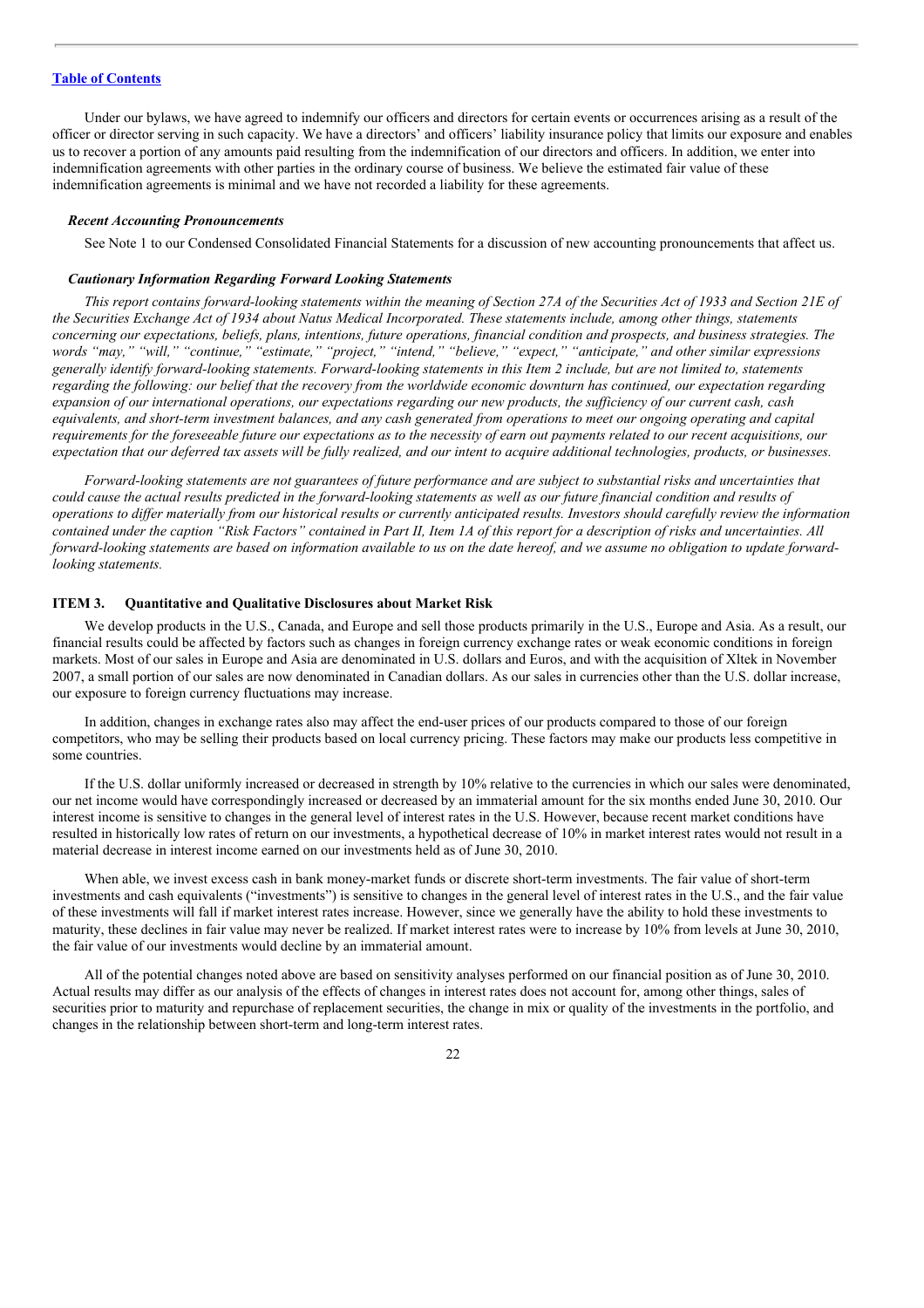#### **ITEM 4. Controls and Procedures**

#### *Evaluation of Disclosure Controls and Procedures*

Under the rules of the Securities and Exchange Commission, "disclosure controls and procedures" are controls and other procedures that are designed to ensure that information required to be disclosed in the reports that we file or submit under the Securities Exchange Act of 1934 is recorded, processed, summarized and reported within the time periods specified in the rules and forms of the Securities and Exchange Commission. Disclosure controls and procedures include, without limitation, controls and procedures designed to ensure that information required to be disclosed by us in our reports that we file or submit under the Securities Exchange Act of 1934 is accumulated and communicated to our management, including our chief executive officer and chief financial officer, as appropriate, to allow timely decisions regarding required disclosure.

Our management, with the participation of our chief executive officer and our chief financial officer, has evaluated the effectiveness of our disclosure controls and procedures as of June 30, 2010. Our chief executive officer and chief financial officer determined that as of June 30, 2010 our disclosure controls and procedures were effective for the purpose set forth above.

#### *Changes in Internal Control over Financial Reporting*

Under the rules of the Securities and Exchange Commission, "internal control over financial reporting" is defined as a process designed by, or under the supervision of, an issuer's principal executive and principal financial officers, and effected by the issuer's board of directors, management and other personnel, to provide reasonable assurances regarding the reliability of financial reporting and the preparation of financial statements for external purposes in accordance with generally accepted accounting principles.

There was no change in our internal control over financial reporting that occurred during the fiscal quarter ended June 30, 2010, that has materially affected, or is reasonably likely to materially affect, our internal control over financial reporting.

#### **PART II. OTHER INFORMATION**

#### **ITEM 1. Legal Proceedings**

We may from time to time become a party to various legal proceedings or claims that arise in the ordinary course of business. Our management reviews these matters if and when they arise and believes that the resolution of any of these matters will not have a significant adverse effect on our financial condition.

#### **ITEM 1A. Risk Factors**

#### We have completed a number of acquisitions and expect to complete additional acquisitions in the future. There are numerous **risks associated with acquisitions and we may not achieve the expected benefit of any of our acquisitions**

Our acquisitions of products, technology assets, or businesses may have a negative impact on our business if we fail to achieve the anticipated financial, strategic, and other benefits of acquisitions or investments, and our operating results may suffer because of this.

Our significant acquisitions are as follows: Neometrics in 2003; Fischer-Zoth in 2004; Bio-logic, Deltamed, and Olympic in 2006; Xltek in 2007; Sonamed, Schwarzer Neurology, and Neurocom in 2008; and Hawaii Medical and Alpine Biomed in 2009.

We expect to continue to pursue opportunities to acquire other businesses in future periods. The acquisitions that we have completed may not result in improved operating results for us, or in our achieving a financial condition superior to that which we would have achieved had we not completed them. Our results of operations may be adversely impacted by costs associated with our acquisitions, including onetime charges associated with restructurings. For example, in our acquisition of Alpine Biomed we agreed to pay certain earn out consideration if Alpine Biomed achieved a target level of revenue for 2009. We advised the former stockholders of Alpine Biomed that we do not believe that the target level of revenue was achieved, but these stockholders have contested the manner in which we calculated the Alpine Biomed revenue. Any additional payments that may be required to the former Alpine Biomed stockholders would be recorded as an expense in the period that we become obligated to make such payments. Further, our acquisitions could fail to produce the benefits that we anticipate, or could have other adverse effects that we currently do not foresee. In addition, some of the assumptions that we have relied upon, such as achievement of operating synergies, may not be realized. In this event, one or more of the acquisitions could result in reduced earnings of Natus as compared to the earnings that would have been achieved by Natus if the acquisition had not occurred.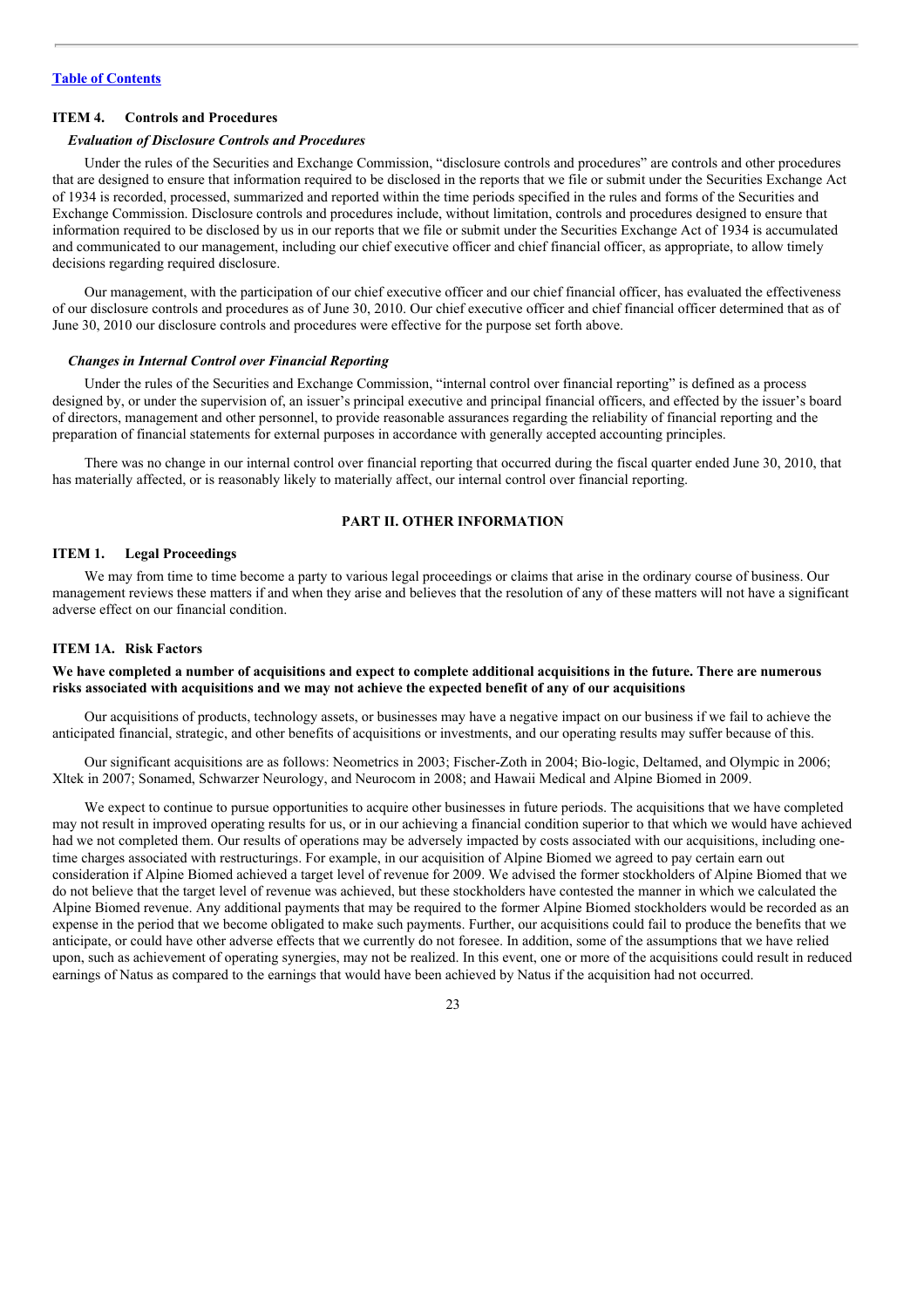We have incurred indebtedness to fund some of our acquisitions. The use of debt to fund our acquisitions may have an adverse impact on our liquidity and cause us to place more reliance on cash flow from operations for our liquidity. If our cash flow from operations is not sufficient for our needs, our business could be adversely affected. If we are required to seek additional external financing to support our need for cash to fund future acquisitions, we may not have access to financing on terms that are acceptable to us, or at all. Alternatively, we may feel compelled to access additional financing on terms that are dilutive to existing holders of our common stock or that include covenants that restrict our business, or both. If the recent lack of liquidity in credit markets persists into the future, our ability to obtain debt financing for future acquisitions may be impaired.

If we fail to successfully manage the combined operations of Natus and the businesses we have acquired, we may not realize the potential benefits of our acquisitions. Our corporate headquarters are located in San Carlos, California. We also have the following operating divisions: Olympic in Washington; Neurocom in Oregon; Bio-logic in Illinois; Neometrics in New York; Xltek and Stellate in Canada; Alpine Biomed in Denmark; Fischer-Zoth, Schwarzer Neurology, and IT-Med (collectively "Natus Europe") and Alpine Biomed Germany in Germany; and Deltamed and Alpine Biomed France in France. If we fail to manage these disparate operations effectively, our results of operations could be harmed, employee morale could decline, key employees could leave, and customers could cancel existing orders or choose not to place new ones. In addition, we may not achieve the synergies or other benefits of these and future acquisitions that we anticipate. We may encounter the following additional difficulties and delays involved in integrating and managing these operations, and the operations of companies we may acquire:

- Failure of customers to continue using the products and services of the combined company;
- Failure to successfully develop the acquired technology into the desired products or enhancements;
- Assumption of unknown liabilities;
- Failure to understand products or technologies with which we have limited previous experience;
- Failure to compete effectively in new markets:
- Decreased liquidity, restrictive bank covenants, and incremental financing costs associated with debt we may incur to complete future acquisitions; and
- Diversion of the attention of management from other ongoing business concerns.

Our acquisitions of products, technology assets, or businesses may have a negative impact on our business if we fail to achieve the anticipated financial, strategic and other benefits of these acquisitions or investments. In addition, our reported operating results may suffer because of impairment charges incurred to write down the carrying amount of intangible assets, including goodwill, generated as a result of the acquisitions.

#### **Adverse economic conditions in markets in which we operate may harm our business**

Unfavorable changes in U.S. and international economic environments may adversely affect our business and financial results. Economic conditions in the countries in which we operate and sell products worsened and global financial markets subsequently experienced significant volatility and declines throughout much of 2009. We are unable to foresee when, or if, these factors might return to more normal levels. During challenging economic times, and in tight credit markets, our customers may delay or reduce capital expenditures. This could result in reductions in sales of our products, longer sales cycles, difficulties in collection of accounts receivable, slower adoption of new technologies, and increased price competition, all of which could impact our results of operations and financial condition. In addition, we expect these factors will cause us to be more cautious in evaluating potential acquisition opportunities, which could hinder our ability to grow through acquisition while these conditions persist.

#### Our growth in recent years has depended substantially on the completion of acquisitions and we may not be able to complete acquisitions of this nature or of a relative size in the future to support a similar level of growth

The acquisitions that we have completed have been the primary source of our growth in revenue in recent years. We expend considerable effort in seeking to identify attractive acquisition candidates and, upon doing so, to convince the potential target to consider a sale to us and, ultimately, to negotiate mutually agreeable acquisition terms. If we are not successful in these efforts in the future, our growth rate will not increase at a rate corresponding to that which we have achieved in recent years. Further, as we grow larger it will be necessary to complete the acquisition of larger companies and product lines to support a growth similar to that which we have achieved in the past. The market for attractive acquisitions is competitive and others with greater financial resources than we have may be better positioned than we are to acquire desirable targets. Further, we may not be able to negotiate acquisition terms with target companies that will allow us to achieve positive financial returns from the transaction.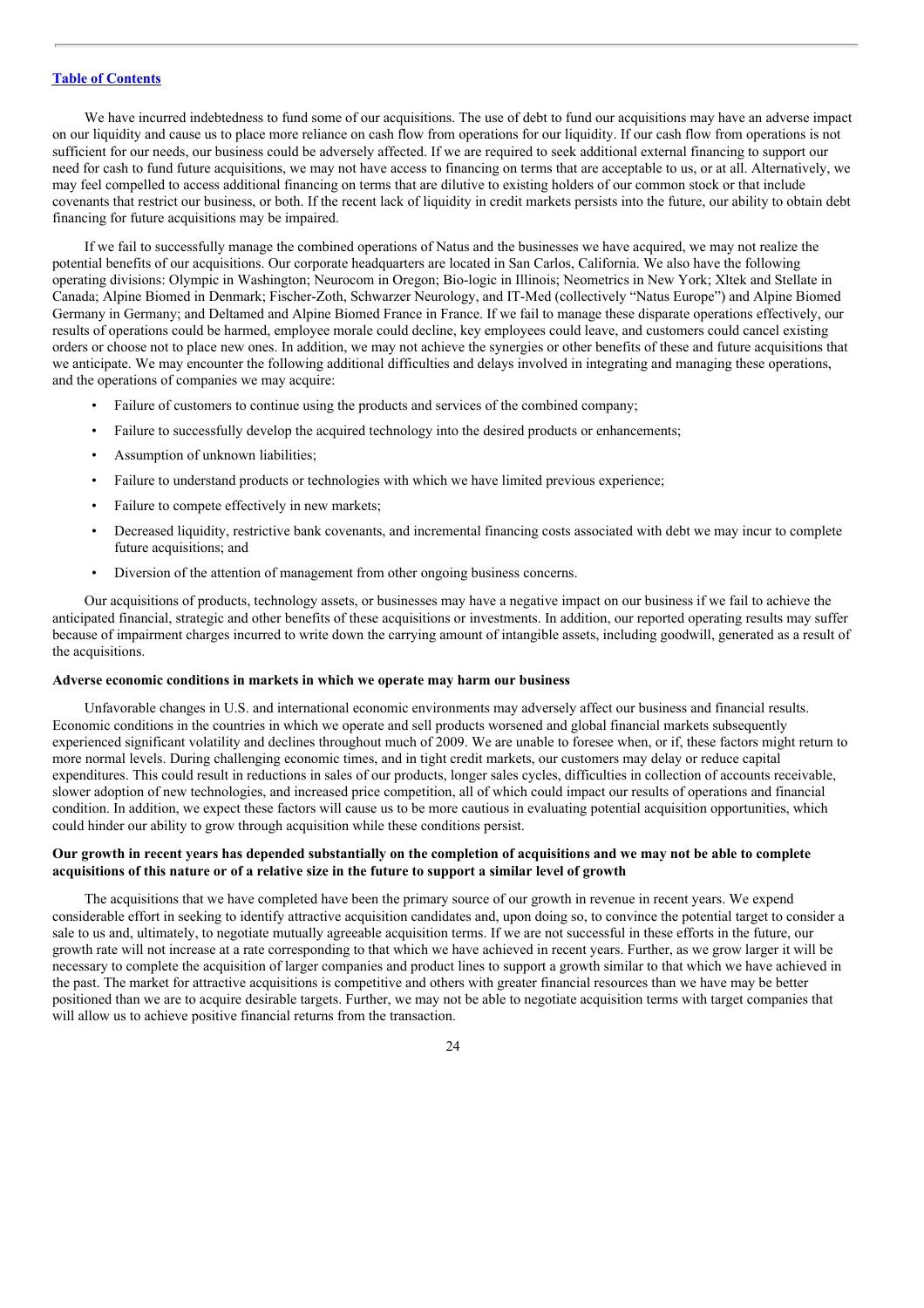#### We have initiated changes to our information systems that could disrupt our business and our financial results.

We plan to continuously improve our enterprise resource planning, customer relationship management, and document lifecycle management systems to support the form, functionality, and scale of our business. These types of transitions frequently prove disruptive to the underlying business of an enterprise and may cause us to incur higher costs than we anticipate. Failure to manage a smooth transition to the new systems and the ongoing operations and support of the new systems could materially harm our business operations.

For example, we are currently in the process of implementing the rollout of an enterprise resource planning application ("ERP") in our European operating divisions. Until we have completed this ERP implementation, we will be dependent on multiple platforms. We may experience difficulties in implementing the ERP and we may fail to gain the efficiencies the implementation is designed to produce. The implementation could also be disruptive to our operations, including the ability to timely ship and track product orders to customers, project inventory requirements, manage our supply chain and otherwise adequately service our customers**.**

#### Future changes in technology or market conditions could result in adjustments to our recorded asset balance for intangible assets, **including goodwill, resulting in additional charges that could significantly impact our operating results**

Our balance sheet includes significant intangible assets, including goodwill and other acquired intangible assets. The determination of related estimated useful lives and whether these assets are impaired involves significant judgments. Our ability to accurately predict future cash flows related to these intangible assets might be hindered by events over which we have no control. Due to the highly competitive nature of the medical device industry, new technologies could impair the value of our intangible assets if they create market conditions that adversely affect the competitiveness of our products. Any future determination that these assets are carried at greater than their fair value could result in substantial impairment charges, which could significantly impact our operating results.

#### We may not be able to preserve the value of our intellectual property because we may not be able to protect access to it or we may **lose our intellectual property rights due to expiration of our licenses or patents**

If we fail to protect our intellectual property rights or if our intellectual property rights do not adequately cover the technology we employ, other medical device companies could sell products with features similar to ours, and this could reduce demand for our products. We protect our intellectual property through a combination of patent, copyright, trade secret and trademark laws. Despite our efforts to protect our proprietary rights, others may attempt to copy or otherwise improperly obtain and use our products or technology. Policing unauthorized use of our technology is difficult and expensive, and we cannot be certain that the steps we have taken will prevent misappropriation. Our means of protecting our proprietary rights may be inadequate. Enforcing our intellectual property rights could be costly and time consuming and may divert our management's attention and resources. Failing to enforce our intellectual property rights could also result in the loss of those rights.

#### If health care providers are not adequately reimbursed for procedures conducted with our devices or supplies, or if reimbursement **policies change adversely, we may not be successful marketing and selling our products or technologies**

Clinicians, hospitals, and government agencies are unlikely to purchase our products if clinicians are not adequately reimbursed for the procedures conducted with our devices or supplies. Unless a sufficient amount of conclusive, peer-reviewed clinical data about our products has been published, third-party payors, including insurance companies and government agencies, may refuse to provide reimbursement. Furthermore, even if reimbursement is provided, it may not be adequate to fully compensate the clinicians or hospitals. Some third-party payors may impose restrictions on the procedures for which they will provide reimbursement. If health care providers cannot obtain sufficient reimbursement from third-party payors for our products or the screenings conducted with our products, we may not achieve significant market acceptance of our products. Acceptance of our products in international markets will depend upon the availability of adequate reimbursement or funding within prevailing healthcare payment systems. Reimbursement, funding, and healthcare payment systems vary significantly by country. We may not obtain approvals for reimbursement in a timely manner or at all.

Adverse changes in reimbursement policies in general could harm our business. We are unable to predict changes in the reimbursement methods used by third-party health care payors, particularly those in countries and regions outside the U.S. For example, some payors are moving toward a managed care system in which providers contract to provide comprehensive health care for a fixed cost per person. In a managed care system the cost of our products may not be incorporated into the overall payment for patient care or there may not be adequate reimbursement for our products separate from reimbursement for other procedures.

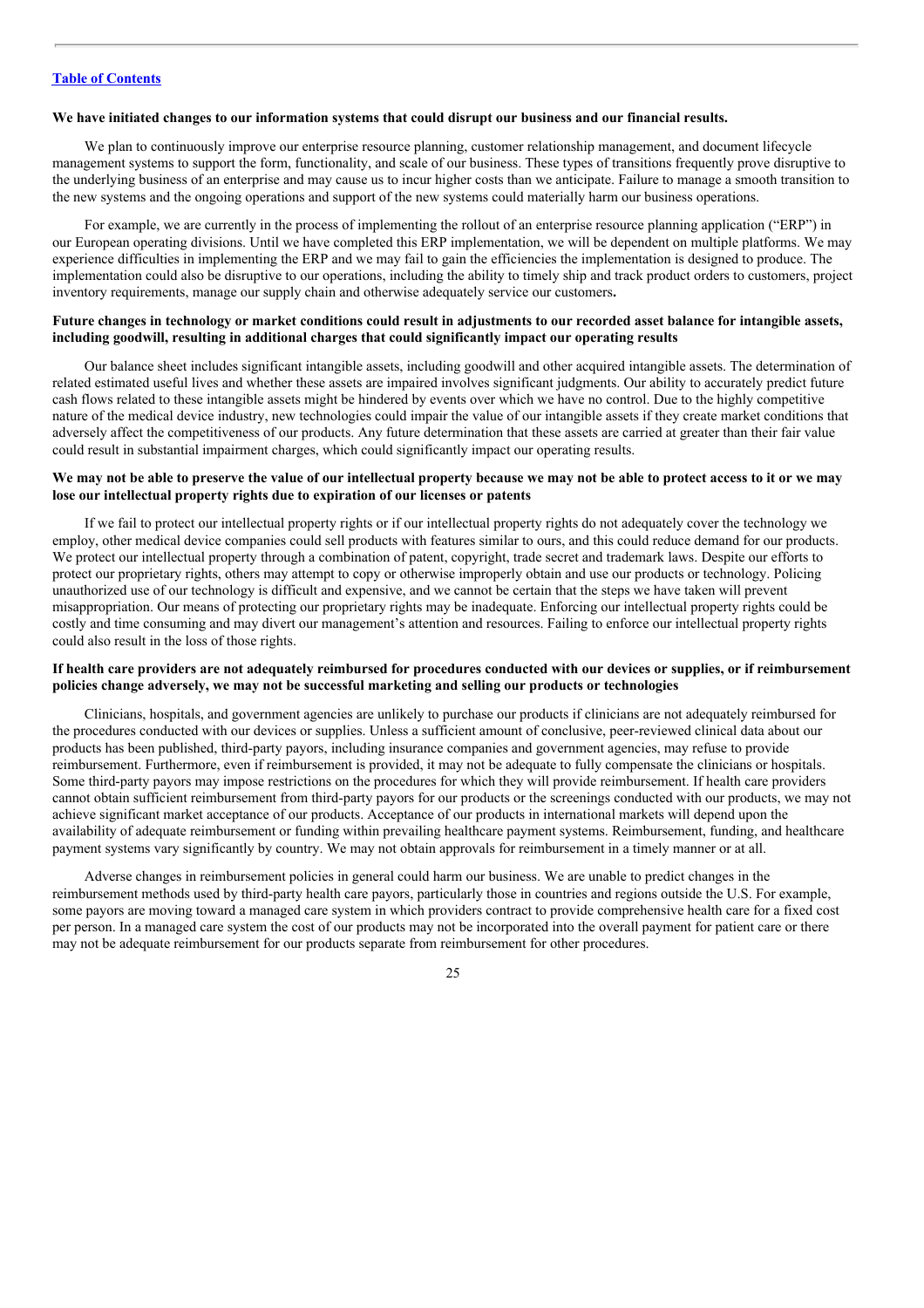#### Healthcare reforms, changes in healthcare policies, and changes to third-party reimbursements for our products may affect **demand for our products**

In March 2010 the U. S. government signed into law the *Patient Protection and Affordable Care Act* and the *Health Care* & *Education Reconciliation Act*. These laws are intended to, among other things, curb rising healthcare costs, including those that could significantly affect reimbursement for our products. The policies supporting these laws include: basing reimbursement policies and rates on clinical outcomes; the comparative effectiveness and costs of different treatment technologies and modalities; imposing price controls; and other measures. Future significant changes in the healthcare systems in the United States or elsewhere could also have a negative impact on the demand for our current and future products. These include changes that may reduce reimbursement rates for our products and changes that may be proposed or implemented by the current U.S. Presidential administration or Congress.

There are numerous steps required to implement these laws. Because of the unsettled nature of these reforms, we cannot predict what additional healthcare reforms will be implemented at the federal or state level, or the effect that any future legislation or regulation will have on our business. There is also considerable uncertainty of the impact of these reforms on the medical device market as a whole. If we fail to effectively react to the implementation of health care reform, our business may be adversely affected. In addition, if the excise tax on the sale of medical devices is imposed as enacted, this could increase our costs and have an adverse effect on our results of operations, financial position, and cash flows.

#### If we fail in our efforts to educate clinicians, government agency personnel, and third-party payors on the effectiveness of our **products, we may not achieve future sales growth**

It is critical to the success of our sales efforts that we educate a sufficient number of clinicians, hospital administrators, and government agencies about our products and the costs and benefits of their use. The commercial success of our products depends upon clinician, government agency and other third-party payor confidence in the economic and clinical benefits of our products as well as their comfort with the efficacy, reliability, sensitivity and specificity of our products. We believe that clinicians will not use our products unless they determine, based on published peer-reviewed journal articles and experience, that our products provide an accurate and cost-effective alternative to other means of testing or treatment. Our customers may choose to use competitive products, which may be less expensive or may provide faster results than our devices. Clinicians are traditionally slow to adopt new products, testing practices and clinical treatments, partly because of perceived liability risks and the uncertainty of third-party reimbursement. If clinicians, government agencies and hospital administrators do not adopt our products, we may not maintain profitability. Factors that may adversely affect the medical community's acceptance of our products include:

- Publication of clinical study results that demonstrate a lack of efficacy or cost-effectiveness of our products;
- Changing governmental and physician group guidelines;
- Actual or perceived performance, quality, price, and total cost of ownership deficiencies of our products relative to other competitive products;
- Our ability to maintain and enhance our existing relationships and to form new relationships with leading physicians, physician organizations, hospitals, state laboratory personnel, and third-party payors;
- Changes in state and third-party payor reimbursement policies for our products; and
- Repeal of laws requiring universal newborn hearing screening and metabolic screening.

#### Increased sales through group purchasing organizations and sales to high volume purchasers may reduce our average selling **prices, which would reduce our revenue and gross profits**

We have entered, and expect in the future to enter into agreements with customers who purchase high volumes of our products. Our agreements with these customers may contain discounts from our normal selling prices and other special pricing considerations, which could cause our revenue and profits to decline. In addition, we have entered into agreements to sell our products to members of GPOs, which negotiate volume purchase prices for medical devices and supplies for member hospitals, group practices and other clinics. While we make sales directly to GPO members, the GPO members receive volume discounts from our normal selling price and may receive other special pricing considerations from us. Sales to members of all GPOs accounted for approximately 24%, 31% and 35% of our total revenue during 2009, 2008 and 2007, respectively, and sales to members of one GPO, Novation LLC, accounted for approximately 8%, 10% and 9% of our total revenue in 2009, 2008 and 2007, respectively. Other of our existing customers may be members of GPOs with which we do not have agreements. Our sales efforts through GPOs may conflict with our direct sales efforts to our existing customers. If we enter into agreements with new GPOs and some of our existing customers begin purchasing our products through those GPOs, our revenue and profits could decline.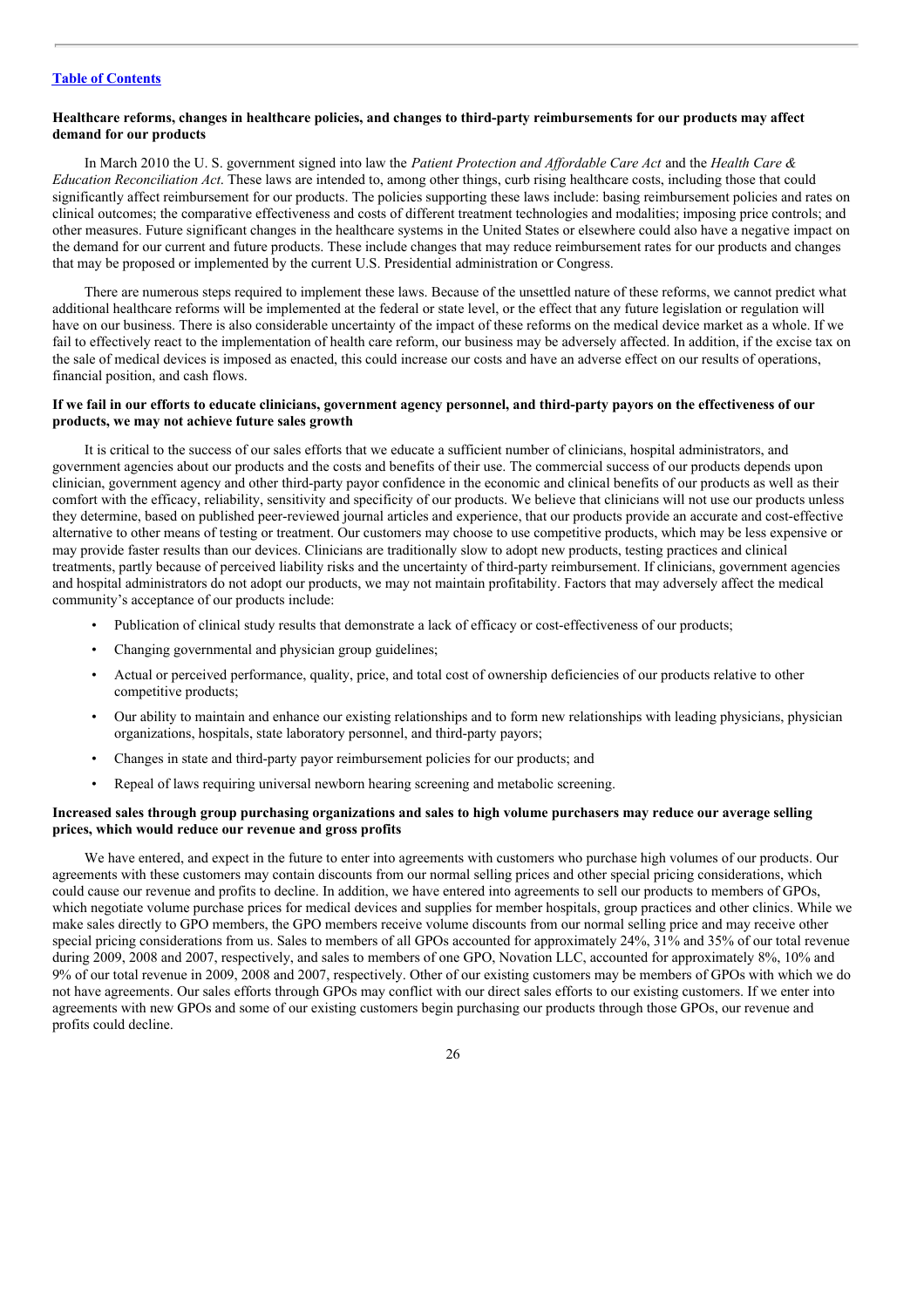#### Demand for some of our products depends on the capital spending policies of our customers, and changes in these policies could **harm our business**

A majority of customers for our products are hospitals, physician offices, and clinics. Many factors, including public policy spending provisions, available resources, and economic cycles have a significant effect on the capital spending policies of these entities and therefore the amount that they can spend on our equipment products. If budget resources limit the capital spending of our customers, they will be unlikely to either purchase any new equipment from us or upgrade to any of our newer equipment products. Lack of liquidity in credit markets and uncertainty about future economic conditions can have an adverse effect on the spending patterns of our customers. These factors can have a significant adverse effect on the demand for our products.

#### Our markets are very competitive and in the United States we sell certain of our products in a mature market

We face competition from other companies in all of our product lines. Our competitors range from small, privately-held companies to multinational corporations and their product offerings vary in scope and breadth. We do not believe that any single competitor is dominant in any of our product lines.

The markets for certain of our products in the U.S., including the newborn hearing screening and EEG monitoring markets, are mature and we are unlikely to see significant growth for such products in the U.S. In the U.S. we derive a significant portion of our revenue from the sale of disposable supplies that are used with our hearing screening devices. Because these disposable supply products can generate high margins, we expect that our products, particularly our hearing screening disposable supply products, could face increasing competition, including competitors offering lower prices, which could have an adverse affect on our revenue and margins.

We believe that our primary competitive strengths relate to the functionality and reliability of our products, our recognized brands, and our developed sales channels. Our competitors may have certain competitive advantages, which include the ability to devote greater resources to the development, promotion, and sale of their products. Consequently, we may need to increase our efforts, and related expenses for research and development, marketing, and selling to maintain or improve our position.

We expect recurring sales to our existing customers to generate a majority of our revenue in the future, and if our existing customers do not continue to purchase products from us, our revenue may decline.

#### Our operating results may decline if we do not succeed in developing, acquiring and marketing additional products or improving **our existing products**

We intend to develop additional products and technologies, including enhancements of existing products, for the screening, detection, treatment, monitoring and tracking of common medical ailments. Developing new products and improving our existing products to meet the needs of current and future customers requires significant investments in research and development. If we fail to successfully sell new products, update our existing products, or timely react to changes in technology, our operating results may decline as our existing products reach the end of their commercial life cycles.

#### Our plan to expand our international operations will result in increased costs and is subject to numerous risks; if our efforts are **not successful, this could harm our business**

We have expanded our international operations through acquisitions and plan to expand our international sales and marketing efforts to increase sales of our products in foreign countries. We may not realize corresponding growth in revenue from growth in international unit sales, due to the lower average selling prices we receive on sales outside of the U.S. Even if we are able to successfully expand our international selling efforts, we cannot be certain that we will be able to create or increase demand for our products outside of the U.S. Our international operations are subject to other risks, which include:

- Impact of possible recessions in economies outside the U.S.;
- Political and economic instability, including instability related to war and terrorist attacks in the U.S. and abroad;
- Contractual provisions governed by foreign law, such as local law rights to sales commissions by terminated distributors;
- Decreased healthcare spending by foreign governments that would reduce international demand for our products;
- Continued strengthening of the U.S. dollar relative to foreign currencies that could make our products less competitive because approximately half of our international sales are denominated in U.S. dollars;
- Greater difficulty in accounts receivable collection and longer collection periods;
- Difficulties of staffing and managing foreign operations;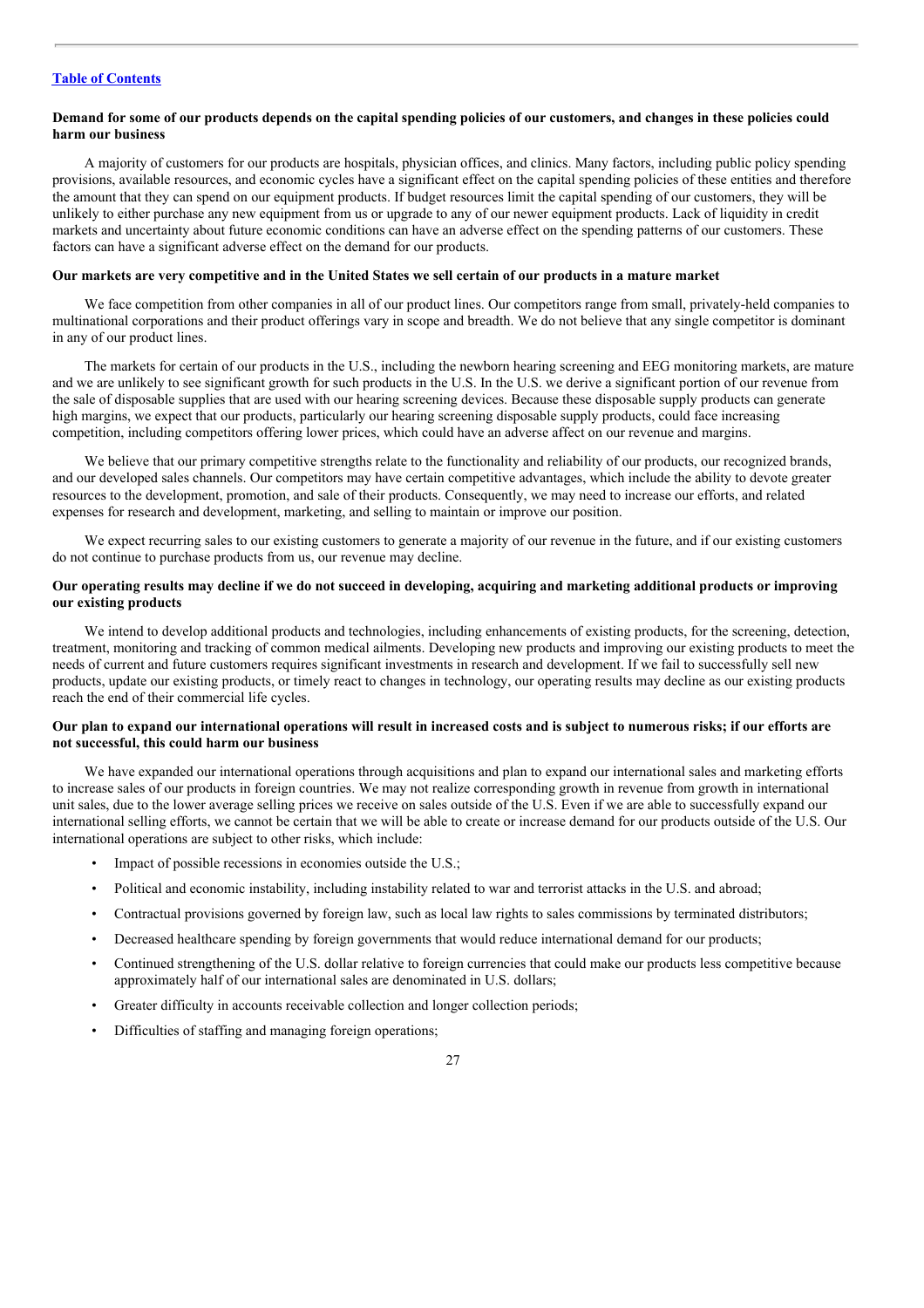- Reduced protection for intellectual property rights in some countries and potentially conflicting intellectual property rights of third parties under the laws of various foreign jurisdictions;
- Difficulty in obtaining and maintaining foreign regulatory approval; and
- Attitudes by clinicians, and cost reimbursement policies, towards use of disposable supplies that are potentially unfavorable to our business.

In particular, our international sales could be adversely affected by a strengthening of the U.S. dollar relative to other foreign currencies, which makes our products more costly to international customers for sales denominated in U.S. dollars.

#### **Our operating results may suffer because of our exposure to foreign currency exchange rate fluctuations**

Substantially all of our sales contracts with our U.S. based customers provide for payment in U.S. dollars. With the exception of our Canadian operations, substantially all of the revenue and expenses of our foreign subsidiaries are denominated in the applicable foreign currency. To date we have executed only limited foreign currency contracts to hedge these currency risks. Our future revenue and expenses may be subject to volatility due to exchange rate fluctuations that could result in foreign exchange gains and losses associated with foreign currency transactions and the translation of assets and liabilities denominated in foreign currencies.

Substantially all our sales from our U.S. operations to our international distributors also provide for payment in U.S. dollars. A strengthening of the U.S. dollar relative to other foreign currencies could increase the effective cost of our products to our international distributors as their functional currency is typically not the U.S. dollar. This could have a potential adverse effect on our ability to increase or maintain average selling prices of our products to our foreign-based customers.

#### If guidelines mandating universal newborn hearing screening do not continue to develop in foreign countries and governments do not mandate testing of all newborns as we anticipate, or if those guidelines have a long phase-in period, our sales of newborn **hearing screening products may not achieve the revenue growth we have achieved in the past**

We estimate that approximately 95% of the children born in the U.S. are currently being tested for hearing impairment prior to discharge from the hospital. To date, there has been only limited adoption of newborn hearing screening prior to hospital discharge by foreign governments, and when newborn hearing screening programs are enacted by foreign governments there can be a phase-in period spanning several years. The widespread adoption of guidelines depends, in part, on our ability to educate foreign government agencies, neonatologists, pediatricians, third-party payors, and hospital administrators about the benefits of universal newborn hearing screening as well as the use of our products to perform the screening and monitoring. Our revenue from our newborn hearing screening product lines may not grow if foreign governments do not require universal newborn hearing screening prior to hospital discharge, if physicians or hospitals are slow to comply with those guidelines, or if governments provide for a lengthy phase-in period for compliance.

#### Because we rely on distributors or sub-distributors to sell our products in most of our markets outside of the U.S., our revenue could decline if our existing distributors reduce the volume of purchases from us, or if our relationship with any of these **distributors is terminated**

We currently rely on our distributors or sub-distributors for a majority of our sales outside the U.S. Some distributors also assist us with regulatory approvals and education of clinicians and government agencies. We intend to continue our efforts to increase our sales in Europe, Japan, and other developed countries. If we fail to sell our products through our international distributors, we would experience a decline in revenues unless we begin to sell our products directly in those markets. We cannot be certain that we will be able to attract new international distributors to market our products effectively or provide timely and cost-effective customer support and service. Even if we are successful in selling our products through new distributors, the rate of growth of our revenue could be harmed if our existing distributors do not continue to sell a large dollar volume of our products. None of our existing distributors are obligated to continue selling our products.

We may be subject to foreign laws governing our relationships with our international distributors. These laws may require us to make payments to our distributors if we terminate our relationship for any reason, including for cause. Some countries require termination payments under local law or legislation that may supersede our contractual relationship with the distributor. Any required payments would adversely affect our operating results.

#### If we lose our relationship with any supplier of key product components or our relationship with a supplier deteriorates or key components are not available in sufficient quantities, our manufacturing could be delayed and our business could suffer

We contract with third parties for the supply of some of the components used in our products and the production of our disposable products. Some of our suppliers are not obligated to continue to supply us. We have relatively few sources of supply for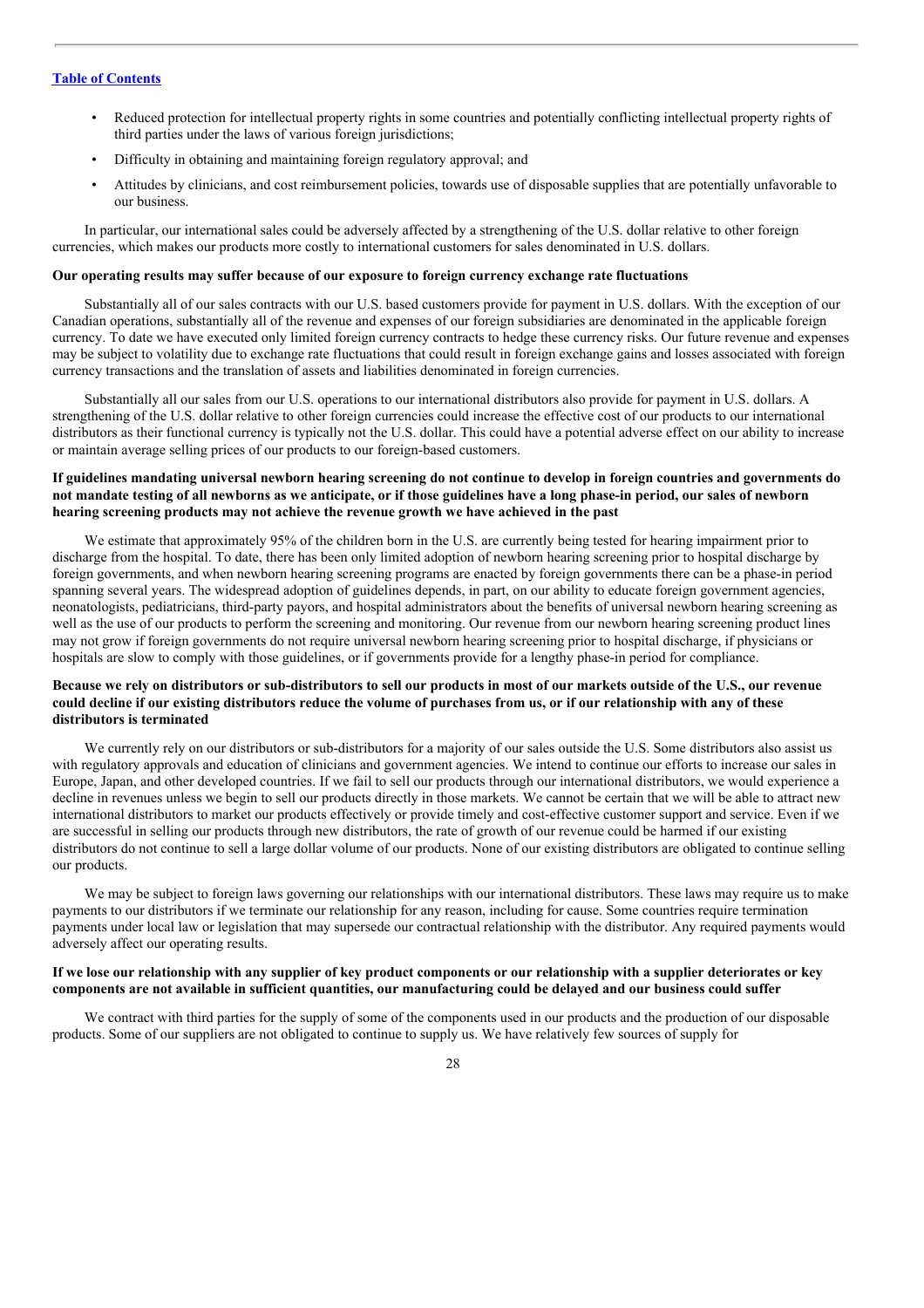some of the components used in our products and in some cases we rely entirely on sole-source suppliers. In addition, the lead-time involved in the manufacturing of some of these components can be lengthy and unpredictable. If our suppliers become unwilling or unable to supply us with components meeting our requirements, it might be difficult to establish additional or replacement suppliers in a timely manner, or at all. This would cause our product sales to be disrupted and our revenue and operating results to suffer.

Replacement or alternative sources might not be readily obtainable due to regulatory requirements and other factors applicable to our manufacturing operations. Incorporation of components from a new supplier into our products may require a new or supplemental filing with applicable regulatory authorities and clearance or approval of the filing before we could resume product sales. This process may take a substantial period of time, and we may not be able to obtain the necessary regulatory clearance or approval. This could create supply disruptions that would harm our product sales and operating results.

#### We depend upon key employees in a competitive market for skilled personnel, and, without additional employees, we cannot grow **or maintain profitability**

Our products and technologies are complex, and we depend substantially on the continued service of our senior management team. The loss of any of our key employees could adversely affect our business and slow our product development process. Our future success also will depend, in part, on the continued service of our key management personnel, software engineers, and other research and development employees and our ability to identify, hire, and retain additional personnel, including customer service, marketing, and sales staff. Demand for these skilled employees in our industry is very competitive due to the limited number of people available with the necessary technical skills and understanding of our product technologies. We may be unable to attract and retain personnel necessary for the development of our business.

#### Our ability to market and sell products depends upon receipt of domestic and foreign regulatory approval of our products and manufacturing operations. Our failure to obtain or maintain regulatory approvals and compliance could negatively affect our **business**

Our products and manufacturing operations are subject to extensive regulation in the United States by the FDA and by similar regulatory agencies in other countries. Our products are classified as medical devices. Medical devices are subject to extensive regulation by the FDA pursuant to regulations that are wide ranging and govern, among other things: design and development; manufacturing and testing; labeling; storage and record keeping; advertising, promotion, marketing, sales distribution and export; and surveillance and reporting of deaths or serious injuries.

Unless an exemption applies, each medical device that we propose to market in the U.S. must first receive one of the following types of FDA premarket review authorizations:

- Clearance via Section 510(k) of the Food, Drug, and Cosmetics Act of 1938, as amended; or
- Premarket approval via Section 515 of the Food, Drug, and Cosmetics Act if the FDA has determined that the medical device in question poses a greater risk of injury.

The FDA will clear marketing of a medical device through the  $510(k)$  process if it is demonstrated that the new product is substantially equivalent to other 510(k)-cleared products. The premarket approval application process is much more costly, lengthy and uncertain than the 510(k) process, and must be supported by extensive data from preclinical studies and human clinical trials. The FDA may not grant either 510(k) clearance or premarket approval for any product we propose to market. Further, any modification to a 510(k) cleared device that could significantly affect its safety or effectiveness, or that would constitute a major change in its intended use, design or manufacture, requires a new 510(k) clearance or, possibly, approval of a premarket approval application. The FDA requires every manufacturer to make this determination in the first instance, but the FDA may review any manufacturer's decision. If the FDA requires us to seek 510(k) clearance or premarket approval for modification of a previously cleared product for which we have concluded that new clearances or approvals are unnecessary, we may be required to cease marketing or to recall the modified product until we obtain clearance or approval, and we may be subject to significant regulatory fines or penalties. Further, our products could be subject to recall if the FDA determines, for any reason, that our products are not safe or effective.

Delays in receipt or failure to receive clearances or approvals, the loss of previously received clearances or approvals, or the failure to comply with existing or future regulatory requirements could adversely impact our operating results. If the FDA finds that we have failed to comply with these requirements, the Agency can institute a wide variety of enforcement actions, ranging from a public warning letter to more severe sanctions such as:

- Fines, injunctions and civil penalties;
- Recall or seizure of our products;
- Issuance of public notices or warnings;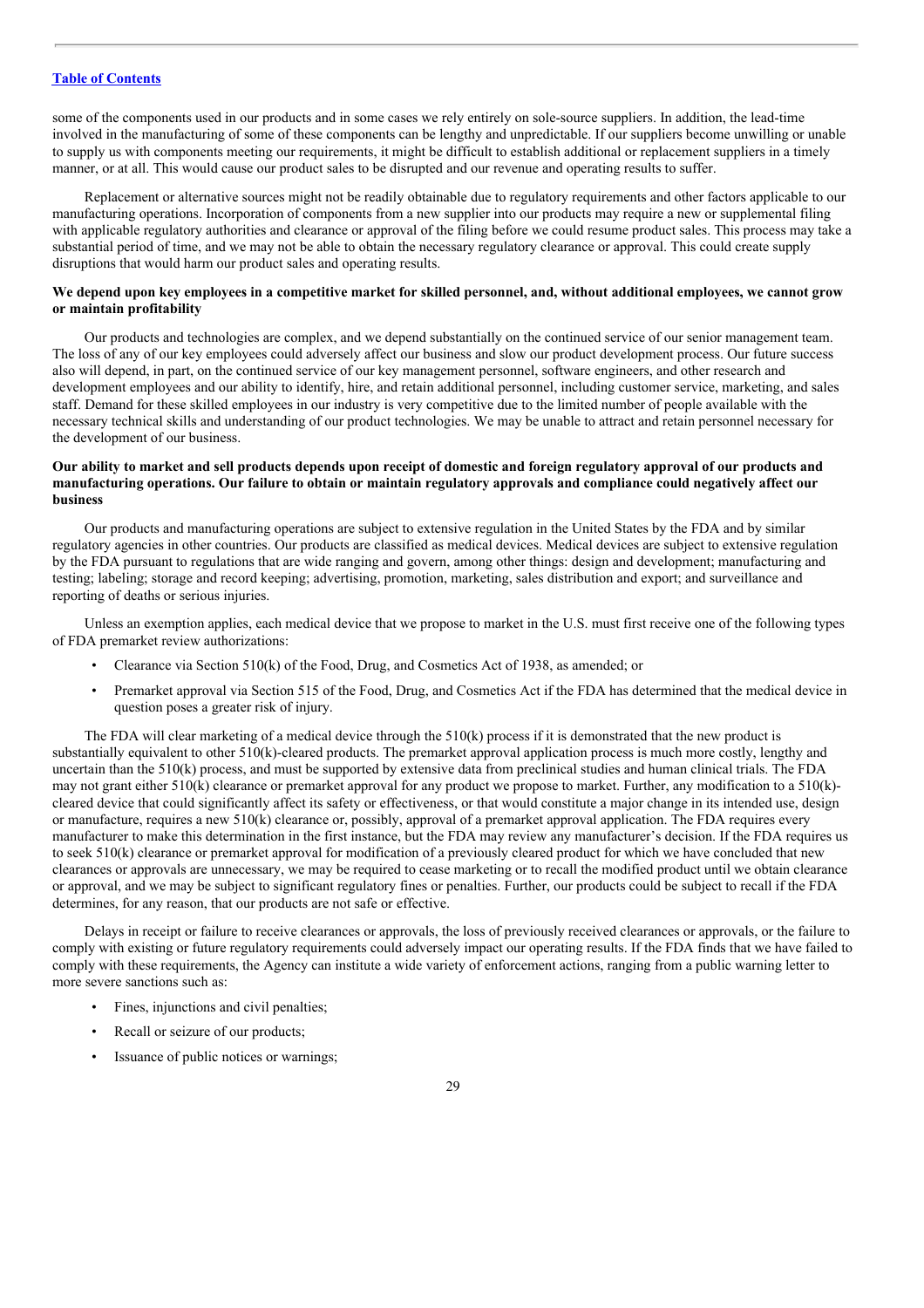- Imposition of operating restrictions, partial suspension, or total shutdown of production;
- Refusal of our requests for Section  $510(k)$  clearance or premarket approval of new products;
- Withdrawal of Section 510(k) clearance or premarket approvals already granted; or
- Criminal prosecution.

Domestic regulation of our products and manufacturing operations, other than that which is administered by the FDA, includes the Environmental Protection Act, the Occupational Safety and Health Act, and state and local counterparts to these Acts.

#### Our business would be harmed if the FDA determines that we have failed to comply with applicable regulations governing the **manufacture of our products and/or we do not pass an inspection**

We and our suppliers are required to demonstrate and maintain compliance with the FDA's Quality System Regulation. The Quality System Regulation sets forth the FDA's requirements for good manufacturing practices of medical devices and includes requirements for, among other things, the design, testing, production processes, controls, quality assurance, labeling, packaging, storage and shipping of such products. In addition, we and our suppliers must engage in extensive recordkeeping and reporting and must make available our manufacturing facility and records for periodic unscheduled inspections by federal, state and foreign agencies, including the FDA. We cannot assure you that we and our suppliers are or will continue to be in full compliance with the Quality System Regulation, and that we will not encounter any manufacturing difficulties.

Failure of our third party suppliers and manufacturers or us to comply with applicable regulations could result in sanctions being imposed on us, including, among other things, fines, injunctions, civil penalties, failure of regulatory authorities to grant marketing approval of our products, delays, suspension or withdrawal of approvals, seizures or recalls of products and manufacturing restrictions, any of which could harm our business.

#### **Our Olympic Cool-Cap product is subject to greater products liability exposure and FDA regulation**

The FDA classifies medical devices into one of three classes, depending on the degree of risk associated with each medical device and the extent of controls that are needed to ensure safety and effectiveness. Devices deemed to pose lower risk are placed in either class I or class II. Devices deemed by the FDA to pose the greatest risk, such as life-sustaining, life supporting or implantable devices, or a device deemed to not be substantially equivalent to a previously cleared 510(k) device are placed in class III, and generally require premarket approval from the FDA before they may be marketed.

Our Olympic Cool-Cap is a class III minimally invasive medical device, and as such we may be subject to an increased product liability risk relative to our other class I and class II non-invasive products. In addition, this type of product is subject to greater FDA oversight than our other products and there is greater risk that sales of the product could be interrupted due to the premarket approval processes of the FDA and other regulatory bodies.

#### Our business may suffer if we are required to revise our labeling or promotional materials, or if the FDA takes an enforcement **action against us for off-label uses**

We are prohibited by the FDA from promoting or advertising our medical device products for uses not within the scope of our clearances or approvals, or from making unsupported promotional claims about the benefits of our products. If the FDA determines that our claims are outside the scope of our clearances, or are unsupported, it could require us to revise our promotional claims or take enforcement action against us. If we were subject to such an action by the FDA, our sales could be delayed, our revenue could decline, and our reputation among clinicians could be harmed. Likewise, if we acquire new products, either through the purchase of products, technology assets, or businesses, that are subsequently deemed to have inadequate supporting data, we may be required to (i) obtain adequate data, which could be costly and impede our ability to market these products, or (ii) modify the labeling on these products, which could impair their marketability, as described above.

#### If we deliver products with defects, we may incur costs to repair and, possibly, recall that product and market acceptance of our **products may decrease.**

The manufacturing and marketing of our products involve an inherent risk of our delivering a defective product or products that do not otherwise perform as we expect. We may incur substantial expense to repair any such products and may determine to recall such a product, even if not required to do so under applicable regulations. Any such recall would be time consuming and expensive. Product defects or recalls may adversely affect our customers' acceptance of the recalled and other of our products. As an example, in the second quarter of 2010 we discontinued selling the Sonamed Clarity newborn hearing screening product line and incurred costs associated with sales concessions awarded customers who traded in a Clarity device for one of our existing newborn hearing screening devices and the write-down of inventory. We also recorded an impairment charge to write-off the carrying value of the Sonamed and Clarity tradenames.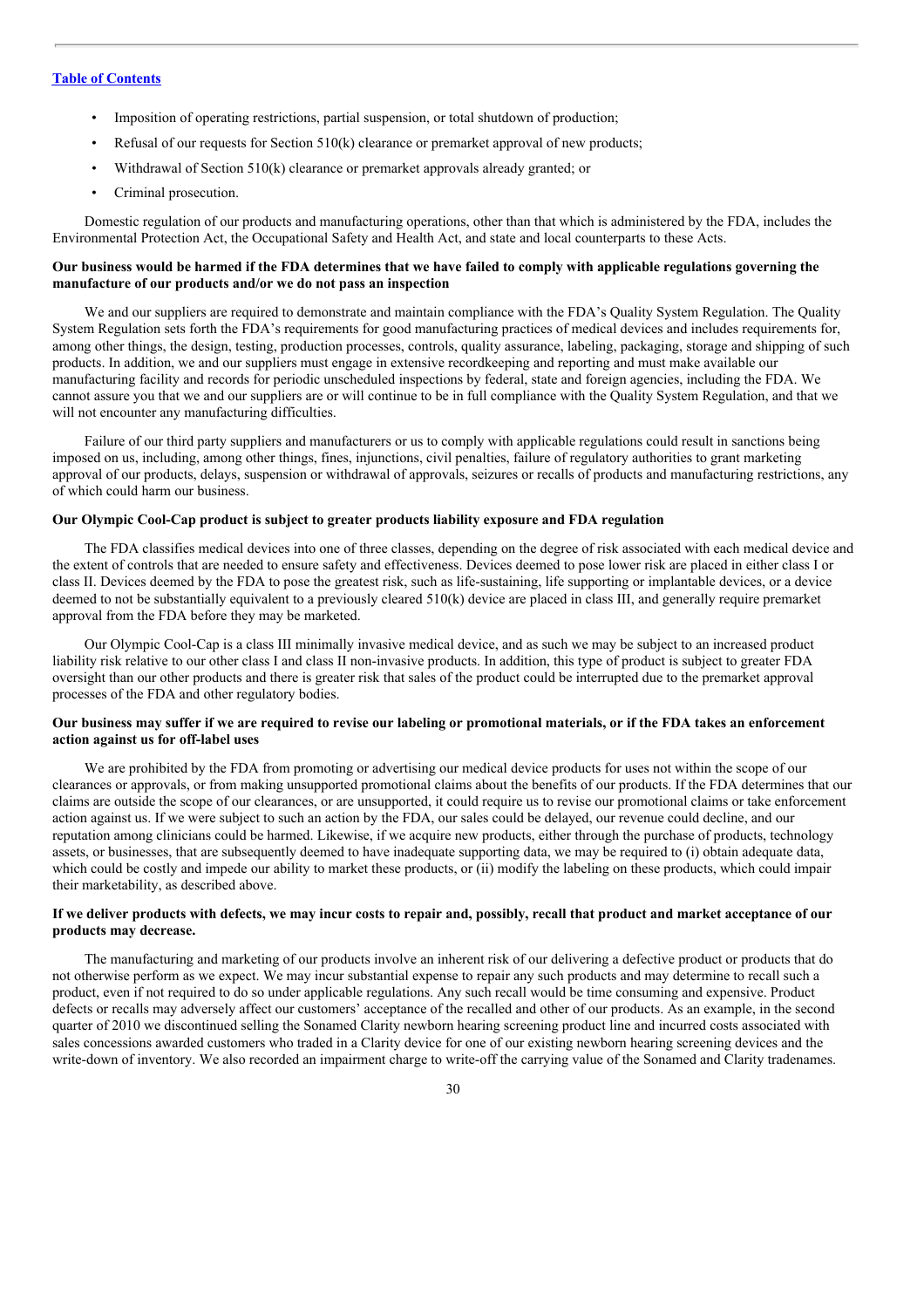#### If we fail to comply with healthcare regulations, we could face substantial penalties and our business, operations and financial **condition could be adversely affected.**

We do not provide healthcare services, control the referral of patients for healthcare services, nor bill Medicare, Medicaid or other third-party payors; however, due to the breadth of many healthcare laws and regulations, we could be subject to healthcare fraud regulation and enforcement by both the federal government and the states in which we conduct our business. The laws that may affect our ability to operate include: (i) the federal healthcare programs Anti-Kickback Law, which prohibits, among other things, persons from knowingly and willfully soliciting, receiving, offering or paying remuneration, directly or indirectly, in exchange for or to induce either the referral of an individual for, or the purchase, order or recommendation of, any good or service for which payment may be made under federal healthcare programs such as Medicare or Medicaid, (ii) federal false claims laws which prohibit, among other things, individuals or entities from knowingly presenting, or causing to be presented, claims for payment from Medicare, Medicaid, or other third-party payors that are false or fraudulent, and which may apply to entities like us which provide coding and billing advice to customers, and/or (iii) state law equivalents of each of the above federal laws, such as anti-kickback and false claims laws which may apply to items or services reimbursed by any third-party payor, including commercial insurers, many of which differ from their federal counterparts in significant ways, thus complicating compliance efforts.

If our operations are found to be in violation of any of the laws described above or any other governmental regulations that apply to us, we may be subject to penalties, including civil and criminal penalties, damages, fines and the curtailment or restructuring of our operations. Any penalties, damages, fines, curtailment or restructuring of our operations could adversely affect our ability to operate our business and our financial results. The risk of our being found in violation of these laws is increased by the fact that their provisions are open to a variety of interpretations. Any action against us for violation of these laws, even if we successfully defend against it, could cause us to incur significant legal expenses and divert our management's attention from the operation of our business.

#### **Our operating results would suffer if we were subject to a protracted infringement claim**

The medical technology industry is characterized by a substantial amount of litigation and related administrative proceedings regarding patents and intellectual property rights. We expect that medical screening and diagnostic products may become increasingly subject to third-party infringement claims as the number of competitors in our industry grows and the functionality of products overlap. Third parties such as individuals, educational institutions or other medical device companies may claim that we infringe their intellectual property rights. Any claims, with or without merit, could have any of the following negative consequences:

- Result in costly litigation and damage awards;
- Divert our management's attention and resources;
- Cause product shipment delays or suspensions; or
- Require us to seek to enter into royalty or licensing agreements.

A successful claim of infringement against us could result in a substantial damage award and materially harm our financial condition. Our failure or inability to license the infringed or similar technology, or design and build non-infringing products, could prevent us from selling our products and adversely affect our business and financial results.

We may also find it necessary to bring infringement actions against third parties to seek to protect our intellectual property rights. Litigation of this nature, even if successful, is often expensive and disruptive of our management's attention, and in any event may not lead to a successful result relative to the resources dedicated to any such litigation.

#### We license intellectual property rights from third parties and would be adversely affected if our licensors do not appropriately defend their proprietary rights or if we breach any of the agreements under which we license commercialization rights to products **or technology from others**

We license rights from third parties for products and technology that are important to our business. If our licensors are unsuccessful in asserting and defending their proprietary rights, including patent rights and trade secrets, we may lose the competitive advantages we have through selling products that we license from third parties. Additionally, if it is found that our licensors infringe on the proprietary rights of others, we may be prohibited from marketing our existing products that incorporate those proprietary rights. Under our licenses, we are subject to commercialization and development, sublicensing, royalty, insurance and other obligations. If we fail to comply with any of these requirements, or otherwise breach a license agreement, the licensor may have the right to terminate the license in whole or to terminate the exclusive nature of the license.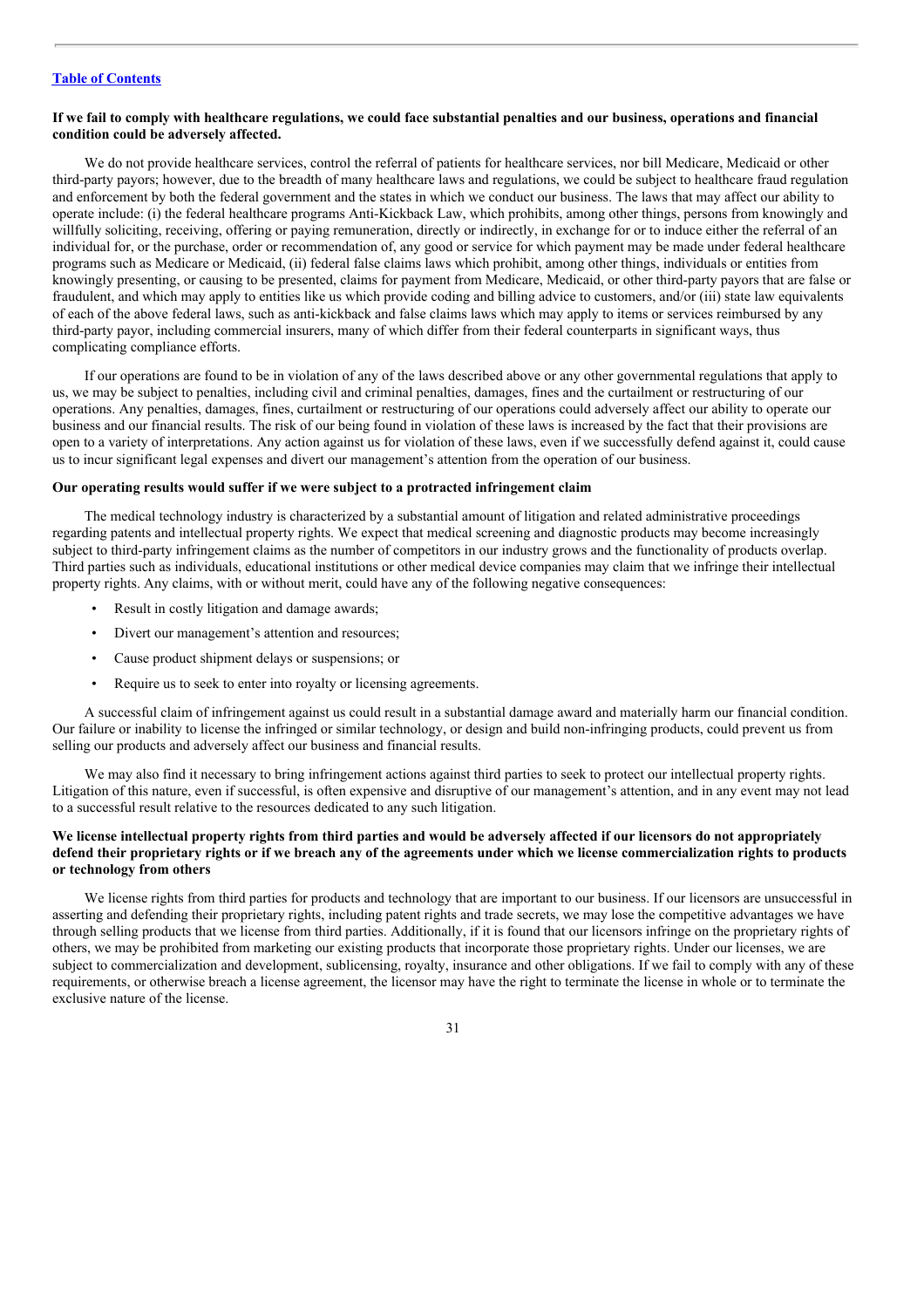#### Product liability suits against us could result in expensive and time consuming litigation, payment of substantial damages, and an **increase in our insurance rates**

The sale and use of our products could lead to the filing of a product liability claim by someone claiming to have been injured using one of our products or claiming that one of our products failed to perform properly. A product liability claim could result in substantial damages and be costly and time consuming to defend, either of which could materially harm our business reputation or financial condition. Our product liability insurance may not protect our assets from the financial impact of defending a product liability claim. Any product liability claim brought against us, with or without merit, could increase our product liability insurance rates or prevent us from securing any coverage in the future.

#### **We have experienced seasonality in the sale of our products**

We experience seasonality in our revenue. For example, our sales typically decline from our fourth fiscal quarter to our first fiscal quarter, due to patterns in the capital budgeting and purchasing cycles of our current and prospective customers, many of which are government agencies, and the compensation arrangements of our direct sales employees, as those arrangements are tied to calendar-year sales plans. We may also experience declining sales in the third fiscal quarter due to summer holiday and vacation schedules. We anticipate that we will continue to experience these seasonal fluctuations, which may lead to fluctuations in our quarterly operating results. We believe that you should not rely on our results of operations for interim periods as an indication of our expected results in any future period.

#### **ITEM 6. Exhibits**

(a) Exhibits

|                |                                                                                                                                                            |        | <b>Incorporated By Reference</b> |           |                  |
|----------------|------------------------------------------------------------------------------------------------------------------------------------------------------------|--------|----------------------------------|-----------|------------------|
| Exhibit<br>No. | Exhibit                                                                                                                                                    | Filing | Exhibit<br>No.                   | File No.  | <b>File Date</b> |
| 10.1           | Second Amended and Restated Credit Agreement, dated as of April 22, 2010, between<br>Natus Medical Incorporated and Wells Fargo Bank, National Association | 8-K    | 10.1                             | 000-33001 | 04/27/2010       |
| 211            |                                                                                                                                                            |        |                                  |           |                  |

- 31.1 Certification of Principal Executive Officer pursuant to Section 302 of the Sarbanes-Oxley Act of 2002
- 31.2 Certification of Principal Financial Officer pursuant to Section 302 of the Sarbanes-Oxley Act of 2002
- 32.1 Certification of Principal Executive Officer and Principal Financial Officer pursuant to 18 U.S.C. Section 1350 as adopted pursuant to Section 906 of the Sarbanes-Oxley Act of 2002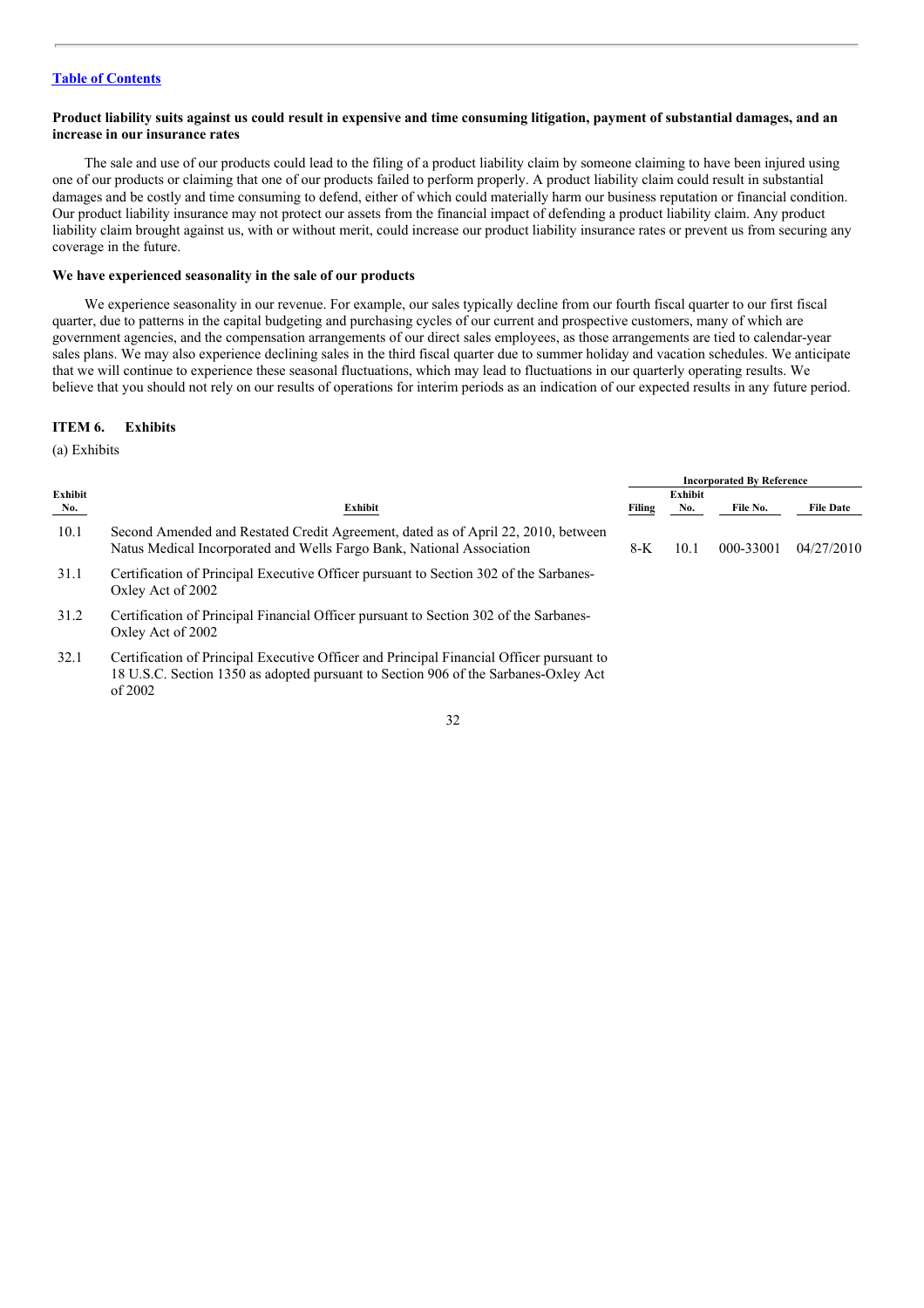#### **SIGNATURES**

Pursuant to the requirements of the Securities Exchange Act of 1934, the registrant has duly caused this report to be signed on its behalf by the undersigned thereunto duly authorized.

Dated: August 6, 2010 By:

Dated: August 6, 2010 By:

NATUS MEDICAL INCORPORATED

/S/ JAMES B. HAWKINS

**James B. Hawkins President and Chief Executive Officer (Principal Executive Officer)**

/S/ STEVEN J. MURPHY **Steven J. Murphy**

**Vice President Finance and Chief Financial Officer (Principal Financial and Accounting Officer)**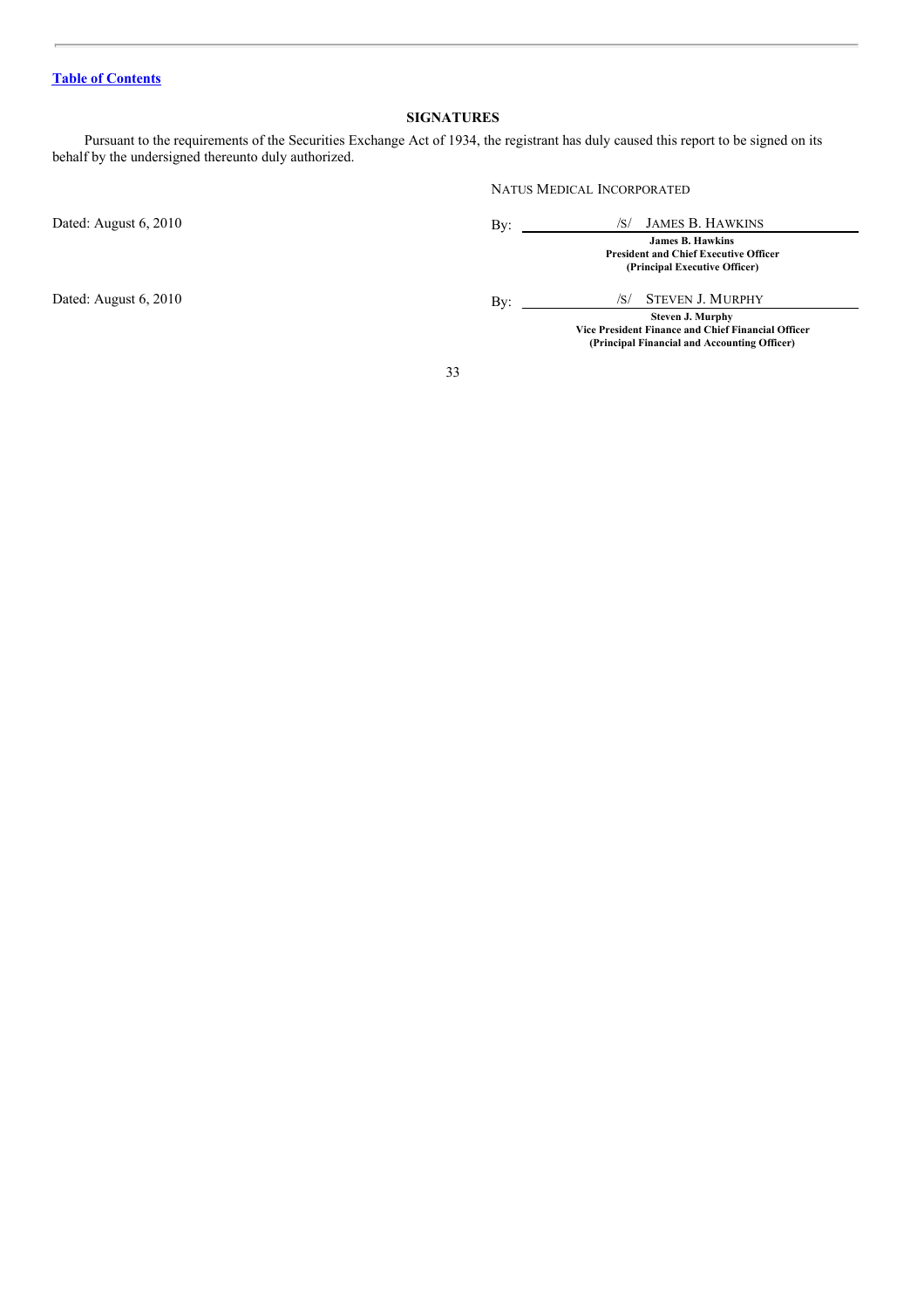## **NATUS MEDICAL INCORPORATED**

## **INDEX TO EXHIBITS**

|                |                                                                                                                                                            |        | <b>Incorporated By Reference</b> |           |                  |
|----------------|------------------------------------------------------------------------------------------------------------------------------------------------------------|--------|----------------------------------|-----------|------------------|
| Exhibit<br>No. | Exhibit                                                                                                                                                    | Filing | Exhibit<br>No.                   | File No.  | <b>File Date</b> |
| 10.1           | Second Amended and Restated Credit Agreement, dated as of April 22, 2010, between<br>Natus Medical Incorporated and Wells Fargo Bank, National Association | 8-K    | 10.1                             | 000-33001 | 04/27/2010       |
| 31.1           | Certification of Principal Executive Officer pursuant to Section 302 of the Sarbanes-<br>Oxley Act of 2002                                                 |        |                                  |           |                  |
| 31.2           | Certification of Principal Financial Officer pursuant to Section 302 of the Sarbanes-<br>Oxley Act of 2002                                                 |        |                                  |           |                  |

32.1 Certification of Principal Executive Officer and Principal Financial Officer pursuant to 18 U.S.C. Section 1350 as adopted pursuant to Section 906 of the Sarbanes-Oxley Act of 2002

| ٠<br>I<br>×  |  |
|--------------|--|
| ۰.<br>$\sim$ |  |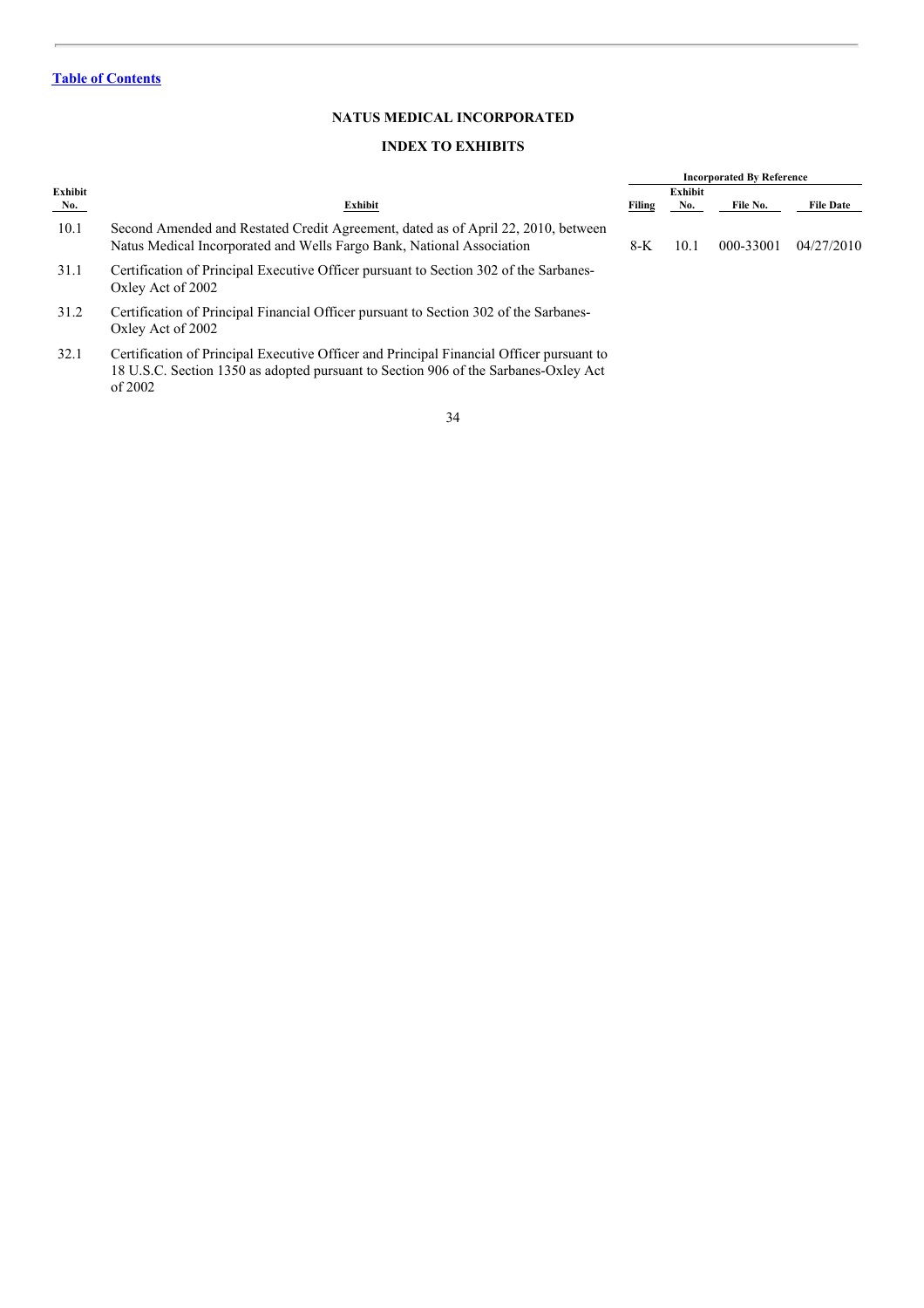## **CERTIFICATION**

#### I, James B. Hawkins, certify that:

1. I have reviewed this quarterly report on Form 10-Q of Natus Medical Incorporated;

2. Based on my knowledge, this report does not contain any untrue statement of a material fact or omit to state a material fact necessary to make the statements made, in light of the circumstances under which such statements were made, not misleading with respect to the period covered by this report;

3. Based on my knowledge, the financial statements, and other financial information included in this report, fairly present in all material respects the financial condition, results of operations and cash flows of the registrant as of, and for, the periods presented in this report;

4. The registrant's other certifying officer(s) and I are responsible for establishing and maintaining disclosure controls and procedures (as defined in Exchange Act Rules 13a-15(e) and 15d-15(e)) and internal control over financial reporting (as defined in Exchange Act Rules 13a-15(f) and 15d-15(f)) for the registrant and have:

(a) Designed such disclosure controls and procedures, or caused such disclosure controls and procedures to be designed under our supervision, to ensure that material information relating to the registrant, including its consolidated subsidiaries, is made known to us by others within those entities, particularly during the period in which this report is being prepared;

(b) Designed such internal control over financial reporting, or caused such internal control over financial reporting to be designed under our supervision, to provide reasonable assurance regarding the reliability of financial reporting and the preparation of financial statements for external purposes in accordance with generally accepted accounting principles;

(c) Evaluated the effectiveness of the registrant's disclosure controls and procedures and presented in this report our conclusions about the effectiveness of the disclosure controls and procedures, as of the end of the period covered by this report based on such evaluation; and

(d) Disclosed in this report any change in the registrant's internal control over financial reporting that occurred during the registrant's most recent fiscal quarter (the registrant's fourth fiscal quarter in the case of an annual report) that has materially affected, or is reasonably likely to materially affect, the registrant's internal control over financial reporting; and

5. The registrant's other certifying officer(s) and I have disclosed, based on our most recent evaluation of internal control over financial reporting, to the registrant's auditors and the audit committee of the registrant's board of directors (or persons performing the equivalent functions):

(a) All significant deficiencies and material weaknesses in the design or operation of internal control over financial reporting which are reasonably likely to adversely affect the registrant's ability to record, process, summarize and report financial information; and

(b) Any fraud, whether or not material, that involves management or other employees who have a significant role in the registrant's internal control over financial reporting.

Date: August 6, 2010

/s/ James B. Hawkins James B. Hawkins President and Chief Executive Officer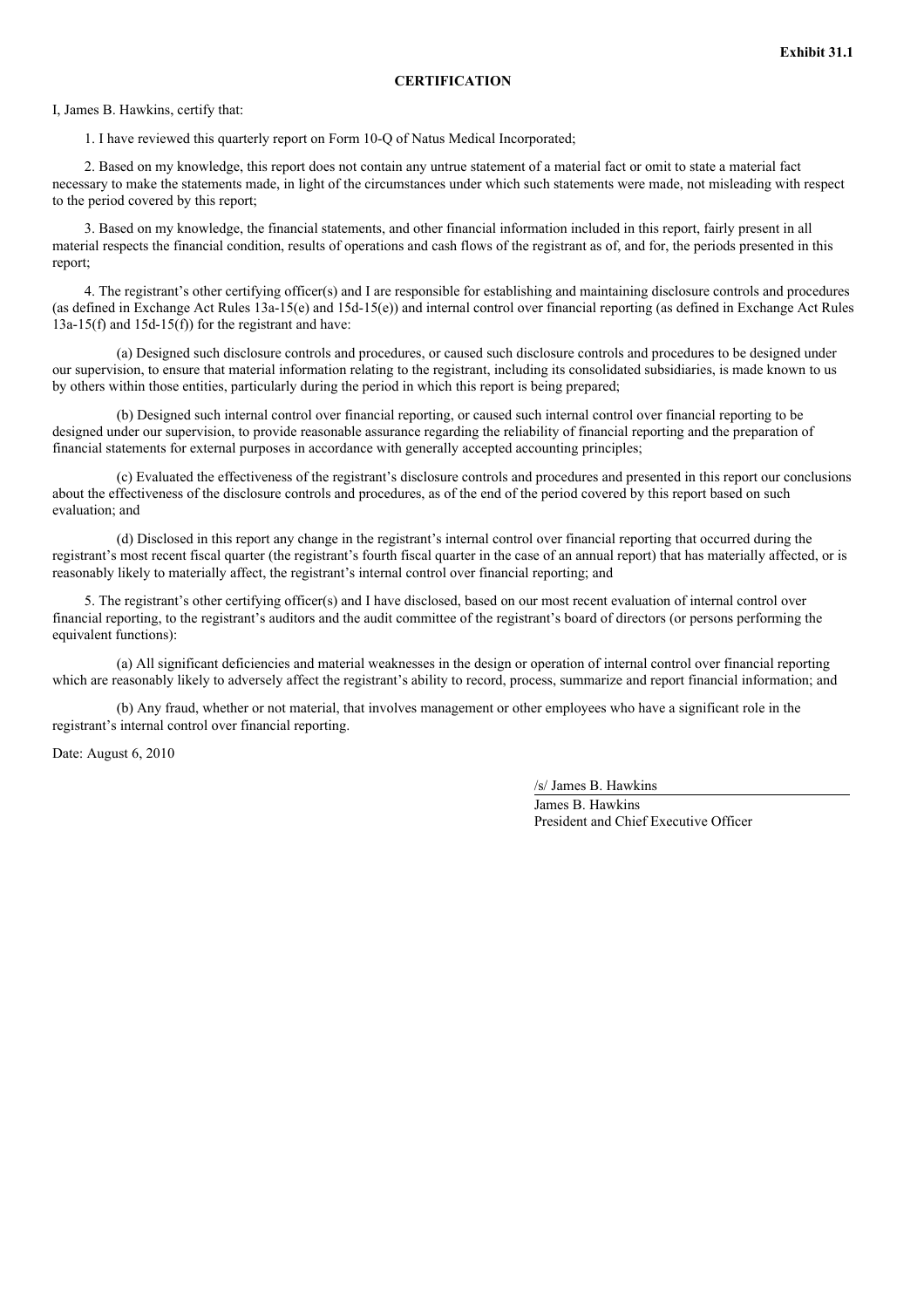## **CERTIFICATION**

#### I, Steven J. Murphy, certify that:

1. I have reviewed this quarterly report on Form 10-Q of Natus Medical Incorporated;

2. Based on my knowledge, this report does not contain any untrue statement of a material fact or omit to state a material fact necessary to make the statements made, in light of the circumstances under which such statements were made, not misleading with respect to the period covered by this report;

3. Based on my knowledge, the financial statements, and other financial information included in this report, fairly present in all material respects the financial condition, results of operations and cash flows of the registrant as of, and for, the periods presented in this report;

4. The registrant's other certifying officer(s) and I are responsible for establishing and maintaining disclosure controls and procedures (as defined in Exchange Act Rules 13a-15(e) and 15d-15(e)) and internal control over financial reporting (as defined in Exchange Act Rules 13a-15(f) and 15d-15(f)) for the registrant and have:

(a) Designed such disclosure controls and procedures, or caused such disclosure controls and procedures to be designed under our supervision, to ensure that material information relating to the registrant, including its consolidated subsidiaries, is made known to us by others within those entities, particularly during the period in which this report is being prepared;

(b) Designed such internal control over financial reporting, or caused such internal control over financial reporting to be designed under our supervision, to provide reasonable assurance regarding the reliability of financial reporting and the preparation of financial statements for external purposes in accordance with generally accepted accounting principles;

(c) Evaluated the effectiveness of the registrant's disclosure controls and procedures and presented in this report our conclusions about the effectiveness of the disclosure controls and procedures, as of the end of the period covered by this report based on such evaluation; and

(d) Disclosed in this report any change in the registrant's internal control over financial reporting that occurred during the registrant's most recent fiscal quarter (the registrant's fourth fiscal quarter in the case of an annual report) that has materially affected, or is reasonably likely to materially affect, the registrant's internal control over financial reporting; and

5. The registrant's other certifying officer(s) and I have disclosed, based on our most recent evaluation of internal control over financial reporting, to the registrant's auditors and the audit committee of the registrant's board of directors (or persons performing the equivalent functions):

(a) All significant deficiencies and material weaknesses in the design or operation of internal control over financial reporting which are reasonably likely to adversely affect the registrant's ability to record, process, summarize and report financial information; and

(b) Any fraud, whether or not material, that involves management or other employees who have a significant role in the registrant's internal control over financial reporting.

Date: August 6, 2010

/s/ Steven J. Murphy

Steven J. Murphy Vice President Finance and Chief Financial Officer